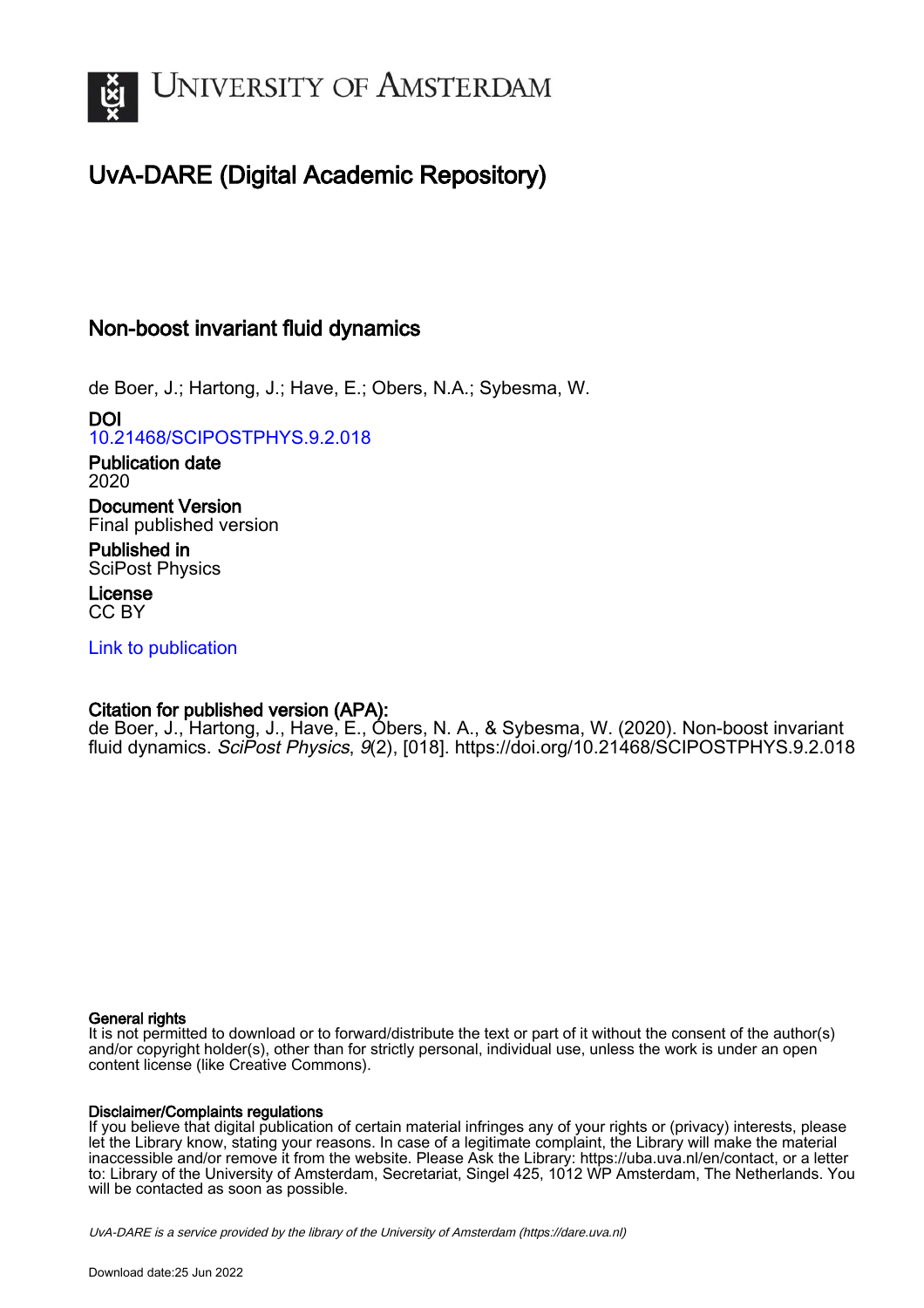## **Non-boost invariant fluid dynamics**

## **Jan de Boer<sup>1</sup> , Jelle Hartong<sup>2</sup> , Emil Have<sup>2</sup> , Niels A. Obers3,4 and Watse Sybesma<sup>5</sup>**

**1** Institute for Theoretical Physics and Delta Institute for Theoretical Physics, University of Amsterdam, Science Park 904, 1098 XH Amsterdam, The Netherlands **2** School of Mathematics and Maxwell Institute for Mathematical Sciences, University of Edinburgh, Peter Guthrie Tait Road, Edinburgh EH9 3FD, UK **3** Nordita, KTH Royal Institute of Technology and Stockholm University, Roslagstullsbacken 23, SE-106 91 Stockholm, Sweden **4** The Niels Bohr Institute, Copenhagen University, Blegdamsvej 17, DK-2100 Copenhagen Ø, Denmark **5** University of Iceland, Science Institute, Dunhaga 3, IS-107, Reykjavík, Iceland

## **Abstract**

**We consider uncharged fluids without any boost symmetry on an arbitrary curved background and classify all allowed transport coefficients up to first order in derivatives. We assume rotational symmetry and we use the entropy current formalism. The curved background geometry in the absence of boost symmetry is called absolute or Aristotelian spacetime. We present a closed-form expression for the energy-momentum tensor in Landau frame which splits into three parts: a dissipative (10), a hydrostatic non-dissipative (2) and a non-hydrostatic non-dissipative part (4), where in parenthesis we have indicated the number of allowed transport coefficients. The non-hydrostatic non-dissipative transport coefficients can be thought of as the generalization of coefficients that would vanish if we were to restrict to linearized perturbations and impose the Onsager relations. For the two hydrostatic and the four non-hydrostatic non-dissipative transport coefficients we present a Lagrangian description. Finally when we impose scale invariance, thus restricting to Lifshitz fluids, we find 7 dissipative, 1 hydrostatic and 2 non-hydrostatic non-dissipative transport coefficients.**

| $\circledcirc$ $\circledcirc$ Copyright J. de Boer <i>et al.</i> | Received 25-05-2020              | $\bigcirc$           |
|------------------------------------------------------------------|----------------------------------|----------------------|
| This work is licensed under the Creative Commons                 | Accepted 04-08-2020              |                      |
| Attribution 4.0 International License.                           | Published 11-08-2020             | Check for<br>updates |
| Published by the SciPost Foundation.                             | doi:10.21468/SciPostPhys.9.2.018 |                      |

## **Contents**

| 1 Introduction                                     |    |
|----------------------------------------------------|----|
| 2 Non-boost invariant perfect fluids and geometry  | 5  |
| 2.1 Perfect fluids on flat spacetime               | 5  |
| 2.2 Curved geometry for non-boost invariant fluids | 6  |
| 2.3 Perfect fluids on a curved background          | 8  |
| 3 Entropy current                                  | 10 |
| 4 Non-dissipative transport                        |    |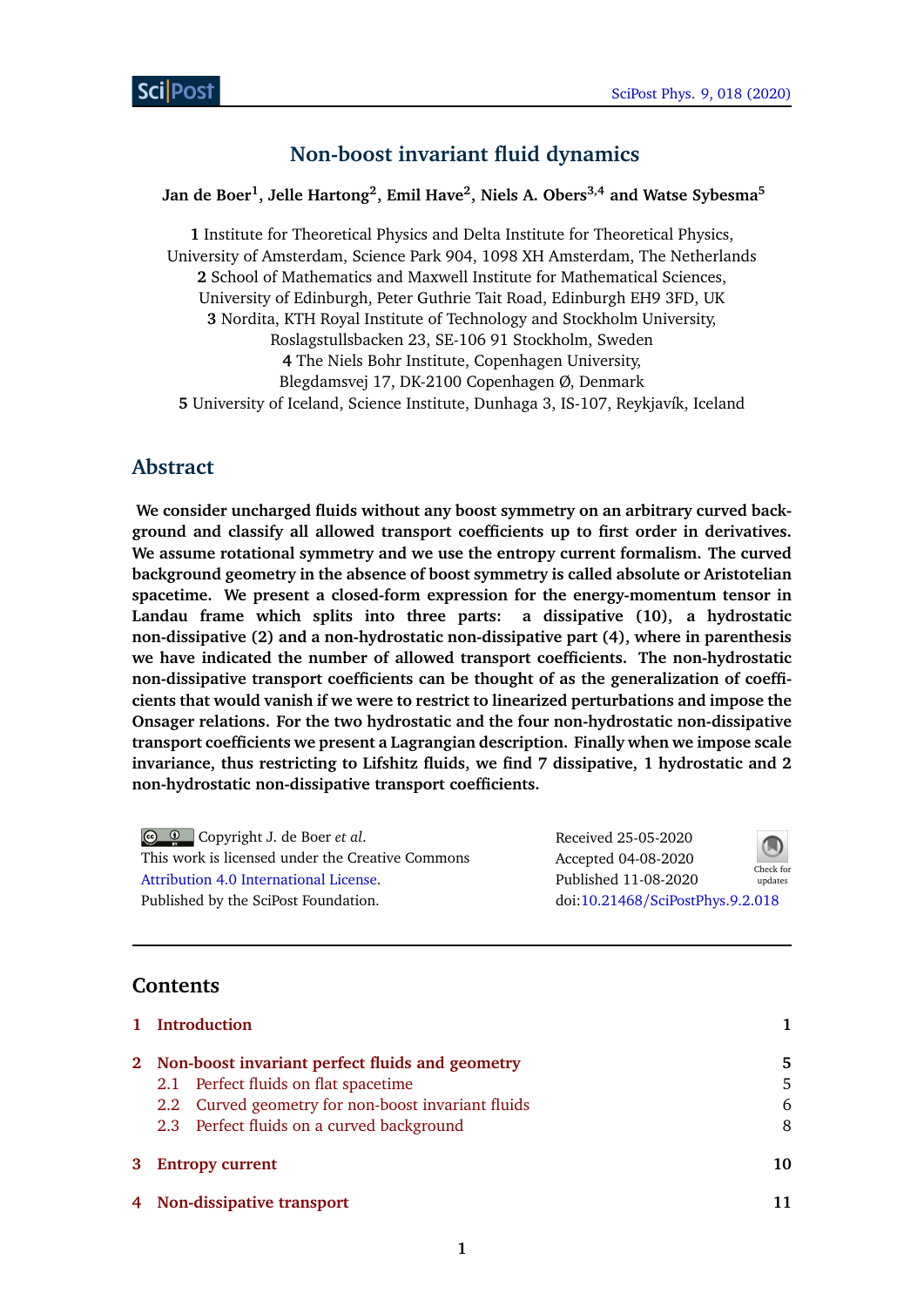|    | 4.1                                                       | <b>Hydrostatic partition function</b>                           | 11 |  |
|----|-----------------------------------------------------------|-----------------------------------------------------------------|----|--|
|    | 4.2                                                       | Action for hydrostatic non-dissipative transport                | 14 |  |
|    | 4.3                                                       | Non-canonical entropy current                                   | 18 |  |
|    | 4.4                                                       | Action for non-hydrostatic non-dissipative transport            | 20 |  |
| 5. |                                                           | <b>First order corrections</b>                                  | 24 |  |
|    |                                                           | 5.1 Constitutive relations                                      | 24 |  |
|    | 5.2                                                       | Non-hydrostatic non-dissipative transport $&$ Onsager relations | 26 |  |
|    | 5.3                                                       | Dissipative transport                                           | 27 |  |
|    |                                                           | 5.4 Scale invariance: Lifshitz fluid dynamics                   | 29 |  |
|    |                                                           | 5.5 Lorentz boost invariance                                    | 30 |  |
|    |                                                           | 5.6 Small velocity limit                                        | 30 |  |
|    | <b>6</b> Discussion and outlook                           |                                                                 | 32 |  |
|    |                                                           | A Hydrodynamic frame transformations & Landau frame             | 34 |  |
| B  | Non-canonical entropy current from constitutive relations |                                                                 | 35 |  |
|    | <b>References</b>                                         |                                                                 |    |  |
|    |                                                           |                                                                 |    |  |

## <span id="page-2-0"></span>**1 Introduction**

Hydrodynamics arises as the universal description of interacting systems near local thermal equilibrium in the long wavelength limit, which makes hydrodynamics indispensable as an effective theory for a broad class of physical phenomena. Once a hydrodynamic description is established for a system, its evolution is governed by the hydrodynamic equations of motion, which express the conservation of currents such as the energy-momentum tensor. The relevant currents are parametrized in terms of fluid variables such as temperature, fluid velocity and chemical potential via the constitutive relations – see e.g. [[1,](#page-38-1)[2](#page-38-2)].

In the standard treatment of hydrodynamical frameworks some type of boost symmetry is assumed, namely Galilean boost symmetry for non-relativistic hydrodynamics and Lorentz boost symmetry for its relativistic counterpart. Consequently, these symmetries are present in the well-known Navier-Stokes equations [[1](#page-38-1)] and relativistic hydrodynamics [[2](#page-38-2)] or magnetohydrodynamics [[3–](#page-38-3)[6](#page-39-0)] respectively. While these boost symmetries are conventionally assumed, there is no a priori reason to require any type of boost symmetry in the formulation of hy $d$ rodynamics.<sup>[1](#page-2-1)</sup> From a theoretical point of view they are not necessary as the hydrodynamic equations generally follow from conservation of energy/momentum and other charges, which in turn are connected to time/space translations and possible extra global symmetries. Boost symmetries, on the other hand, provide relations between components of the various currents, and are as such not an essential ingredient, though they are reflected as extra symmetries of the resulting hydrodynamic equations. In fact, as we will return to in more detail shortly, there exist many physical systems that do not exhibit boost symmetry. In particular, as soon as there is a preferred reference frame, i.e. a medium with respect to which the fluid moves,

<span id="page-2-1"></span><sup>&</sup>lt;sup>1</sup>Assuming spatial rotational symmetry is not necessary either, though often taken as an extra symmetry as is also the case in the present work. Hydrodynamics for anisotropic systems has been studied in several places, e.g. in [[7,](#page-39-1)[8](#page-39-2)].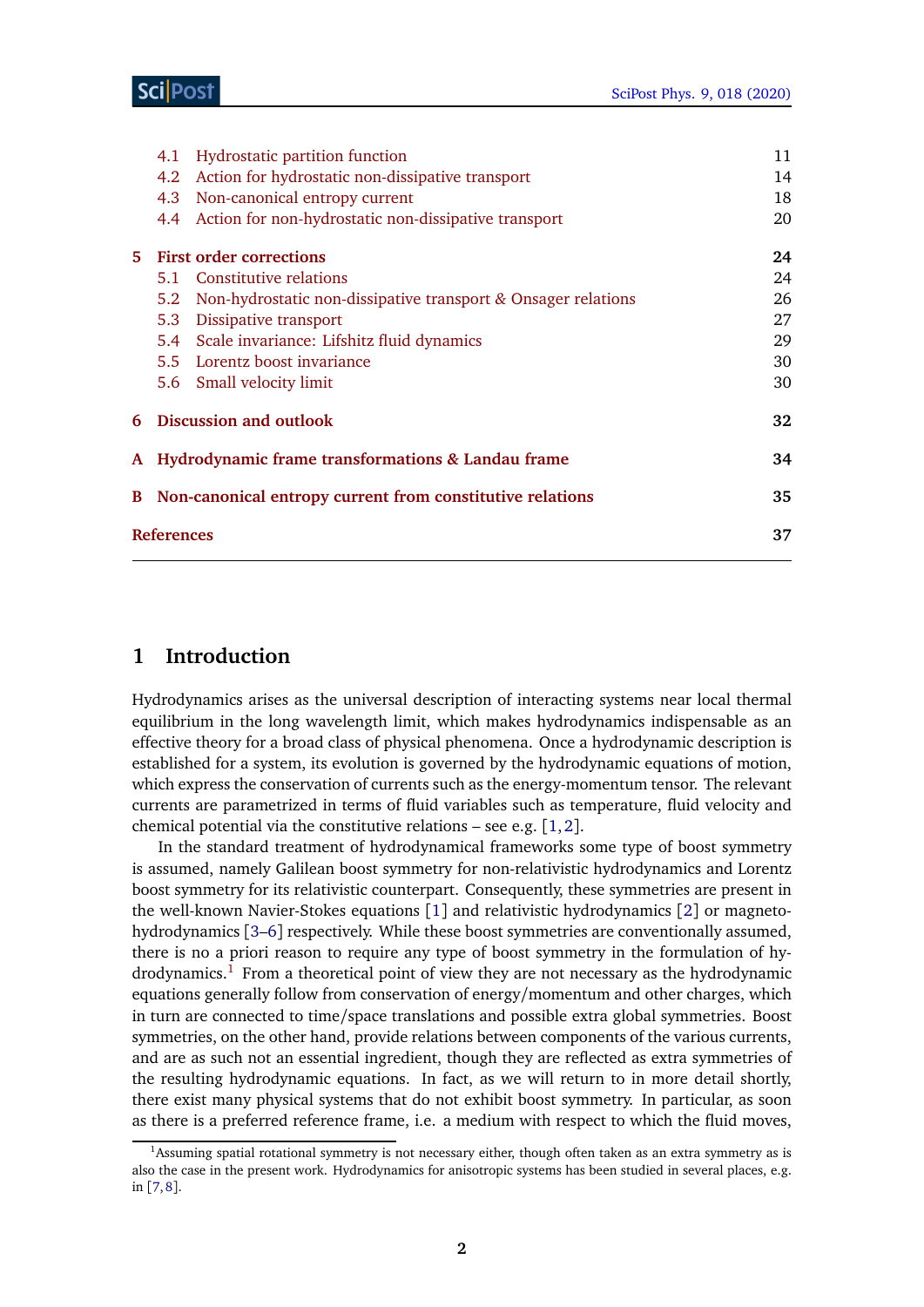this symmetry will be broken. Moreover, breaking of boost symmetry also occurs in critical systems with scaling symmetry characterized by a generic dynamical exponent *z*, i.e. systems with Lifshitz symmetry. Importantly, the no-go theorem of [[9](#page-39-3)] says that, when  $z \neq 1, 2$ , such systems cannot exhibit boost symmetry if they allow for a fluid description. A similar no-go theorem was found in Ref. [[10](#page-39-4)] from a field theoretic point of view.

A systematic treatment of perfect fluids with translation and rotation symmetries, applicable in the absence of any type of boost symmetry was first given in [[9](#page-39-3)]. In a subsequent work [[11](#page-39-5)] the first-order hydrodynamics and transport for these perfect fluids was studied when linearizing around a zero velocity background.

The primary aim of this paper is to complete this first-order analysis, as announced in [[11](#page-39-5)], by extending it to the full non-linear level. In particular, we will analyze such fluids up to first order in derivatives for arbitrary fluid velocity backgrounds on curved absolute spacetime and find all dissipative and non-dissipative transport coefficients. Moreover, among the latter we will identify those that are hydrostatic and those that are not. We remark that, following the works [[9,](#page-39-3) [11](#page-39-5)], first-order corrections to non-boost invariant hydrodynamics on flat space were also pursued in Ref. [[12](#page-39-6)] (which also includes a  $U(1)$  current).<sup>[2](#page-3-0)</sup> Furthermore, hydrodynamics of systems without boosts has been addressed previously (see e.g. [[13,](#page-39-7) [14](#page-39-8)] and  $[15-17]$  $[15-17]$  $[15-17]$  but our starting point, the perfect fluid thermodynamics introduced in [[9](#page-39-3)], differs from these works.

Our hydrodynamic description starts from the perfect fluid energy-momentum tensor for non-boost invariant systems obtained in Ref. [[9](#page-39-3)]. This includes a new thermodynamic variable, the kinetic mass density  $\rho$ , which is the thermodynamic dual of the magnitude of the fluid velocity squared,  $v^2$ . Furthermore, as an immediate consequence of the absence of boost symmetry, all extensive thermodynamic quantities now also depend on the extra intrinsic thermodynamic quantity *v*. The analysis of [[9](#page-39-3)] shows that this more general class of perfect fluids leads to corrections to the Euler equations, which might be observable in hydrodynamic fluid experiments. One also finds new expressions for the speed of sound in perfect fluids, reducing to known results when boost symmetry is present. A concrete realization of this framework can be obtained by considering an ideal gas of Lifshitz particles, enabling for example to obtain expressions for the speed of sound for corresponding classical and quantum Lifshitz gases [[9](#page-39-3)]. Furthermore, the linearized first-order analysis in [[11](#page-39-5)] has provided novel expressions for the linearized Navier–Stokes equation including new dissipative and non-dissipative first order transport coefficients.

As is well known, in order to account for dissipative effects, the conserved currents entering the effective description are expanded to a given order in derivatives of the hydrodynamic fields under the assumption that these derivative corrections are small compared to some intrinsic length scale of the microscopic system (e.g. the mean free path). In the currents – and therefore also in the resulting hydrodynamic equations of motion – each independent derivative correction term is multiplied by a transport coefficient, such as viscosity and conductivity. The values of these coefficients are constrained by the requirement that the divergence of the entropy current is non-negative and, additionally, by the Onsager relations (or, rather, their appropriate generalization: absence of anti-symmetric transport) in systems with time reversal symmetry. For systems with a microscopic description, the specific form of certain transport coefficients can be determined via Kubo formulae. If a system admits a gravitational dual, further relations abound: notably, it has been shown via the AdS/CFT correspondence that shear viscosity divided by entropy density is equal to  $\frac{1}{4\pi}$  for a strongly coupled plasma in  $\mathcal{N}=4$ 

<span id="page-3-0"></span><sup>&</sup>lt;sup>2</sup>At the level of constitutive relations the present work agrees with [[12](#page-39-6)]. However comparing the implications of the non-negativity of entropy production and the properties of the non-dissipative transport coefficients requires one to extract the necessary details from the accompanying Mathematica notebooks of Ref. [[12](#page-39-6)], making it challenging to perform an extensive mapping of our final results.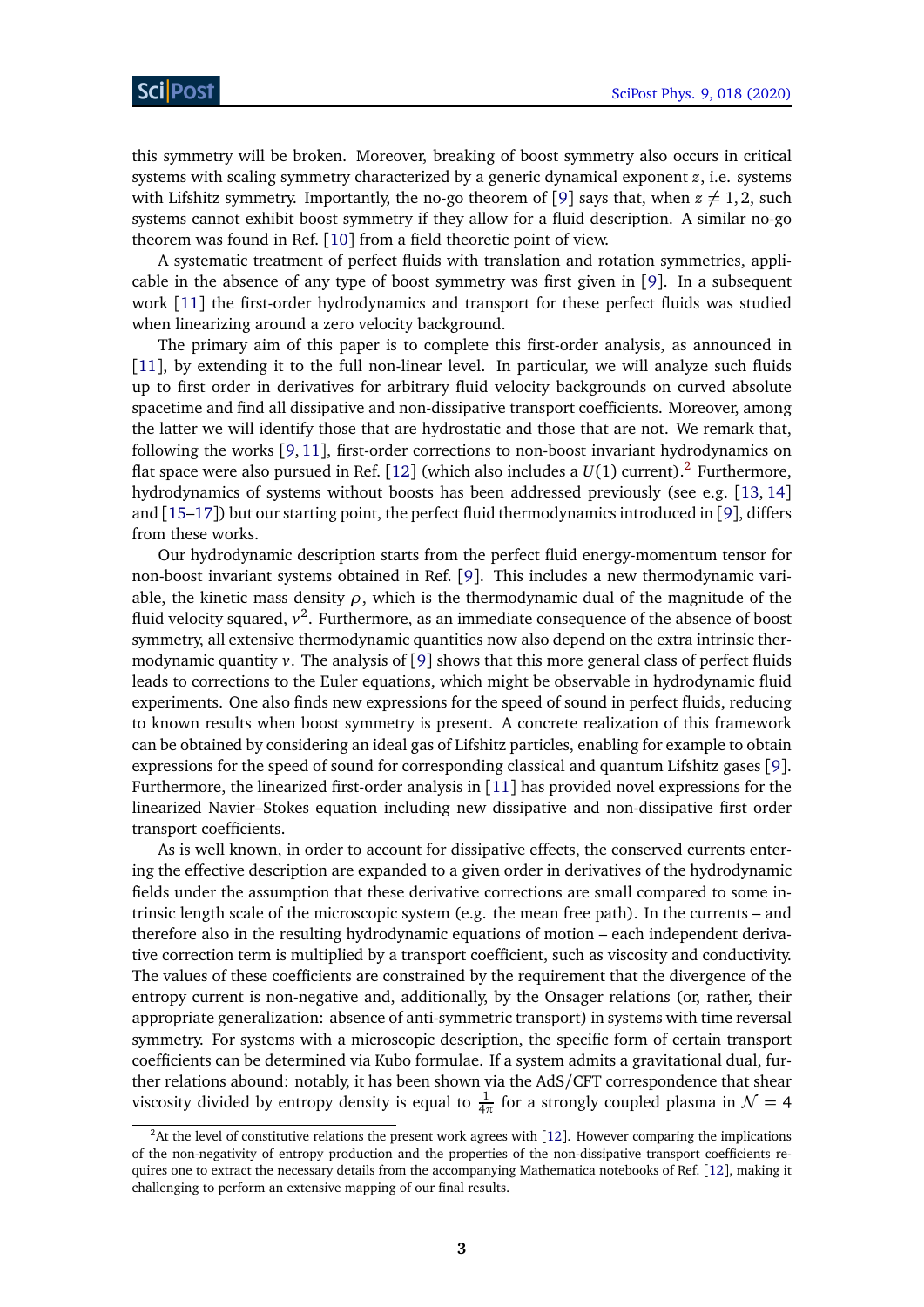supersymmetric Yang–Mills theory [[18](#page-39-11)].

To obtain the first-order hydrodynamics for non-boost invariant systems $3$  following the paradigm reviewed above, the analysis of this paper makes crucially use of the geometry that is connected to non-boost invariant fluids along with the power of hydrostatic partition functions and the entropy current formalism. The geometry on which non-boost invariant fluids live is the geometry that realizes (locally) only translational (space and time) and rotational symmetries.[4](#page-4-1) These symmetries are sometimes called *Aristotelian* and the corresponding geometry is that of curved absolute spacetime, which thus can also be referred to as Aristotelian geometry.

An interesting feature of non-boost invariant fluids is the appearance of non-dissipative transport coefficients at first order, alongside dissipative transport coefficients [[11,](#page-39-5) [12](#page-39-6)]. By applying the entropy current constraint to the full non-linear constitutive relations we show in this paper that there are 10 dissipative transport coefficients and 6 non-dissipative ones. We also show that the number of transport coefficients is unaffected by the introduction of background curvature to first order in derivatives. Following [[25,](#page-40-0)[26](#page-40-1)], one can further separate the non-dissipative ones into two types, hydrostatic and non-hydrostatic, which in the present case turns out to be 2 and 4 transport coefficients, respectively. For the case of Lifshitz fluids, these numbers become 7, 1 and 2, respectively. We will show that both the hydrostatic and nonhydrostatic transport coefficients can be obtained using Lagrangian methods. The hydrostatic transport coefficients feature in the non-canonical part of the entropy current and coincide with contributions that can be computed using an action principle obtained by allowing for time dependence in the hydrostatic partition function, see e.g. [[27,](#page-40-2) [28](#page-40-3)] and the earlier works [[29,](#page-40-4) [30](#page-40-5)]. Furthermore, we find that when restricting to linearized perturbations all the nonhydrostatic transport coefficients vanish due to the Onsager relations.

We now return to a brief discussion of the physical relevance of non-boost invariant hydrodynamics, before presenting an outline of the paper.

#### **Relevance of non-boost invariant hydrodynamics**

As remarked above, for many systems in nature one does not have the luxury of assuming boost symmetry. In condensed matter, for example, one can study critical points where boost symmetries are absent [[31](#page-40-6)]. The Lifshitz critical point [[32](#page-40-7)] is an example of this and related recent papers include quantum critical transport in strange metals, see e.g. [[33](#page-40-8)], electrons in graphene [[34](#page-40-9)] and viscous electron fluids [[35](#page-40-10)]. With this application in mind, it is shown in the original Refs. [[9,](#page-39-3) [11](#page-39-5)] how the framework of non-boost invariant hydrodynamics can be adapted to (non-relativistic) scale invariant fluids with critical exponent *z*. This includes particular expressions for the speed of sound in generic *z* Lifshitz fluids as well as specific results for the first-order transport coefficients in the linearized case. In particular, it was shown that the sound attenuation constant depends on both shear viscosity and thermal conductivity. The framework was also recently used in [[36](#page-40-11)] to study out-of-equilibrium energy transport in a quantum critical fluid with Lifshitz scaling symmetry following a local quench between two semi-infinite fluid reservoirs. It is also interesting to note that Lifshitz hydrodynamics is relevant in connection with non-AdS holographic realizations of systems with Lifshitz thermodynamics [[23,](#page-40-12)[37–](#page-40-13)[40](#page-41-0)], see also [[41](#page-41-1)[–45](#page-41-2)].

More generally non-boost invariant hydrodynamics is of relevance to any system with a reference frame, such as æther theories or in various active matter systems exhibiting e.g.

<span id="page-4-0"></span> ${}^{3}$ In the way we set up our calculations, we consider fluids which could have relativistic or Galilean boosts. The Carrollian boost invariant fluid as realized in e.g. [[9,](#page-39-3)[19](#page-39-12)] will not be considered in the present work. This specific situation will be treated in [[20](#page-39-13)].

<span id="page-4-1"></span><sup>4</sup>Similarly, non-relativistic (Galilean) fluids live on the geometry that locally realizes these symmetries and in addition Galilean boosts, i.e. Newton-Cartan geometry. This was used in e.g. [[19,](#page-39-12)[21–](#page-39-14)[24](#page-40-14)].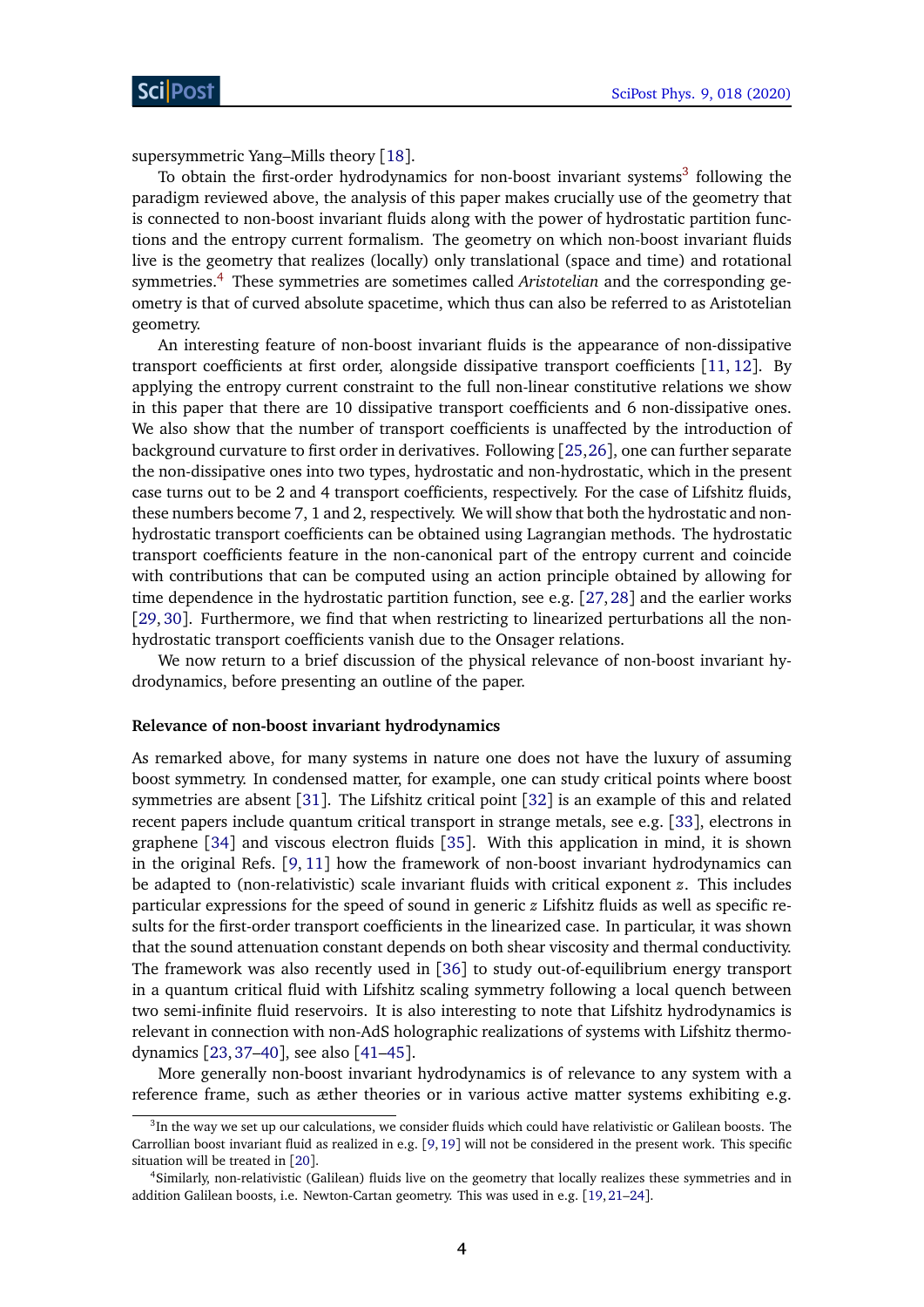flocking behavior, see e.g. [[46](#page-41-3)] and [[47](#page-41-4)] for a recent example. General active matter systems typically do not have conserved energy or momentum as the divergence of the energy and momentum currents is equal to 'driving' terms. Non-boost invariant hydrodynamics is only an approximate description for configurations that are close to equilibrium configurations at 'cruising speed' where the driving terms vanish.

Assuming that the fundamental laws of physics are Lorentz invariant, the necessity of some type of reference frame to obtain a system with broken boosts is obvious. Dispersion relations which are non-analytic and incompatible with boost invariance, such as those of capillary waves and domain-wall fluctuations in superfluid interfaces (ripplons), see for example [[48](#page-41-5)], do indeed describe the propagation of particular fluctuations with respect to a medium. But in order to have a hydrodynamic description of excitations with respect to a medium, we also need that energy and momentum of these excitations are approximately conserved. This is a non-trivial requirement, and requires a relatively weak coupling of the excitations to the medium. In addition, in order to be in the hydrodynamic regime, the interaction times and length scales of the excitations with themselves must be much smaller than those of the excitations with the medium. For example, for electrons in a crystal, the electron-electron scattering rate must be much higher than the rate for scattering of impurities and phonons in order to possibly have hydrodynamic flow [[34](#page-40-9)]. Obviously, it is an extremely interesting question to find physical systems where all these conditions apply, which we will not address in this paper.

It is of separate interest to understand systems with broken boost symmetry from an effective field theory point of view. Here, the boost breaking arises because we integrate out the degrees of freedom of the medium in a state which breaks the boost symmetry, for example because the medium has a fixed density or particle number. In  $[49]$  $[49]$  $[49]$  a classification of condensed matter systems that break boost symmetry but preserve rotation and translation invariance was presented. The simplest possibility presented there was a so-called type I framid, which is a system where the unbroken spacetime translation and rotation generators are unmodified in the presence of a boost-breaking state. Curiously, this possibility does not seem to be realized in nature, which was also seen in a recent analysis of the structure of Goldstone bosons associated to boost breaking [[50](#page-41-7)]. In such a putative type I framid the expectation value of the energy-momentum tensor must be proportional to the metric with the sum of the energy density and the pressure equal to zero. This is similar to the effective energy-momentum tensor one can associate to a cosmological constant, and also the form of the energy-momentum tensor in the presence of additional 'Carroll' boost invariance [[9](#page-39-3)]. It is unclear whether any systems in nature properly realize Carroll symmetry and this observation may be in fact equivalent to the non-existence of type I framids. For a more detailed discussion of systems with (approximate) Carroll symmetry, we refer the reader to [[20](#page-39-13)].

A simple example which gives rise to a system without boost invariance and which does appear in nature is a superfluid with a spontaneously broken *U*(1) symmetry of the type con-sidered in [[51](#page-41-8)]. These systems contain a coupling  $\int d^{d+1}x A_\mu J^\mu$  where  $J^\mu$  is the current associated to the global  $U(1)$  symmetry and  $A_\mu$  acquires an expectation value  $A_\mu = \lambda \delta_\mu^0$ . This is reminiscent of a chemical potential and we assume that at finite  $\lambda$  the ground state breaks the global  $U(1)$  symmetry. If  $\lambda$  is constant the system remains invariant under translations and rotations. Our hydrodynamical description will still be a good approximation as long as |*∂µλ*| |*λ*| so that energy and momentum are approximately conserved. To find the energymomentum tensor of the theory, it is convenient to use vielbeins to convert curved into flat indices, and to assume that  $A_a = \lambda \delta_a^0$ . This is now a scalar and not a tensor from the spacetime point of view, and one can obtain a conserved stress-tensor by varying with respect to the vielbeins as described in e.g. [[52](#page-41-9)]. The result of this computation is a new stress tensor of the form  $T_{\mu\nu}^{\text{new}} \sim T_{\mu\nu}^{\text{old}} + J_{\mu}A_{\nu}$  which is clearly not symmetric and therefore incompatible with boost invariance. Moreover it shows that the new generator of time translations is a linear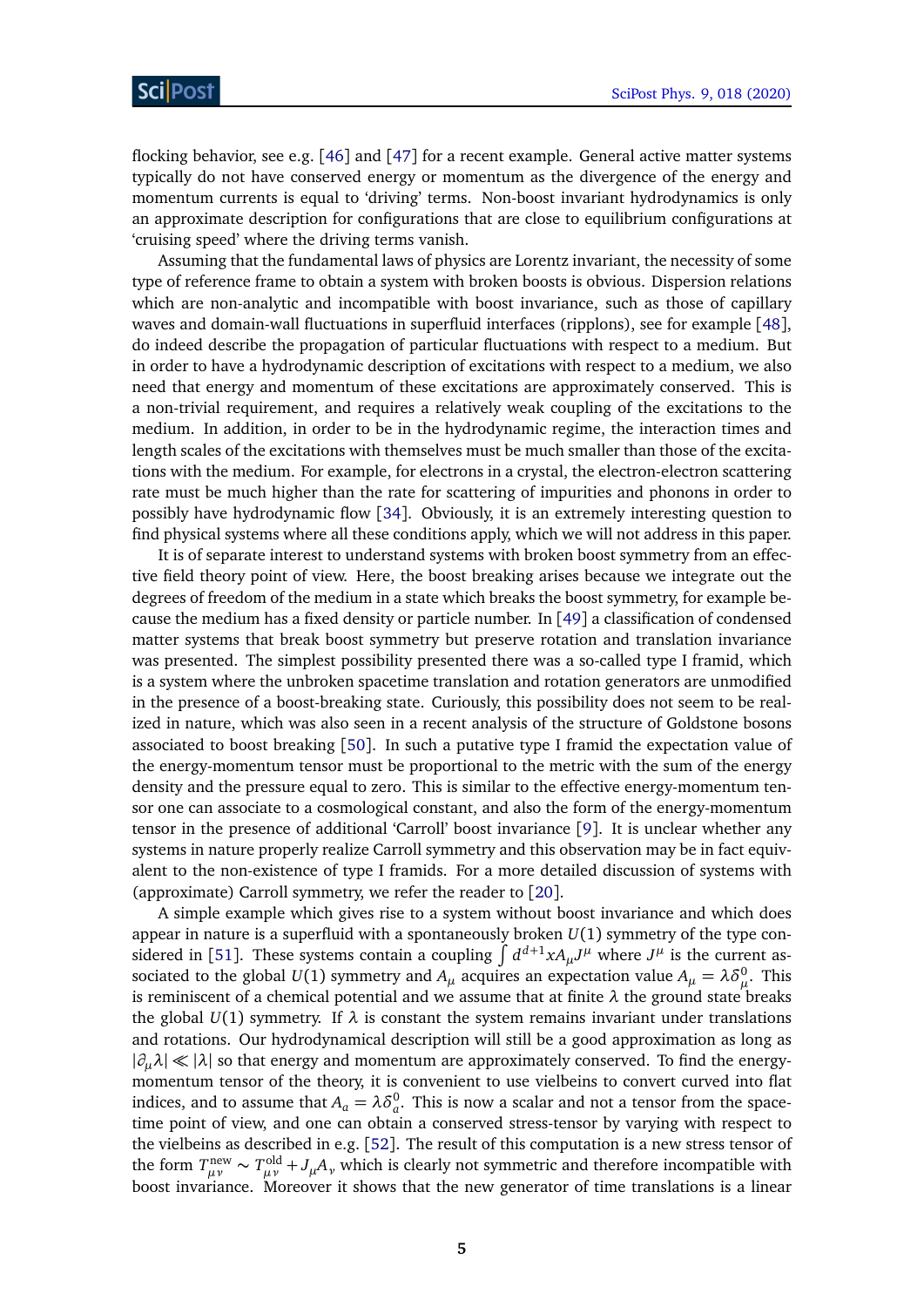combination of the old generator plus the *U*(1) current. As described in detail in [[49](#page-41-6)], other breaking patterns are also possible.

#### **Outline**

The paper is organized in the following way. In Section [2,](#page-6-0) we recap and establish facts about perfect boost-agnostic<sup>[5](#page-6-2)</sup> fluids and Aristotelian geometry. Next, in Section [3,](#page-10-0) we formulate the entropy current on curved spacetime and define three sectors of transport: hydrostatic nondissipative, non-hydrostatic non-dissipative and dissipative transport. Subsequently, in Section [4,](#page-12-0) we present a Lagrangian description of both hydrostatic and non-hydrostatic transport and furthermore we connect the Lagrangian formulation to the non-canonical contributions to the entropy current. Finally, in Section [5](#page-25-0) we obtain and combine all first order transport coefficients using constitutive relations. We end with a discussion and outlook in Section [6.](#page-33-0) Two appendices are included. Appendix [A](#page-35-0) presents the features of hydrodynamic frame transformations from a generic frame to the Landau frame. Appendix [B](#page-36-0) presents the details of the derivation of the non-canonical entropy current by using constitutive relations (as opposed to an action formulation as dones in Section [4\)](#page-12-0).

## <span id="page-6-0"></span>**2 Non-boost invariant perfect fluids and geometry**

#### <span id="page-6-1"></span>**2.1 Perfect fluids on flat spacetime**

Consider a charged perfect fluid in  $(d+1)$ -dimensions, which has spatial rotational invariance and translational invariance in both time and space, as was studied in [[9,](#page-39-3)[11](#page-39-5)]. One can choose the fluid variables to be chemical potential  $\mu$ , temperature T and fluid velocity  $v^i$ . These variables are allowed to depend on space and time. It is assumed, however, that locally there exists a thermodynamic equilibrium. We furthermore assume pressure *P* to be a function of  $\mu$ , *T* and  $v^2$ . In other words, we assume the equation of state to be of the form  $P \equiv P(T, \mu, v^2)$ . Through the Gibbs-Duhem relation,

<span id="page-6-3"></span>
$$
dP = sdT + nd\mu + \frac{1}{2}\rho dv^2, \qquad (2.1)
$$

we can express entropy density *s*, charge density *n* and kinetic mass density *ρ* in terms of the fluid variables. Finally, we have the Euler relation

<span id="page-6-5"></span><span id="page-6-4"></span>
$$
\mathcal{E} = -P + sT + \mu n + \rho v^2, \qquad (2.2)
$$

which expresses the total energy density  $\mathcal E$  in terms of the fluid variables. In the presence of a boost symmetry, the corresponding Ward identity implies that the term containing kinetic mass density in [\(2.1\)](#page-6-3) and [\(2.2\)](#page-6-4) can be absorbed into the other fluid variables [[9,](#page-39-3)[11](#page-39-5)]. This leads to velocity independent thermodynamic relations – a hallmark of boost invariant systems.

The conserved currents, energy-momentum tensor  $T^{\mu}{}_{\nu}$  and charge current  $J^{\mu}$  can all be expressed as functions of the fluid variables in a derivative expansion, the form of which is dictated by the symmetry of the problem. The divergence of these conserved currents gives rise to the dynamics of the fluid. The most general homogeneous and isotropic perfect fluid, i.e. at zeroth order in derivatives, is characterized by [[9,](#page-39-3)[11](#page-39-5)]

$$
T^{0}_{0} = -\mathcal{E}, \quad T^{i}_{0} = -(\mathcal{E} + P)v^{i}, \quad T^{0}_{j} = \rho v_{j}, \quad T^{i}_{j} = P\delta^{i}_{j} + \rho v^{i}v_{j},
$$
 (2.3)

<span id="page-6-2"></span><sup>&</sup>lt;sup>5</sup>We sometimes use the terminology 'boost-agnostic' (instead of non-boost invariant) to highlight the fact that the analysis holds in principle for any fluid regardless of whether it has boost symmetries or not.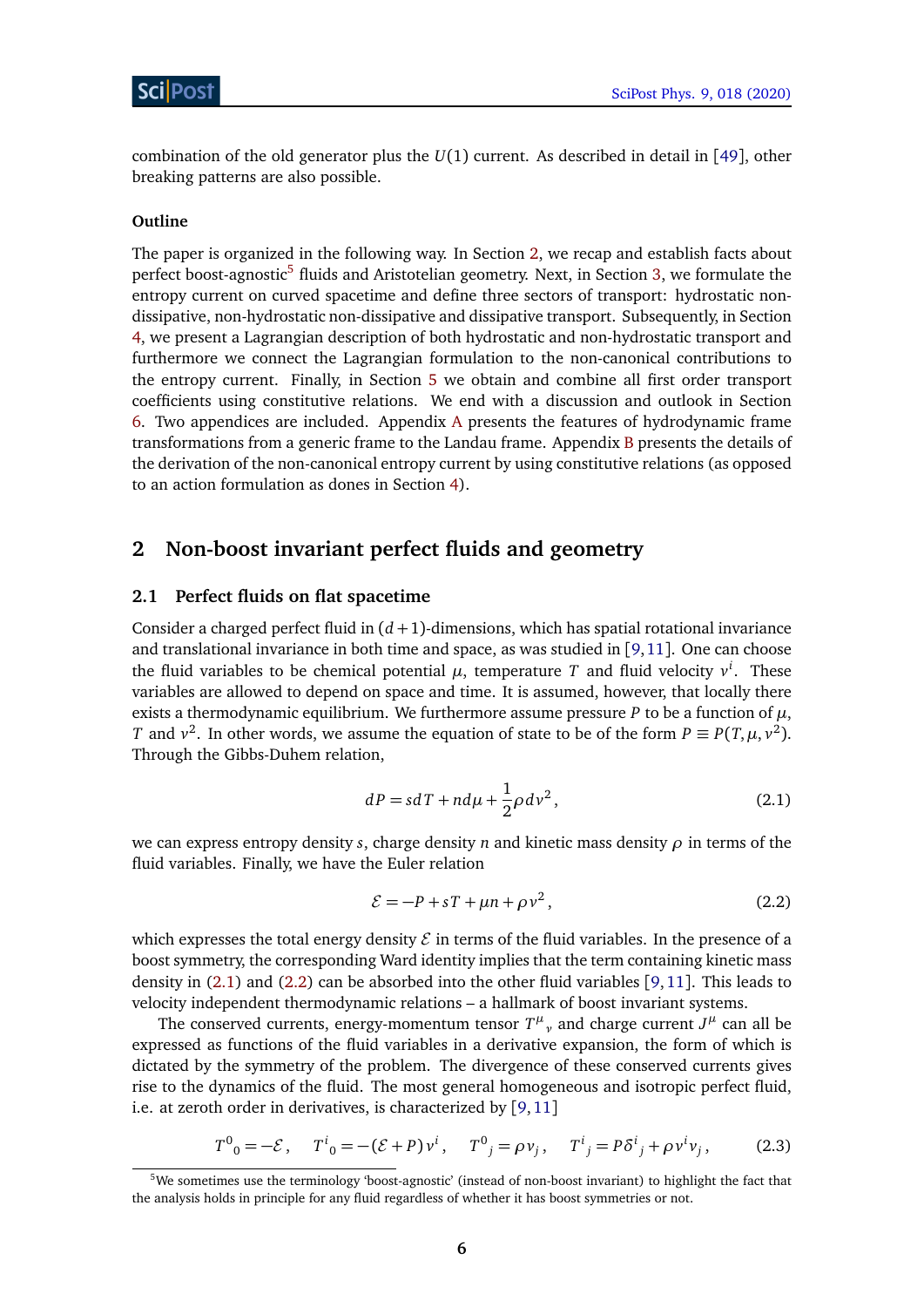$$
J^0 = n, \quad J^i = n v^i. \tag{2.4}
$$

Here we presented the fluid written in the LAB frame, in which the observer is at rest. For fluids without boost symmetries, it is useful to define the internal energy

$$
\tilde{\mathcal{E}} = \mathcal{E} - \rho v^2 \,,\tag{2.5}
$$

in terms of which the Euler and Gibbs-Duhem relations read

<span id="page-7-4"></span>
$$
\tilde{\mathcal{E}} + P = Ts + \mu n, \qquad d\tilde{\mathcal{E}} + \frac{1}{2}\rho dv^2 = Tds + \mu dn, \qquad dP = sdT + nd\mu + \frac{1}{2}\rho dv^2. \tag{2.6}
$$

In the subsequent analysis, we will drop the charge current.

#### <span id="page-7-0"></span>**2.2 Curved geometry for non-boost invariant fluids**

Fluids without boosts live on the geometry of absolute spacetime, which, due to Penrose, is sometimes referred to as *Aristotelian* geometry [[53](#page-41-10)]. This geometry locally realizes Aristotelian symmetries consisting of translations in time and space along with rotations.

We define an Aristotelian geometry in terms of a 1-form *τ<sup>µ</sup>* (clock-form), along with a symmetric covariant tensor *hµν* (spatial metric), where, notably, neither field has been assigned any local tangent space transformations. The signature of  $h_{\mu\nu}$  is  $(0, 1, \ldots, 1)$ . We emphasize that this is different from (torsional) Newton–Cartan geometry (see e.g. [[54–](#page-41-11)[56](#page-42-0)]), in which *hµν* is endowed with transformation properties corresponding to local Galilean boosts. Likewise, in Carrollian geometry (see for example [[57](#page-42-1)]), it is  $\tau$ <sub>*u*</sub> – but not  $h$ <sub>*uv*</sub> – that transforms under local Carrollian boosts. In the more familiar case of Lorentzian geometry, both *τ<sup>µ</sup>* and *hµν* transform under local Lorentz transformations in such a way that  $\gamma_{\mu\nu} = -\tau_{\mu}\tau_{\nu} + h_{\mu\nu}$  remains invariant.

In this way, Galilean<sup>[6](#page-7-1)</sup>, Carrollian, and Lorentzian geometries all arise as special cases of Aristotelian geometry via the imposition of specific local tangent space transformations on the geometric data *τ<sup>µ</sup>* and *hµν*.

Because of the signature of  $h_{\mu\nu}$ , we can decompose it into vielbeins in the following manner

$$
h_{\mu\nu} = \delta_{ab} e^a_\mu e^b_\nu \,,\tag{2.7}
$$

where  $a = 1, ..., d$  and  $\mu$  takes  $d + 1$  values. The spatial vielbeins  $e^a_\mu$  transform under local  $SO(d)$  transformations. Note that the square matrix ( $\tau_{\mu}, e^a_{\mu}$ ) is invertible with inverse denoted by  $(v^{\mu}, e^{\mu}_{a})$  – these objects satisfy the following orthonormality relations

$$
v^{\mu}\tau_{\mu} = -1, \qquad v^{\mu}e^a_{\mu} = 0, \qquad e^{\mu}_a\tau_{\mu} = 0, \qquad e^{\mu}_a e^b_{\mu} = \delta^b_a. \tag{2.8}
$$

Furthermore, these fields satisfy the completeness relation

<span id="page-7-3"></span>
$$
-v^{\mu}\tau_{\nu} + e^{\mu}_{a}e^a_{\nu} = \delta^{\mu}_{\nu}.
$$
 (2.9)

The determinant of  $(\tau_{\mu}, e_{\mu}^{a})$  will be denoted by *e*, i.e.

$$
e = \det(\tau_{\mu}, e_{\mu}^{a}). \qquad (2.10)
$$

<span id="page-7-2"></span>For completeness, we remark that it is in general possible to choose an affine connection  $\Gamma^\lambda_{\mu\nu}$ that obeys

$$
\nabla_{\mu}\tau_{\nu}=0, \qquad \nabla_{\mu}h_{\nu\rho}=0. \qquad (2.11)
$$

<span id="page-7-1"></span><sup>6</sup>We remark that in order to obtain torsional Newton–Cartan geometry from Aristotelian geometry, we need an extra gauge field. See e.g. [[56,](#page-42-0)[58](#page-42-2)] and references therein.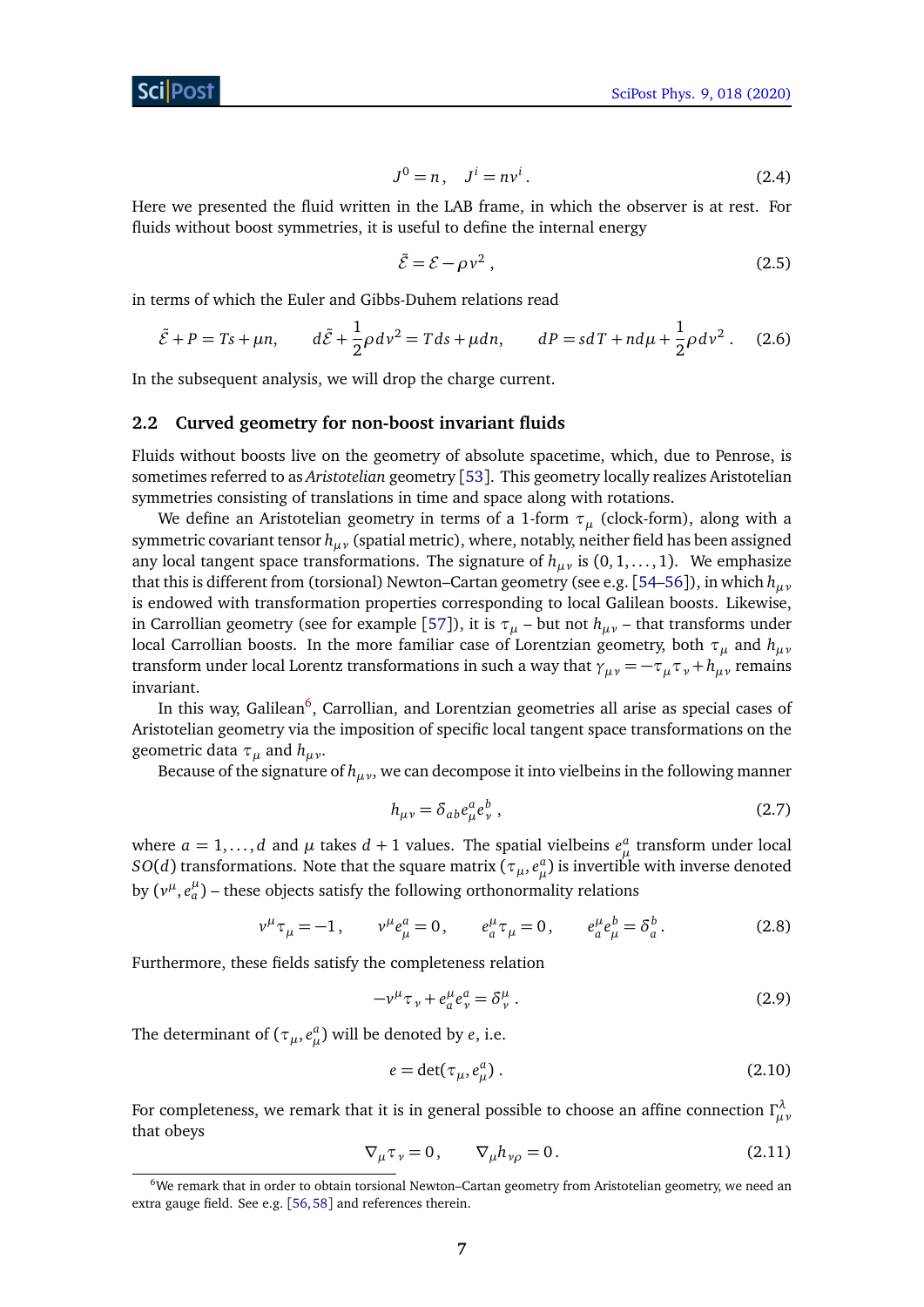Let us make the following ansatz for  $\Gamma_{\mu\nu}^\lambda$  :

$$
\Gamma^{\lambda}_{\mu\nu} = -\nu^{\lambda}\partial_{\mu}\tau_{\nu} + \frac{1}{2}h^{\lambda\kappa}\left(\partial_{\mu}h_{\nu\kappa} + \partial_{\nu}h_{\mu\kappa} - \partial_{\kappa}h_{\mu\nu}\right) - h^{\lambda\kappa}\tau_{\nu}K_{\mu\kappa} + C^{\lambda}_{\mu\nu},\tag{2.12}
$$

where we introduced the extrinsic curvature

<span id="page-8-6"></span>
$$
K_{\mu\nu} = -\frac{1}{2} \mathcal{L}_{\nu} h_{\mu\nu} \,. \tag{2.13}
$$

The extrinsic curvature is purely spatial,

$$
v^{\mu}K_{\mu\nu} = 0 \tag{2.14}
$$

and its trace satisfies

<span id="page-8-4"></span>
$$
K := h^{\mu\nu} K_{\mu\nu} = -e^{-1} \partial_{\mu} (e^{\nu\mu}) \,, \quad h^{\mu\nu} = \delta^{ab} e^{\mu}_a e^{\nu}_b \,. \tag{2.15}
$$

The equations [\(2.11\)](#page-7-2) are obeyed if we take

$$
C_{\mu\nu}^{\lambda}\tau_{\lambda} = 0, \qquad C_{\mu\nu}^{\lambda}h_{\lambda\rho} + C_{\mu\rho}^{\lambda}h_{\nu\lambda} = 0. \tag{2.16}
$$

We can for example choose a connection with  $C_{\mu\nu}^\lambda=0.$  This connection has non-zero torsion given by

$$
\Gamma^{\lambda}_{[\mu\nu]} = -\frac{1}{2} \nu^{\lambda} \tau_{\mu\nu} + \frac{1}{4} h^{\lambda\kappa} \tau_{\nu} \mathcal{L}_{\nu} h_{\mu\kappa} - \frac{1}{4} h^{\lambda\kappa} \tau_{\mu} \mathcal{L}_{\nu} h_{\nu\kappa}, \qquad (2.17)
$$

where we defined the torsion 2-form

<span id="page-8-5"></span>
$$
\tau_{\mu\nu} = \partial_{\mu}\tau_{\nu} - \partial_{\nu}\tau_{\mu} \,. \tag{2.18}
$$

We have included the discussion of the connection for completeness. However, we will never use any particular connection in this paper. Up to first order in derivatives we can make do with Lie derivatives, exterior derivatives and divergences. At second order in the derivative expansion, however, a choice must be made in order to write down curvatures.

Finally, we remark that flat Aristotelian spacetime in Cartesian coordinates corresponds to

<span id="page-8-2"></span>
$$
\tau_{\mu} = \delta^0_{\mu}, \qquad h_{\mu\nu} = \delta^i_{\mu} \delta^i_{\nu}, \qquad \nu^{\mu} = -\delta^{\mu}_0, \qquad h^{\mu\nu} = \delta^{\mu}_i \delta^{\nu}_i,
$$
 (2.19)

where we split the spacetime index  $\mu = (0, i)$  into temporal and spatial directions.

#### <span id="page-8-0"></span>**2.3 Perfect fluids on a curved background**

Consider a perfect fluid living on an Aristotelian geometry described by {*τ<sup>µ</sup>* , *hµν*} with fluid velocity  $u^{\mu}$  satisfying

<span id="page-8-1"></span>
$$
u^{\mu}\tau_{\mu} = 1. \tag{2.20}
$$

On flat space,  $u^{\mu} = (1, v^{i})$ , and the curved space analogue of  $v^{2}$  is  $u^{2} = h_{\mu\nu}u^{\mu}u^{\nu}$ . When combined with the completeness relation [\(2.9\)](#page-7-3) this implies the following decomposition of the fluid velocity  $u^{\mu}$ ,

<span id="page-8-3"></span>
$$
u^{\mu} = -v^{\mu} + h^{\mu \rho} h_{\rho \nu} u^{\nu} , \qquad (2.21)
$$

in terms of timelike and spacelike components, respectively. The perfect fluid energy-momentum tensor [\(2.3\)](#page-6-5) generalized to a curved background reads [[9](#page-39-3)] (see also Section [4.2\)](#page-15-0)

$$
T^{\mu}{}_{\nu} = -(\tilde{\mathcal{E}} + P + \rho u^2) u^{\mu} \tau_{\nu} + \rho u^{\mu} u^{\rho} h_{\rho \nu} + P \delta^{\mu}_{\nu} . \tag{2.22}
$$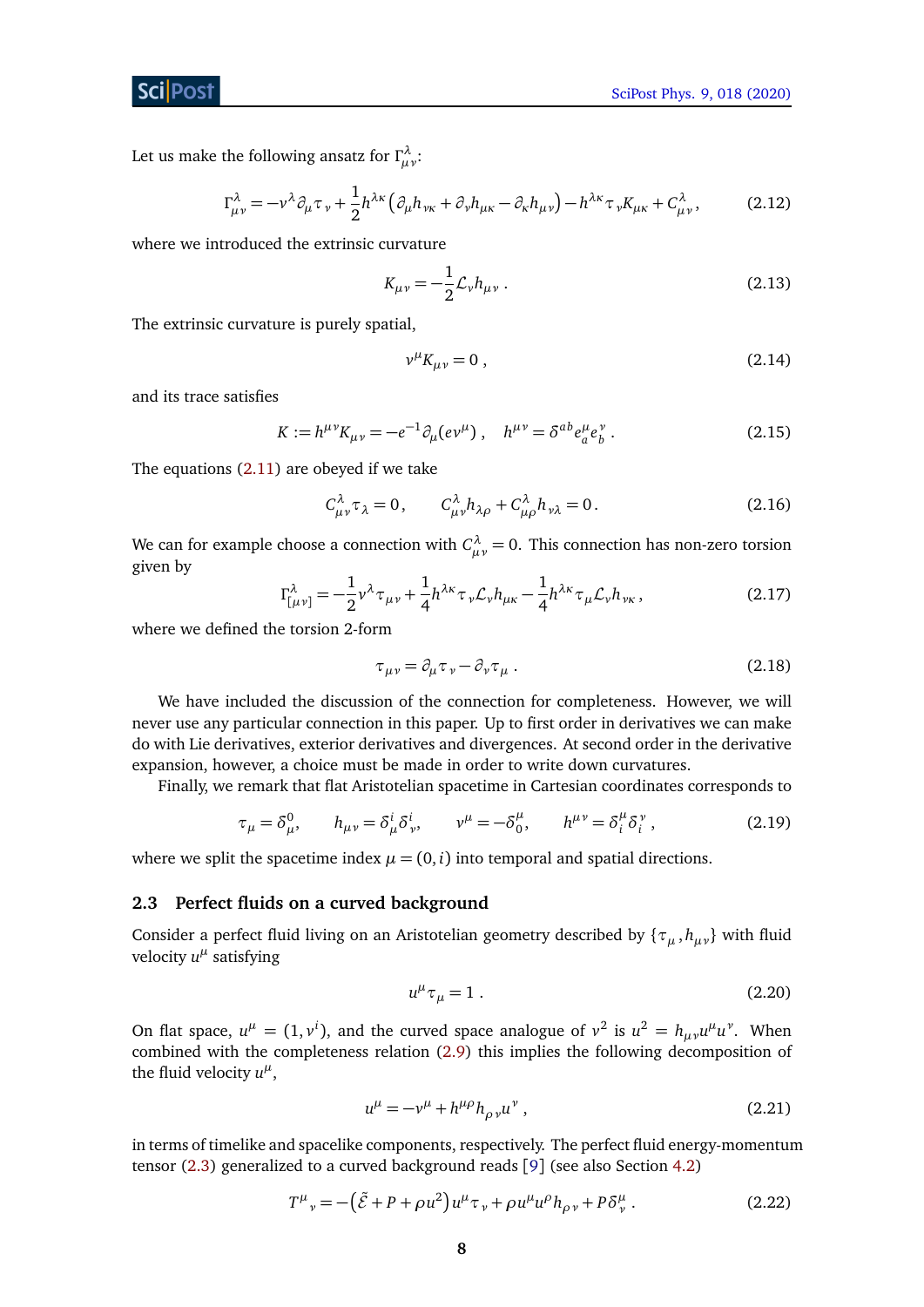Using the property [\(2.20\)](#page-8-1), this can also be written as

$$
T^{\mu}{}_{\nu} = u^{\mu}u^{\rho}\left[-\left(\tilde{\mathcal{E}} + P + \rho u^2\right)\tau_{\rho}\tau_{\nu} + \rho h_{\rho\nu}\right] + P\delta^{\mu}_{\nu}.
$$
 (2.23)

It is furthermore useful to express the energy-momentum tensor  $T^{\mu}{}_{\nu}$  as

<span id="page-9-4"></span>
$$
T^{\mu}{}_{\nu} = -T^{\mu}\tau_{\nu} + T^{\mu\rho}h_{\rho\nu},\tag{2.24}
$$

where

<span id="page-9-2"></span>
$$
T^{\mu} = \mathcal{E}u^{\mu} + Ph^{\mu\rho}h_{\rho\nu}u^{\nu}, \qquad (2.25)
$$

$$
T^{\mu\nu} = Ph^{\mu\nu} + \rho u^{\mu} u^{\nu}, \qquad (2.26)
$$

are the energy current and momentum-stress tensor, respectively.

If we are dealing with a theory on a generic curved Aristotelian background for which there is an action principle, then diffeomorphism invariance implies the following conservation equation for the energy-momentum tensor $<sup>7</sup>$  $<sup>7</sup>$  $<sup>7</sup>$ </sup>

<span id="page-9-1"></span>
$$
e^{-1}\partial_{\mu}\left(eT^{\mu}{}_{\rho}\right) + T^{\mu}\partial_{\rho}\tau_{\mu} - \frac{1}{2}T^{\mu\nu}\partial_{\rho}h_{\mu\nu} = 0. \qquad (2.27)
$$

This will be shown in Section [4.2.](#page-15-0) When we are dealing with an on-shell theory (as we are in the case of dissipative fluids) then we simply impose [\(2.27\)](#page-9-1) as the correct conservation equation. This is the analogue of declaring  $\nabla_{\mu}T^{\mu\nu} = 0$  to be the conservation equation in the relativistic case. Notice that in flat space (in Cartesian coordinates), Eq. [\(2.27\)](#page-9-1) reproduces the usual divergence of the energy-momentum tensor, as it is supposed to. The first term expresses the usual divergence of the energy-momentum tensor, while the remaining terms are currents contracted with their sources, on which a derivative acts. It thus takes the standard form of a divergence of a current being equal to the sum of the responses times the derivative of the sources. For completeness, we remark that the equation of motion [\(2.27\)](#page-9-1) admits the covariantization

$$
\nabla_{\mu}T^{\mu}{}_{\rho} + T^{\mu}\nabla_{\rho}\tau_{\mu} - \frac{1}{2}T^{\mu\sigma}\nabla_{\rho}h_{\mu\sigma} - \left(\Gamma^{\mu}_{\mu\sigma} - e^{-1}\partial_{\sigma}e\right)T^{\sigma}{}_{\rho} + 2\Gamma^{\lambda}_{\left[\mu\rho\right]}T^{\mu}{}_{\lambda} = 0, \tag{2.28}
$$

for *any* choice of connection *Γ ρ µν*.

It is useful to recast the equation of motion [\(2.27\)](#page-9-1) for the perfect fluid [\(2.25\)](#page-9-2)–[\(2.26\)](#page-9-2), using the thermodynamic relations [\(2.6\)](#page-7-4), in the following form

<span id="page-9-3"></span>
$$
0 = \mathcal{L}_{\beta} s + \frac{s}{2} h^{\mu\nu} \left( \mathcal{L}_{\beta} h_{\mu\nu} - h_{\mu\sigma} u^{\sigma} \mathcal{L}_{\beta} \tau_{\nu} - h_{\nu\sigma} u^{\sigma} \mathcal{L}_{\beta} \tau_{\mu} \right),
$$
\n
$$
0 = \Pi^{\rho} {}_{\nu} h_{\rho\lambda} \left[ -s Th^{\lambda\mu} \mathcal{L}_{\beta} \tau_{\mu} + u^{\lambda} \mathcal{L}_{\beta} \rho \right] + \frac{\rho}{2} \left( u^{\mu} h^{\kappa\lambda} + u^{\kappa} h^{\mu\lambda} + u^{\lambda} h^{\mu\kappa} \right) \left( \mathcal{L}_{\beta} h_{\kappa\mu} - h_{\kappa\sigma} u^{\sigma} \mathcal{L}_{\beta} \tau_{\mu} - h_{\mu\sigma} u^{\sigma} \mathcal{L}_{\beta} \tau_{\kappa} \right) ,
$$
\n(2.30)

where we introduced the spatial projector

2

$$
\Pi^{\rho}{}_{\mu} = \delta^{\rho}_{\mu} - u^{\rho} \tau_{\mu} \,, \tag{2.31}
$$

$$
0 = e^{-1} \partial_\mu \left( e k^\rho T^\mu_{\ \rho} \right) + T^\mu \mathcal{L}_k \tau_\mu - \frac{1}{2} T^{\mu \nu} \mathcal{L}_k h_{\mu \nu} \ ,
$$

<span id="page-9-0"></span><sup>&</sup>lt;sup>7</sup>Contracting [\(2.27\)](#page-9-1) with a vector  $k^{\rho}$ , we get

so if  $k^{\rho}$  is Killing (cf. Eqs. [\(4.2\)](#page-13-0) and [\(4.3\)](#page-13-0)), we find that  $0=e^{-1}\partial_{\mu}\left(ek^{\rho}T^{\mu}{}_{\rho}\right)$ , that is to say,  $k^{\rho}T^{\mu}{}_{\rho}$  is a conserved current.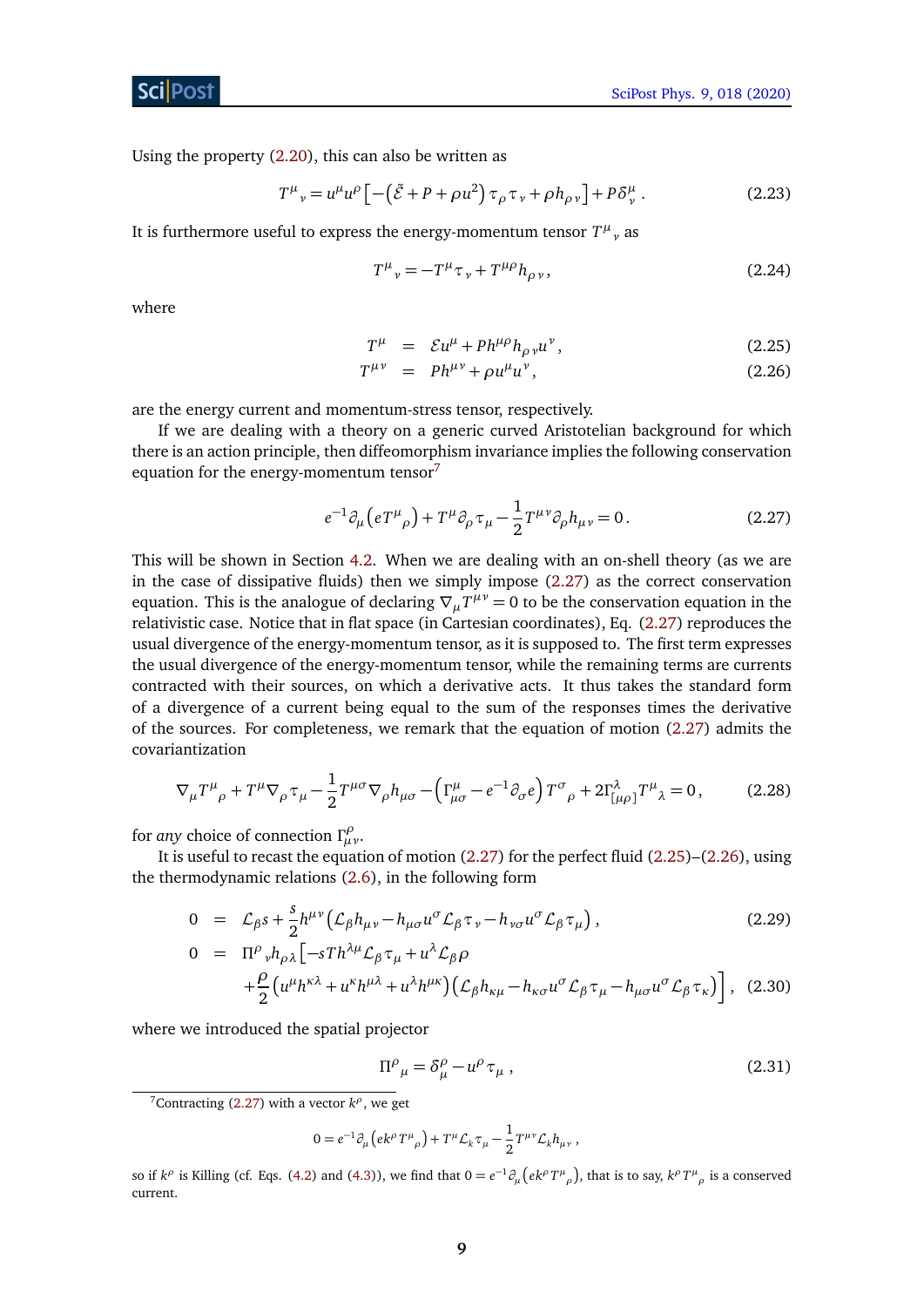#### ScilPos<sup>.</sup>

which satisfies

$$
\Pi^{\rho}{}_{\mu}u^{\mu} = 0 = \Pi^{\rho}{}_{\mu}\tau_{\rho} , \quad \Pi^{\mu}{}_{\alpha}\Pi^{\alpha}{}_{\nu} = \Pi^{\mu}{}_{\nu} . \tag{2.32}
$$

Furthermore, the Lie-derivative L*<sup>β</sup>* in [\(2.29\)](#page-9-3) and [\(2.30\)](#page-9-3) is defined with respect to the vector

$$
\beta^{\mu} = u^{\mu}/T. \tag{2.33}
$$

In the remainder of this section we establish some identities that will be crucial later on. Equation [\(2.29\)](#page-9-3) expresses entropy conservation and [\(2.30\)](#page-9-3) represents conservation of momentum. Using that *s* and *ρ* can both be thought of as functions of *T* and *u* 2 along with the identities

$$
u^{\mu} \mathcal{L}_{\beta} \tau_{\mu} = -\frac{1}{T^2} u^{\mu} \partial_{\mu} T , \qquad (2.34)
$$

$$
u^{\mu}u^{\nu}\mathcal{L}_{\beta}h_{\mu\nu} = \frac{1}{T}u^{\mu}\partial_{\mu}u^{2} - 2\frac{u^{2}}{T^{2}}u^{\mu}\partial_{\mu}T, \qquad (2.35)
$$

where  $u^2 = h_{\mu\nu}u^{\mu}u^{\nu}$ , we can view the perfect fluid equation as providing  $\mathcal{L}_{\beta}\tau_{\rho}$  in terms of  $\mathcal{L}_{\beta} h_{\mu\nu} - h_{\mu\sigma} u^{\sigma} \mathcal{L}_{\beta} \tau_{\nu} - h_{\nu\sigma} u^{\sigma} \mathcal{L}_{\beta} \tau_{\mu}$ , i.e.

<span id="page-10-1"></span>
$$
\mathcal{L}_{\beta}\tau_{\rho} = \frac{1}{2}X_{\rho}^{\mu\nu}(\mathcal{L}_{\beta}h_{\mu\nu} - h_{\mu\sigma}u^{\sigma}\mathcal{L}_{\beta}\tau_{\nu} - h_{\nu\sigma}u^{\sigma}\mathcal{L}_{\beta}\tau_{\mu}),
$$
\n(2.36)

where  $X_{\rho}^{\mu\nu}$  is given by

<span id="page-10-3"></span>
$$
X_{\rho}^{\mu\nu} = \frac{1}{sT} \Pi^{\sigma}{}_{\rho} \left\{ 2 \left( \frac{\partial P}{\partial u^2} \right)_{s} h_{\sigma\lambda} u^{\lambda} h^{\mu\nu} + 2 \left( \frac{\partial \rho}{\partial u^2} \right)_{s} h_{\sigma\lambda} u^{\lambda} u^{\mu} u^{\nu} + \rho \left( u^{\mu} \delta^{\nu}_{\sigma} + u^{\nu} \delta^{\mu}_{\sigma} \right) \right\} + \tau_{\rho} \frac{1}{T} \left[ u^{\mu} u^{\nu} \left( \frac{\partial \rho}{\partial s} \right)_{u^2} + h^{\mu\nu} \left( \frac{\partial P}{\partial s} \right)_{u^2} \right].
$$
 (2.37)

The expression in parentheses on the RHS of [\(2.36\)](#page-10-1) has the nice property that

$$
\mathcal{L}_{\beta} h_{\mu\nu} - h_{\mu\sigma} u^{\sigma} \mathcal{L}_{\beta} \tau_{\nu} - h_{\nu\sigma} u^{\sigma} \mathcal{L}_{\beta} \tau_{\mu} = \frac{1}{T} \left( \mathcal{L}_{u} h_{\mu\nu} - h_{\mu\sigma} u^{\sigma} \mathcal{L}_{u} \tau_{\nu} - h_{\nu\sigma} u^{\sigma} \mathcal{L}_{u} \tau_{\mu} \right), \qquad (2.38)
$$

so that these are Lie derivatives along velocity with, notably, an absence of *T* derivatives. Finally, we remark that on flat space (cf. Eq. [\(2.19\)](#page-8-2)), this special combination reduces to

$$
\mathcal{L}_{\beta} h_{\mu\nu} - h_{\mu\sigma} u^{\sigma} \mathcal{L}_{\beta} \tau_{\nu} - h_{\nu\sigma} u^{\sigma} \mathcal{L}_{\beta} \tau_{\mu} \stackrel{\text{flat}}{\rightarrow} \frac{1}{T} \left( h_{\mu\sigma} \partial_{\nu} u^{\sigma} + h_{\nu\sigma} \partial_{\mu} u^{\sigma} \right) , \qquad (2.39)
$$

which will be useful in Section [5,](#page-25-0) where – after setting up the general problem of first-order corrections to non-boost invariant fluids – we specialize to flat space.

## <span id="page-10-0"></span>**3 Entropy current**

Going beyond perfect fluids means moving away from local thermodynamic equilibrium and requires derivative corrections to be added to the energy-momentum tensor. We will work up to first order in derivatives. The goal will be to identify all allowed tensorial structures whose coefficients are known as transport coefficients. By 'allowed' we mean 'allowed by symmetry' and furthermore 'allowed by entropy considerations'. We will impose that the fluid locally obeys the second law of thermodynamics, and hence there must exist an entropy current  $S<sup>\mu</sup>$ with non-negative divergence

<span id="page-10-2"></span>
$$
e^{-1}\partial_{\mu}(eS^{\mu}) \ge 0. \tag{3.1}
$$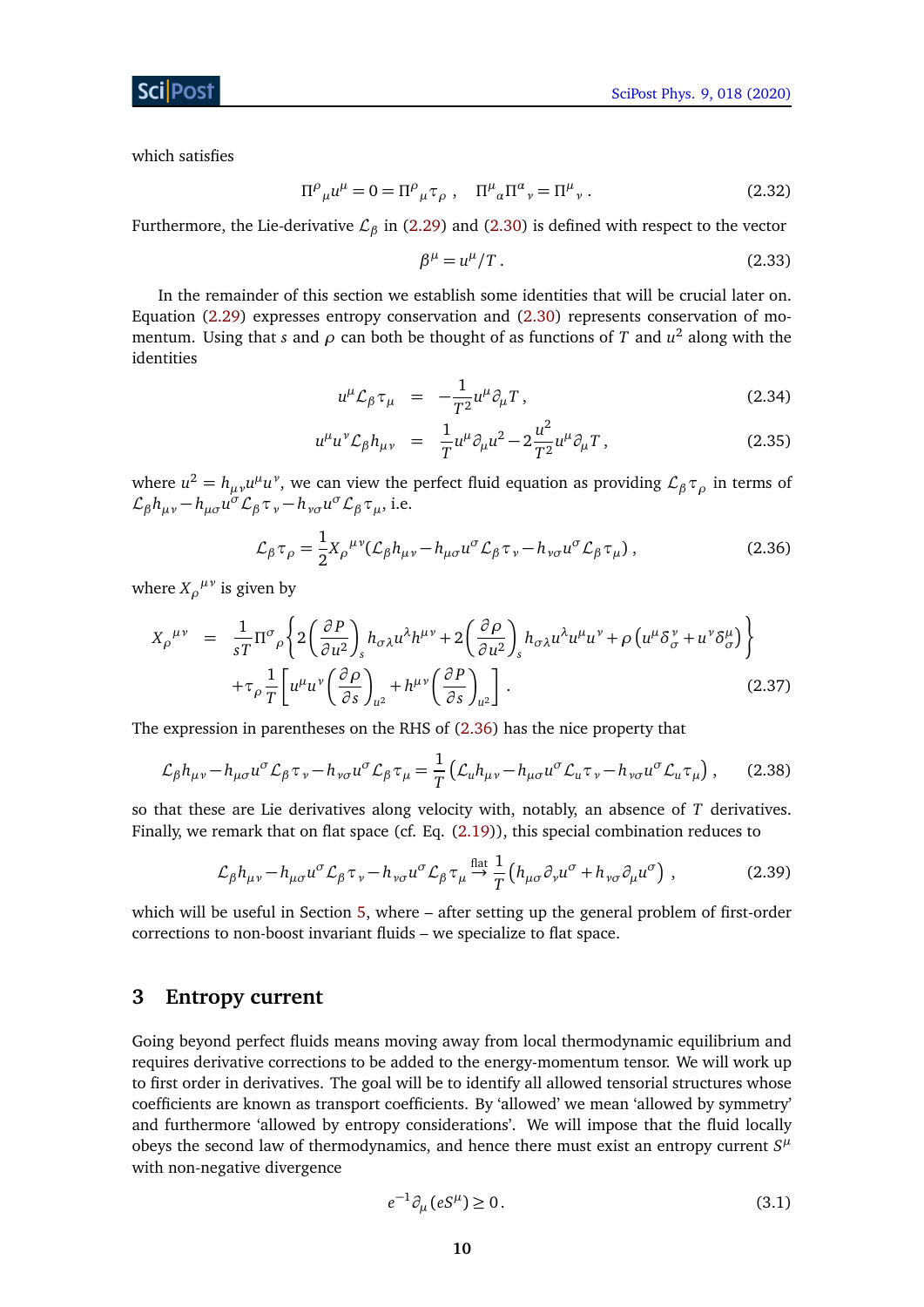By the entropy current we mean the most general current, constructed from the fluid variables, up to first order in derivatives such that it reduces to  $su<sup>\mu</sup>$  for a perfect fluid and such that its divergence is non-negative for all fluid configurations. The requirement that the divergence of the entropy current is non-negative constrains the transport coefficients appearing in the expansion of the energy-momentum tensor. In this section, we elucidate the structure of the entropy current beyond perfect fluid order and, in particular, show that the appropriate fluid variables on curved space involve Lie derivatives of the geometric objects *τ<sup>µ</sup>* and *hµν* along  $\beta^{\mu} = \frac{u^{\mu}}{T}$  $\frac{d^r}{T}$ .

The *canonical* part of the entropy current is obtained by covariantizing (see e.g. [[2](#page-38-2)]) the thermodynamic Euler relation [\(2.6\)](#page-7-4)

$$
s = \frac{1}{T}\tilde{\mathcal{E}} + \frac{1}{T}P\tag{3.2}
$$

leading to

$$
S_{\text{can}}^{\mu} = -T^{\mu}{}_{\nu}\beta^{\nu} + P\beta^{\mu} \,, \tag{3.3}
$$

such that  $\tau_{\mu}S^{\mu}_{\text{can}}=s$  for a perfect fluid. However, there are generically terms present in the entropy current that do not arise in this way: such terms form the *non-canonical* piece of the entropy current,  $S_{\text{non}}^{\mu}$ , and we may in general write

<span id="page-11-0"></span>
$$
S^{\mu} = S^{\mu}_{\text{can}} + S^{\mu}_{\text{non}} = -T^{\mu}{}_{\nu} \beta^{\nu} + P \beta^{\mu} + S^{\mu}_{\text{non}} \tag{3.4}
$$

Using the decomposition of the entropy current [\(3.4\)](#page-11-0), we can recast the LHS of the second law [\(3.1\)](#page-10-2) as

<span id="page-11-2"></span>
$$
e^{-1}\partial_{\mu}(eS^{\mu}) = \left(T^{\mu} - T^{\mu}_{(0)}\right)\mathcal{L}_{\beta}\tau_{\mu} - \frac{1}{2}\left(T^{\mu\nu} - T^{\mu\nu}_{(0)}\right)\mathcal{L}_{\beta}h_{\mu\nu} + e^{-1}\partial_{\mu}\left(eS^{\mu}_{\text{non}}\right),\tag{3.5}
$$

where we used the Gibbs-Duhem relation [\(2.1\)](#page-6-3) as well as

$$
-T_{(0)}^{\mu} \mathcal{L}_{\beta} \tau_{\mu} + \frac{1}{2} T_{(0)}^{\mu \nu} \mathcal{L}_{\beta} h_{\mu \nu} = e^{-1} \partial_{\mu} (eP\beta^{\mu}), \qquad (3.6)
$$

with the perfect fluid energy-momentum tensors  $T^{\mu}_{\mu\nu}$  $T^{\mu}_{(0)}$  and  $T^{\mu\nu}_{(0)}$  $C_{(0)}^{\mu\nu}$  given in Eqs. [\(2.25\)](#page-9-2) and [\(2.26\)](#page-9-2). Here, the subscript (0) indicates that these terms are zeroth order in derivatives and thus correspond to the perfect fluid contributions.

Following the classification in refs. [[25,](#page-40-0)[26](#page-40-1)], we split the currents  $T^{\mu} - T^{\mu}_{(0)}$  $T^{\mu\nu}_{(0)}$  and  $T^{\mu\nu} - T^{\mu\nu}_{(0)}$ ,μν<br>(0)' which are at least first order in derivatives, into dissipative and non-dissipative parts. The latter are further subdivided into hydrostatic (HS) terms and non-hydrostatic (NHS) terms, to be defined shortly, so that we find

<span id="page-11-1"></span>
$$
T^{\mu} - T^{\mu}_{(0)} = T^{\mu}_{D} + T^{\mu}_{HS} + T^{\mu}_{NHS} , \qquad (3.7)
$$

$$
T^{\mu\nu} - T_{(0)}^{\mu\nu} = T_D^{\mu\nu} + T_{\text{HS}}^{\mu\nu} + T_{\text{NHS}}^{\mu\nu} \,. \tag{3.8}
$$

We will now define these three contributions separately. They should be thought of as independent contributions to the energy-momentum tensor and they all have the same symmetry properties with respect to rotations (and boosts or scale symmetries if these are present). For example spatial rotational symmetries dictate that *T µν*  $T_{\rm D}^{\mu\nu}$ ,  $T_{\rm HS}^{\mu\nu}$  and  $T_{\rm NHS}^{\mu\nu}$  are all separately symmetric under the interchange of *µ* and *ν*.

The dissipative terms produce entropy,

$$
e^{-1}\partial_{\mu}(eS^{\mu}) = T_{\mathcal{D}}^{\mu}\mathcal{L}_{\beta}\tau_{\mu} - \frac{1}{2}T_{\mathcal{D}}^{\mu\nu}\mathcal{L}_{\beta}h_{\mu\nu} \ge 0 , \qquad (3.9)
$$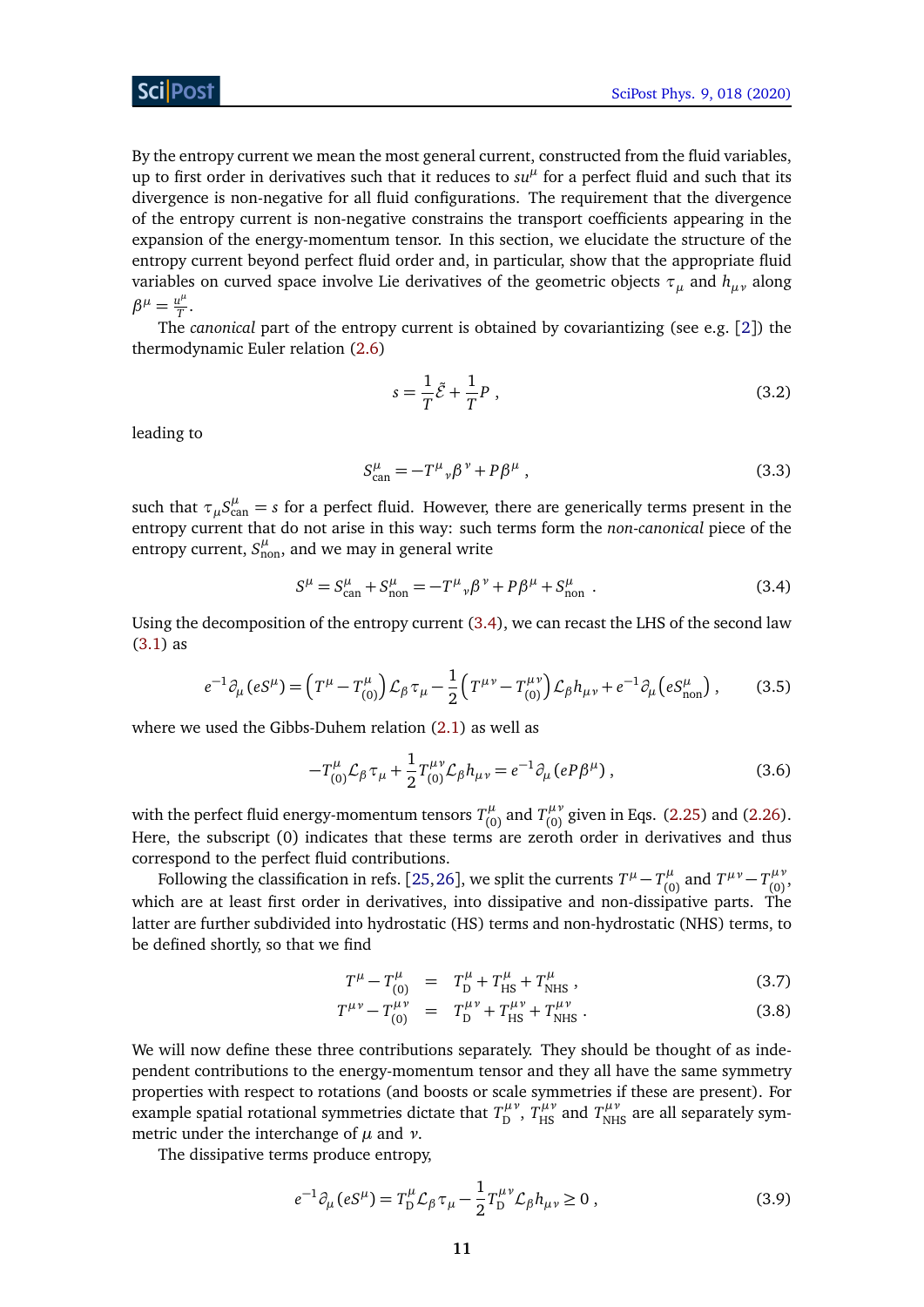with equality holding if and only if  $T_{\text{D}}^{\mu} = T_{\text{D}}^{\mu\nu} = 0$ , while the non-dissipative NHS terms by definition obey,

<span id="page-12-2"></span>
$$
T^{\mu}_{\text{NHS}} \mathcal{L}_{\beta} \tau_{\mu} - \frac{1}{2} T^{\mu \nu}_{\text{NHS}} \mathcal{L}_{\beta} h_{\mu \nu} = 0.
$$
 (3.10)

These terms thus make a vanishing contribution to the divergence of the canonical entropy current. Finally, the non-dissipative HS terms are defined to cancel the divergence of the noncanonical entropy current,

<span id="page-12-3"></span>
$$
e^{-1}\partial_{\mu}\left(eS_{\text{non}}^{\mu}\right) = -T_{\text{HS}}^{\mu}\mathcal{L}_{\beta}\tau_{\mu} + \frac{1}{2}T_{\text{HS}}^{\mu\nu}\mathcal{L}_{\beta}h_{\mu\nu}\,,\tag{3.11}
$$

and will play a major role in the next section. Note that [\(3.10\)](#page-12-2) implies that the HS energymomentum tensor is only defined up the addition of NHS terms, since they will leave [\(3.11\)](#page-12-3) invariant. This is analogous to what happens when solving inhomogeneous differential equations, where any solution of the homogeneous equation can be added to a particular solution of the inhomogeneous equation to obtain a new solution of the inhomogeneous equation. Because of this, there is an inherent ambiguity in HS transport. We will make a specific choice that fixes this ambiguity as will be detailed in Sec. [4,](#page-12-0) where we construct actions for HS and NHS transport respectively.

The goal of this work will be to classify the allowed terms appearing in the three parts: D, HS and NHS of the energy-momentum tensor. We will start this analysis with a detailed study of the HS and NHS terms for which it is possible to write down a Lagrangian.

## <span id="page-12-0"></span>**4 Non-dissipative transport**

In this section we study Lagrangian descriptions of non-dissipative transport. We will see in Section [5](#page-25-0) and Appendix [B,](#page-36-0) by looking at constitutive relations, that at first order in derivatives all non-dissipative transport coefficients can be obtained from an action. We start with the hydrostatic partition function for fluids in thermal equilibrium. This requires curved backgrounds admitting a Killing vector that generates time translations. We will then relax the condition that there is a Killing vector, moving away from thermal equilibrium. This leads to an action for HS transport. The relaxation of the presence of a Killing vector allows for more terms to be added to the action. These extra terms all correspond to NHS transport as we will show in the last subsection of this section.

#### <span id="page-12-1"></span>**4.1 Hydrostatic partition function**

If we assume a stationary curved background  $\mathcal{M}_S$  with a time-translation symmetry generated by *H*, we can write down the thermal partition function

<span id="page-12-4"></span>
$$
\mathcal{Z} = \text{Tr}\left[e^{-H/T}\right],\tag{4.1}
$$

which, provided the Aristotelian background curves sufficiently weakly compared to the mean free path, is known as the hydrostatic partition function or the equilibrium partition function [[27,](#page-40-2)[28](#page-40-3)] (see also [[21](#page-39-14)] for the construction of the hydrostatic partition function in the context of Newton–Cartan backgrounds). The time-translation symmetry implies that [\(4.1\)](#page-12-4) gives rise to static responses. Phrased in the language of geometry, we take the time-translation symmetry of the background, which is described by  $\tau_{\mu}$  and  $h_{\mu\nu}$ , to be generated by a timelike Killing vector  $\beta^{\mu}$ , where  $\beta^{\mu} = (1, 0, \dots, 0)$  in suitable coordinates. Timelike (and future pointing)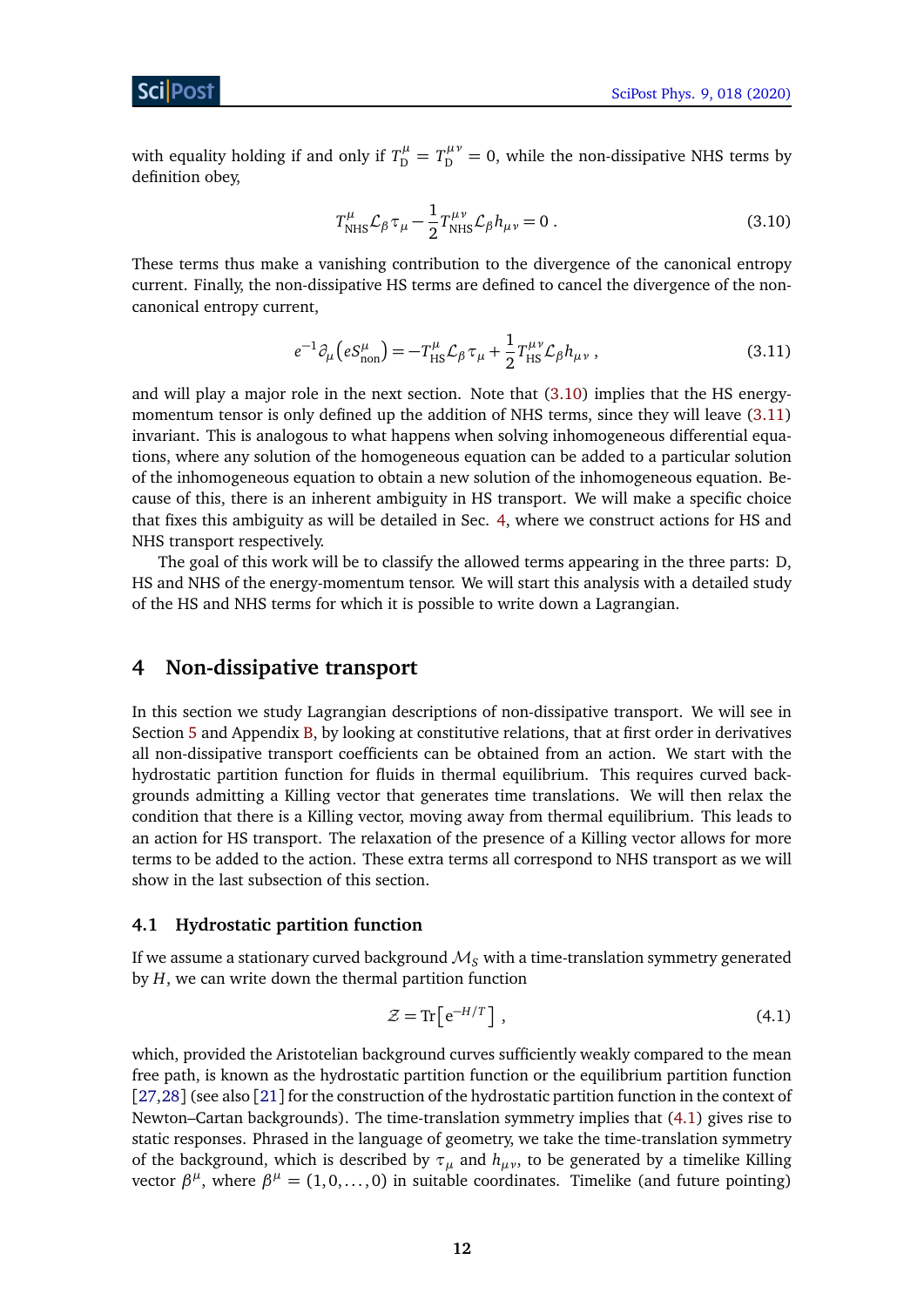means that  $\tau_{\mu}\beta^{\mu} > 0.$  The Killing equations for an Aristotelian geometry are $^{8}$  $^{8}$  $^{8}$ 

<span id="page-13-0"></span>
$$
\mathcal{L}_{\beta} \tau_{\mu} = 0, \qquad (4.2)
$$

$$
\mathcal{L}_{\beta}h_{\mu\nu} = 0. \tag{4.3}
$$

These conditions imply equilibrium via [\(2.36\)](#page-10-1) as they trivially solve the leading order equations of motion. The vector  $β<sup>μ</sup>$  leads to a preferred choice of local temperature and velocity given by

$$
T = 1/(\tau_{\mu} \beta^{\mu}) \tag{4.4}
$$

$$
u^{\mu} = T\beta^{\mu}, \qquad (4.5)
$$

where the velocity  $u^{\mu}$  satisfies  $\tau_{\mu}u^{\mu} = 1$ , cf. [\(2.20\)](#page-8-1). We see that the requirement of positive temperature is equivalent to the requirement that  $β<sup>μ</sup>$  is future-pointing timelike, i.e.  $τ<sub>μ</sub>β<sup>μ</sup> > 0$ .

To make contact with the thermal partition function [\(4.1\)](#page-12-4), we need to analytically continue 'time', which we identify with the affine parameter  $\lambda_t$  along integral curves of  $\beta^{\mu}$ ,  $\lambda_t \to -i\lambda_t^E$ . We then compactify this to the 'thermal circle' by identifying  $\lambda_t^E \sim \lambda_t^E + 1/T$ . In this way, a functional integral over the Euclideanized manifold will return the partition function  $\mathcal Z$  in  $(4.1)$ . Now,  $\mathcal Z$  itself can be written in a derivative expansion, and by writing

$$
S_{\text{HPF}} = -i \log \mathcal{Z} \tag{4.6}
$$

we can now also expand  $S_{HPF}$  in derivatives

$$
S_{\text{HPF}} = \sum_{n} S_{\text{HPF}}^{(n)} \,, \tag{4.7}
$$

where  $S^{(n)}_{\text{HPF}}$  takes the form of an integral over  $\mathcal{M}_S$  built from objects with  $n$  derivatives. With a slight abuse of terminology, we will refer to S<sub>HPF</sub> as the hydrostatic partition function.

In order to construct the hydrostatic partition function explicitly, we need to identify the allowed terms up to first order in derivatives taking into consideration the conditions of thermal equilibrium on a curved background imposed by the Killing equation. The first Killing equation [\(4.2\)](#page-13-0) can be written as

<span id="page-13-3"></span><span id="page-13-2"></span>
$$
T^{-1}\partial_{\mu}T - u^{\nu}\left(\partial_{\nu}\tau_{\mu} - \partial_{\mu}\tau_{\nu}\right) = 0, \qquad (4.8)
$$

while the second Killing equation [\(4.3\)](#page-13-0) can be written as

$$
\mathcal{L}_{u}h_{\mu\nu} - \frac{u^{\rho}}{T}h_{\rho\nu}\partial_{\mu}T - \frac{u^{\rho}}{T}h_{\rho\mu}\partial_{\nu}T = 0.
$$
\n(4.9)

By contracting [\(4.8\)](#page-13-2) with  $u^{\mu}$  and  $v^{\mu}$  we obtain

<span id="page-13-4"></span>
$$
0 = u^{\mu} \partial_{\mu} T, \qquad (4.10)
$$

$$
0 = T^{-1}v^{\mu}\partial_{\mu}T + u^{\mu}\mathcal{L}_{\nu}\tau_{\mu}.
$$
 (4.11)

Contracting [\(4.9\)](#page-13-3) with  $v^{\mu}v^{\nu}$  gives nothing as a result of the fact that  $h_{\mu\nu}$  has one zero eigen*value with eigenvector*  $ν<sup>μ</sup>$ *.* Contracting with  $u<sup>μ</sup>u<sup>ν</sup>$ ,  $ν<sup>μ</sup>u<sup>ν</sup>$  and  $h<sup>μν</sup>$  leads to

<span id="page-13-5"></span>
$$
0 = u^{\mu} \partial_{\mu} u^{2}, \qquad (4.12)
$$

$$
\mathcal{L}_{\beta}e_{\mu}^{a}=\lambda_{b}^{a}e_{\mu}^{b},
$$

where  $\lambda^a{}_b = -\lambda_b{}^a$  is an infinitesimal local rotation.

<span id="page-13-1"></span> ${}^8\text{The field } h_{\mu\nu}$  is constrained to have one zero eigenvalue, so one can write it as  $h_{\mu\nu} = \delta_{ab}e^a_\mu e^b_\nu$  in terms of unconstrained spatial vielbeins. Since the latter transform under local rotations, the Killing vector equation [\(4.3\)](#page-13-0) can equivalently be written as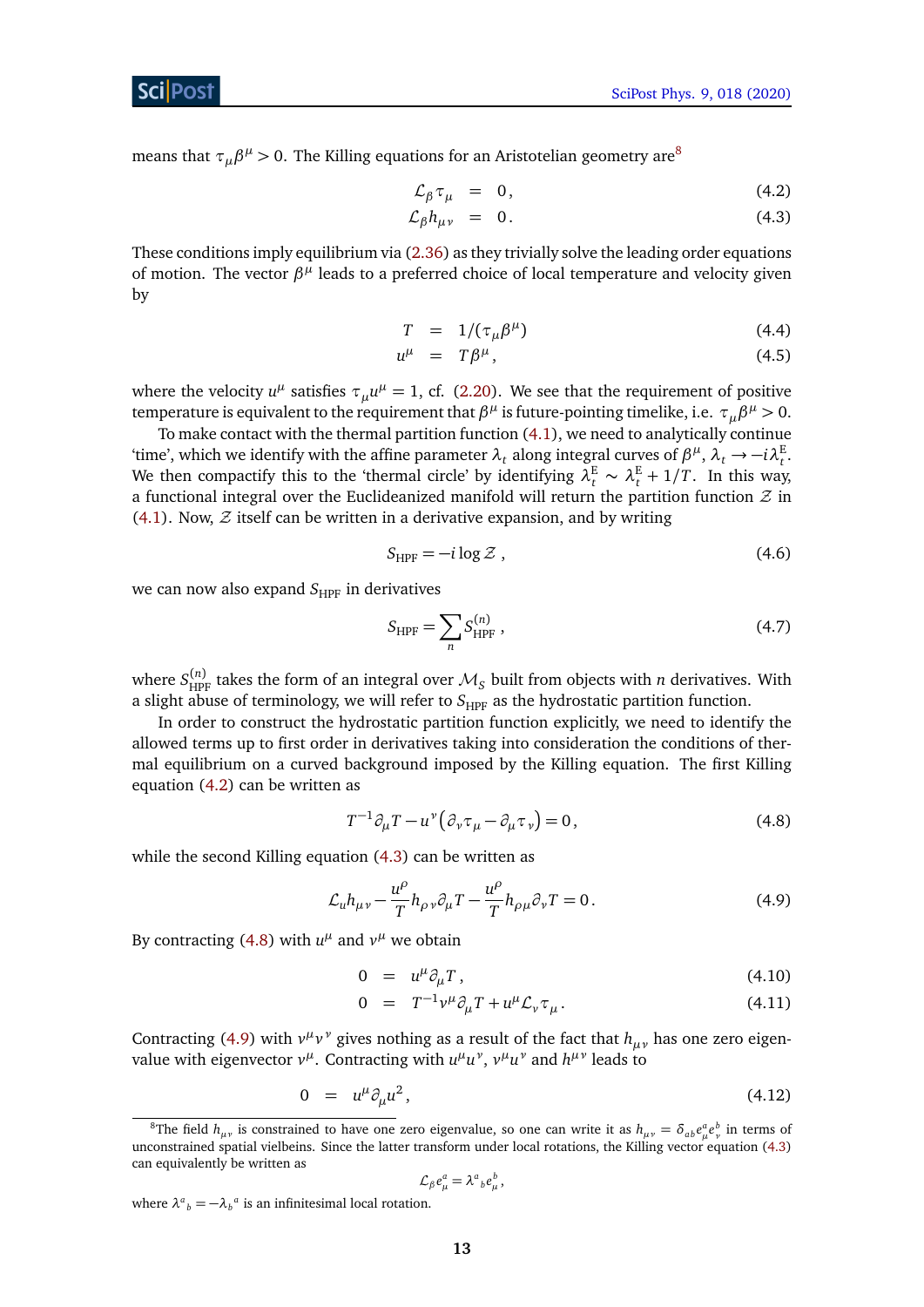$$
0 = \frac{1}{2}v^{\mu}\partial_{\mu}u^{2} - \frac{1}{2}u^{\mu}u^{\nu}\mathcal{L}_{\nu}h_{\mu\nu} + u^{2}u^{\mu}\mathcal{L}_{\nu}\tau_{\mu}, \qquad (4.13)
$$

$$
0 = e^{-1} \partial_{\mu} (e u^{\mu}), \qquad (4.14)
$$

where we defined  $u^2 = h_{\mu\nu}u^{\mu}u^{\nu}$ .

In order to construct the hydrostatic partition function  $S_{HPF}$ , we write down the most general expansion in derivatives of the background fields *τ<sup>µ</sup>* and *hµν* under the assumption that the Killing equations [\(4.2\)](#page-13-0) and [\(4.3\)](#page-13-0) are obeyed. At zeroth order in derivatives, we can build two scalars,

<span id="page-14-0"></span>
$$
T, u^2. \tag{4.15}
$$

At first order, taking into account the relations [\(4.10\)](#page-13-4)–[\(4.14\)](#page-13-5), there are two independent onederivative scalars, which we can take to be

<span id="page-14-2"></span>
$$
v^{\mu}\partial_{\mu}T, \qquad v^{\mu}\partial_{\mu}u^{2}.
$$
\n(4.16)

Scalars such as  $u^{\mu}\partial_{\mu}T$ ,  $u^{\mu}\partial_{\mu}u^2$ ,  $e^{-1}\partial_{\mu}(eu^{\mu})$ ,  $u^{\mu}\mathcal{L}_{\nu}\tau_{\mu}$ ,  $u^{\mu}u^{\nu}\mathcal{L}_{\nu}h_{\mu\nu}$  are either zero or related to [\(4.16\)](#page-14-0) via the relations [\(4.10\)](#page-13-4)–[\(4.14\)](#page-13-5), possibly using partial integration. Furthermore, scalars such as  $h_{\mu\nu}u^\mu \mathcal{L}_\nu u^\nu$ ,  $h^{\mu\nu}\mathcal{L}_uh_{\mu\nu}$  and  $h^{\mu\nu}\mathcal{L}_\nu h_{\mu\nu}$  do not lead to anything new as they can be rewritten in terms of [\(4.16\)](#page-14-0). Up to first order, we therefore obtain

$$
S_{\text{HPF}} = \int d^{d+1}x e \left( P(T, u^2) + F_1(T, u^2) v^\mu \partial_\mu T + F_2(T, u^2) v^\mu \partial_\mu u^2 \right) + \mathcal{O}(\partial^2), \tag{4.17}
$$

where the functions  $P$ ,  $F_1$  and  $F_2$  are all arbitrary functions of  $T$  and  $u^2$ .

Since the background is stationary we can use adapted coordinates (known as 'static gauge' in [[21](#page-39-14)]), where we choose a time direction *t* such that the Killing vector  $\beta^{\mu}$  is given by  $\beta^{\mu}=\delta^{\mu}_t$ *t* . As  $\beta^{\mu}$  is Killing, the tensors  $\tau_{\mu}$  and  $h_{\mu\nu}$  are independent of *t*. Thus, in these coordinates the fluid velocity  $u^{\mu}$  is given by<sup>[9](#page-14-1)</sup>  $u^{\mu} = T(x)\delta^{\mu}_t$  $t<sup>\mu</sup>$ , where the temperature *T* only depends on  $x<sup>i</sup>$  with  $i = 1, \ldots, d$  and not on  $t$ .

The Euclideanized background has the structure of a fiber bundle, where the thermal circle is fibered over the spatial base (see also [[21](#page-39-14)]). We can then perform a timelike Kaluza–Klein reduction of our Aristotelian geometry to arrive at  $S_{HPF}$  in terms of fields that are unconstrained by the Killing equations. In particular, in our adapted coordinates  $\tau_{\mu}$  and  $h_{\mu\nu}$  can be parameterized as

$$
\tau_{\mu} dx^{\mu} = N(dt - A_i dx^i), \qquad (4.18)
$$

$$
h_{\mu\nu}dx^{\mu}dx^{\nu} = \sigma_{ij}\left(dx^i + X^i(dt - A)\right)\left(dx^j + X^j(dt - A)\right). \tag{4.19}
$$

The metric  $\sigma_{ij}$  is invertible and has signature  $(1,\ldots,1).$  This parameterization makes manifest that  $h_{\mu\nu}$  has one zero eigenvalue. The integration measure  $e$  is  $e = N\sqrt{\sigma}$  where  $\sigma = \det\sigma_{ij}$ . Further, the 1-form  $A = A_i dx^i$  is a Kaluza–Klein type gauge connection in that  $\delta t = \Lambda(x)$  and *δA*<sub>*i*</sub> = *∂*<sub>*i*</sub></sub> $\Lambda$  leave the parameterization invariant. The other fields *N*, *X*<sup>*i*</sup> and *σ*<sub>*i*j</sub>, which depend on  $x^i$  but not on *t*, are thus all gauge invariant. Since  $\tau_\mu u^\mu = 1$  with  $u^\mu = T(x) \delta^\mu_t$  $t$ <sup> $\mu$ </sup> it must be that  $T = N^{-1}$ . Finally, the vector  $v^{\mu}$  satisfying  $\tau_{\mu}v^{\mu} = -1$  is given by

$$
v^{\mu} = -N^{-1} \delta_t^{\mu} + N^{-1} X^i \left( \delta_i^{\mu} + A_i \delta_t^{\mu} \right). \tag{4.20}
$$

We can now ask again what are the invariant scalars up to first order in derivatives. These have to be gauge invariant under the Kaluza–Klein gauge transformation *δA<sup>i</sup>* = *∂iΛ*. At zeroth

<span id="page-14-1"></span> $^9$ Note that since  $u^{\mu} \propto \delta^{\mu}_t$ , we are in a comoving frame.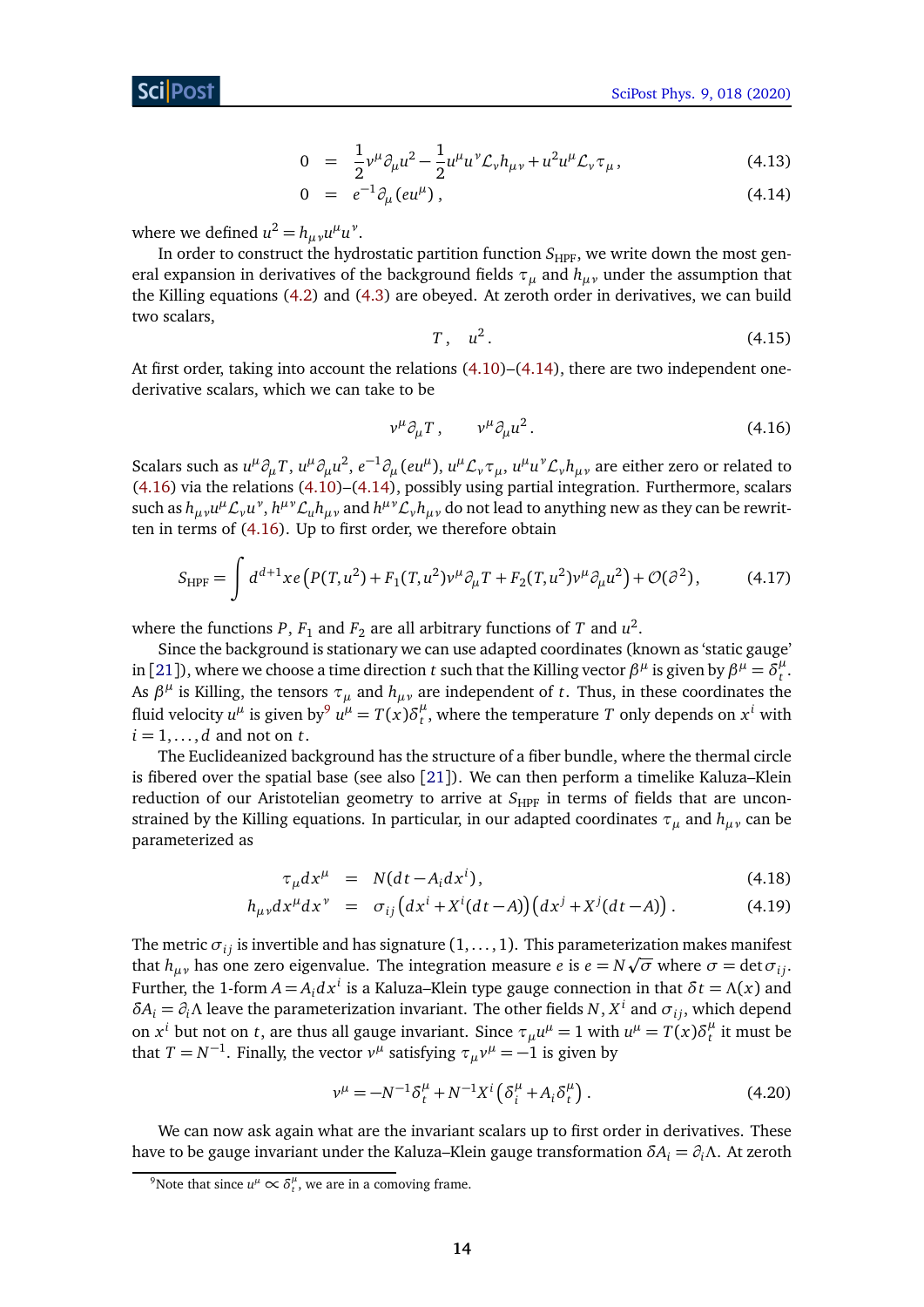order in derivatives, we find *N* and  $X^2 = \sigma_{ij} X^i X^j$ , so that at first order in derivatives we can build two scalars

<span id="page-15-1"></span>
$$
X^i \partial_i N, \qquad X^i \partial_i X^2. \tag{4.21}
$$

We thus obtain the hydrostatic partition function

$$
S = \int_{\Sigma} d^d x \sqrt{\sigma} \left( \tilde{P}(N, X^2) + G_1(N, X^2) X^i \partial_i N + G_2(N, X^2) X^i \partial_i X^2 \right). \tag{4.22}
$$

A term such as  $G_3(N, X^2) \partial_i (\sqrt{\sigma} X^i)$  can be absorbed into the  $G_1$  and  $G_2$  terms after partial integration. Likewise, a term such as  $G_4(N, X^2) \sqrt{\sigma} \sigma^{ij} \mathcal{L}_X \sigma_{ij}$ , where  $\sigma^{ij}$  is the inverse of  $\sigma_{ij}$ , riful and *i*. Extra is the must as  $\sigma_4(x, x)$  or  $\sigma_2(x)$ , where  $\sigma_1$  is the inverse or  $\sigma_{ij}$ , can be written as  $2G_4(N, X^2)\partial_i(\sqrt{\sigma}X^i)$  so that this, too, is nothing new. Thus we see that this line of reasoning leads to the same hydrostatic partition function as in [\(4.17\)](#page-14-2). For ease of comparing [\(4.22\)](#page-15-1) and [\(4.17\)](#page-14-2) we note that the vanishing of  $u^{\mu}\partial_{\mu}T$ ,  $u^{\mu}\partial_{\mu}u^2$  and  $\partial_{\mu}(eu^{\mu})$  follows immediately from the *t*-independence of the fields involved in the Kaluza–Klein reduction. p Furthermore one observes that  $ev^{\mu}\partial_{\mu}F = \sqrt{\sigma}X^{i}\partial_{i}F$  where *F* is any function of  $T = N^{-1}$  and  $u^2 = N^{-2}X^2$ . We can now set [\(4.22\)](#page-15-1) and [\(4.17\)](#page-14-2) equal to each other and in principle read off the 1-1 relation between the sets of functions  $\{P, F_1, F_2\}$  and  $\{\tilde{P}, G_1, G_2\}$ .

#### <span id="page-15-0"></span>**4.2 Action for hydrostatic non-dissipative transport**

In order to compute transport coefficients using [\(4.17\)](#page-14-2), we will drop the restriction to stationary configurations – that is to say, we relax the requirement that  $β<sup>μ</sup>$  is Killing. This will lead to an action for the hydrostatic non-dissipative transport coefficients<sup>[10](#page-15-2)</sup> This is related to the discussion below equation [\(3.7\)](#page-11-1) in the following way. As we will show, the energy-momentum tensor obtained by varying the geometric variables in the action that follows from the hydrostatic partition function without the condition that  $β<sup>μ</sup>$  is Killing, is equal to the HS part of the energy-momentum tensor as defined in equation [\(3.11\)](#page-12-3).

We now have geometric variables  $\tau_{\mu}$  and  $h_{\mu\nu}$  and fluid variables  $\beta^{\mu}$ . However as shown in [[26](#page-40-1)] we cannot freely vary  $\beta^{\mu}$ . Instead we think of it as being described in terms of fundamental variables whose variation is such that we vary  $β<sup>μ</sup>$  under a diffeomorphism. We thus obtain the fluid equations of motion via diffeomorphism invariance, i.e.

$$
\delta_{\xi} S_{\text{HS}} = \int_{\mathcal{M}} d^{d+1} x \ e \left( -T^{\mu} \delta_{\xi} \tau_{\mu} + \frac{1}{2} T^{\mu \nu} \delta_{\xi} h_{\mu \nu} + F_{\mu} \delta_{\xi} \beta^{\mu} \right) = 0. \tag{4.23}
$$

Here  $S_{\rm HS}$  is the same action as in [\(4.17\)](#page-14-2) except that now  $\beta^\mu$  is no longer a Killing vector, and  $F_\mu$  is the response to varying  $\beta^\mu$  under diffeomorphisms. Setting the diffeomorphism variation to zero for any  $\xi^{\mu}$  leads to the off-shell diffeomorphism Ward identity,

$$
e^{-1}\partial_{\mu}\left(eT^{\mu}{}_{\rho}\right) + T^{\mu}\partial_{\rho}\tau_{\mu} - \frac{1}{2}T^{\mu\nu}\partial_{\rho}h_{\mu\nu} = F_{\mu}\partial_{\rho}\beta^{\mu} + e^{-1}\partial_{\mu}(eF_{\rho}\beta^{\mu}),\tag{4.24}
$$

where we recall  $T^{\mu}{}_{\nu} = -T^{\mu}\tau_{\nu} + T^{\mu\rho}h_{\rho\,\nu}$ . Using that the fluid equations of motion follow from a diffeomorphism transformation of  $\beta^{\mu}$  we see that on shell the left- and right-hand side vanish separately. We conclude that in order to compute the energy-momentum tensor we vary *τ<sup>µ</sup>* and  $h_{\mu\nu}$  keeping  $\beta^{\mu}$  fixed, and furthermore that the on-shell energy-momentum conservation equation is given by

$$
e^{-1}\partial_{\mu}\left(eT^{\mu}{}_{\rho}\right) + T^{\mu}\partial_{\rho}\tau_{\mu} - \frac{1}{2}T^{\mu\nu}\partial_{\rho}h_{\mu\nu} = 0\,,\tag{4.25}
$$

<span id="page-15-2"></span> $10$ In terms of the classification of [[25,](#page-40-0) [26](#page-40-1)], the non-dissipative transport coefficients considered in this section are class  $L = H_S \cup \overline{H}_S$ , i.e. those that have a Lagrangian description.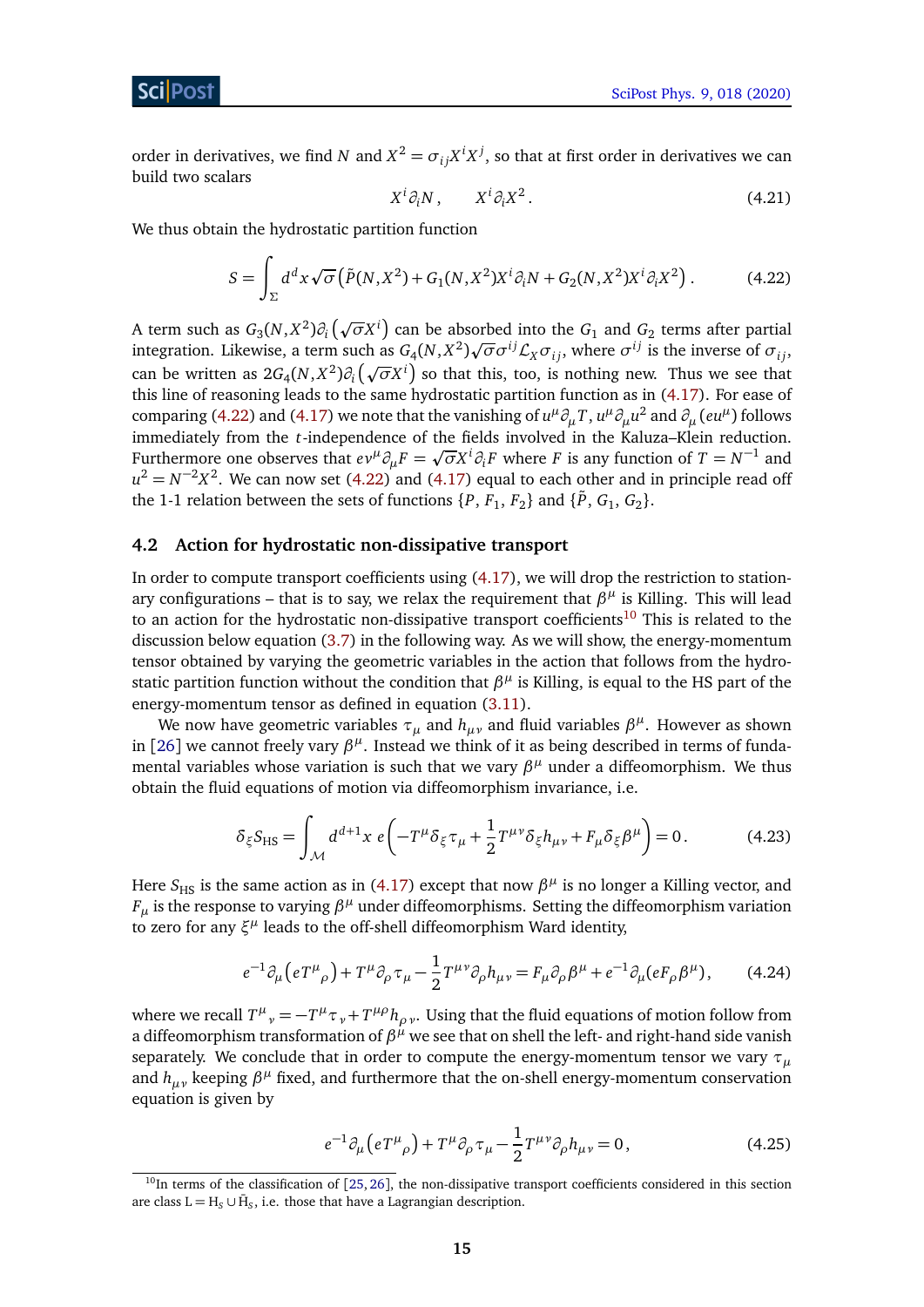ScilPost

as stated before in Eq. [\(2.27\)](#page-9-1).

We now first show that we can reproduce the perfect fluid equations of motion on an arbitrary curved background as discussed in Section [2.3.](#page-8-0) To this end we consider the action up to zeroth order in derivatives, i.e.

$$
S_{(0)} = \int_{\mathcal{M}} d^{d+1}x \ e P(T, u^2), \tag{4.26}
$$

with *P* the pressure as we will see a posteriori. Since we vary the background sources keeping *β*<sup>*μ*</sup> fixed, we have  $\delta T = -Tu^{\mu}\delta\tau_{\mu}$  and  $\delta u^{\mu} = -u^{\mu}u$ *<i>D***sing further that** *δe* = *e* $\left(-v^{\mu}\delta\tau_{\mu} + \frac{1}{2}\right)$  $\frac{1}{2}h^{\mu\nu}\delta h_{\mu\nu}$ ). We then find

$$
T_{(0)}^{\mu} = P v^{\mu} + \left(\frac{\partial P}{\partial T}\right)_{u^2} T u^{\mu} + 2 \left(\frac{\partial P}{\partial u^2}\right)_T u^2 u^{\mu}, \qquad (4.27)
$$

$$
T_{(0)}^{\mu\nu} = Ph^{\mu\nu} + 2\left(\frac{\partial P}{\partial u^2}\right)_T u^{\mu} u^{\nu}.
$$
 (4.28)

Using the thermodynamic relations ( $\frac{\partial P}{\partial T}$  $\left(\frac{\partial P}{\partial T}\right)_{\mathcal{U}^2} = s, \left(\frac{\partial P}{\partial u^2}\right)_{\mathcal{U}^2}$  $\left(\frac{\partial P}{\partial u^2}\right)_T = \frac{1}{2}\rho$ ,  $sT = \tilde{\mathcal{E}} + P$  as well as the relation [\(2.21\)](#page-8-3) between  $v^{\mu}$  and  $u^{\mu}$ , we recover the perfect fluid energy-momentum tensor [\(2.25\)](#page-9-2) and  $(2.26)$ .

Let us next consider the first order derivative terms in [\(4.17\)](#page-14-2). We will denote the first order part of the action by  $S_{(1)}$ , i.e.

<span id="page-16-0"></span>
$$
S_{(1)} = \int d^{d+1}x e \left( F_1(T, u^2) v^\mu \partial_\mu T + F_2(T, u^2) v^\mu \partial_\mu u^2 \right). \tag{4.29}
$$

We thus have  $S_{\text{HS}} = S_{(0)} + S_{(1)}$ .

It is well known that when we introduce derivative corrections, the notion of temperature and velocity can undergo field redefinitions whereby two equally valid definitions of temperature and velocity can differ by derivatives of the fluid variables. Such redefinitions are known as hydrodynamical frame transformations and choosing a certain set of fluid variables corresponds to choosing a hydro frame. We will present our final results in Landau frame, which is defined by declaring that the full (all order in derivatives) energy-momentum tensor is such that

$$
T^{\mu}{}_{\nu}u^{\nu} = -\tilde{\mathcal{E}}u^{\mu}\,,\tag{4.30}
$$

where  $-\tilde{\mathcal{E}}$  is the unique negative eigenvalue of the energy-momentum tensor which is taken to be equal to its perfect fluid value. The corresponding eigenvector  $u^{\mu}$  is used to define the velocity. This equation does not fix the normalization of  $u^{\mu}$ . The choice of eigenvalue and of eigenvector (up to rescaling) are thus  $d+1$  conditions that can be used to fix the definition of *T* and *u*<sup>*u*</sup>. As in [\(2.20\)](#page-8-1), we will choose the normalization  $\tau_\mu u^\mu = 1$ .

When including the first order derivatives in the action  $S_{\text{HS}}$  and computing the energymomentum tensor by variation, we do not end up with a Landau frame expression. We will refer to the frame in which  $S_{\text{HS}}$  is written as the Lagrangian frame, and to indicate this frame dependence we will write the variation of  $S_{(1)}$  as

$$
\delta S_{(1)} = \int_{\mathcal{M}} d^{d+1}x \ e \left( -\mathcal{T}_{(1)}^{\mu} \delta \tau_{\mu} + \frac{1}{2} \mathcal{T}_{(1)}^{\mu \nu} \delta h_{\mu \nu} \right), \tag{4.31}
$$

i.e. we denote the responses with calligraphic  $\mathcal T$ . The total energy-momentum tensor must be frame-independent, so we have the equation

<span id="page-16-1"></span>
$$
\mathcal{T}_{(0)}^{\mu} + \mathcal{T}_{(1)}^{\mu} = T_{(0)}^{\mu} + T_{(1)HS}^{\mu}, \qquad (4.32)
$$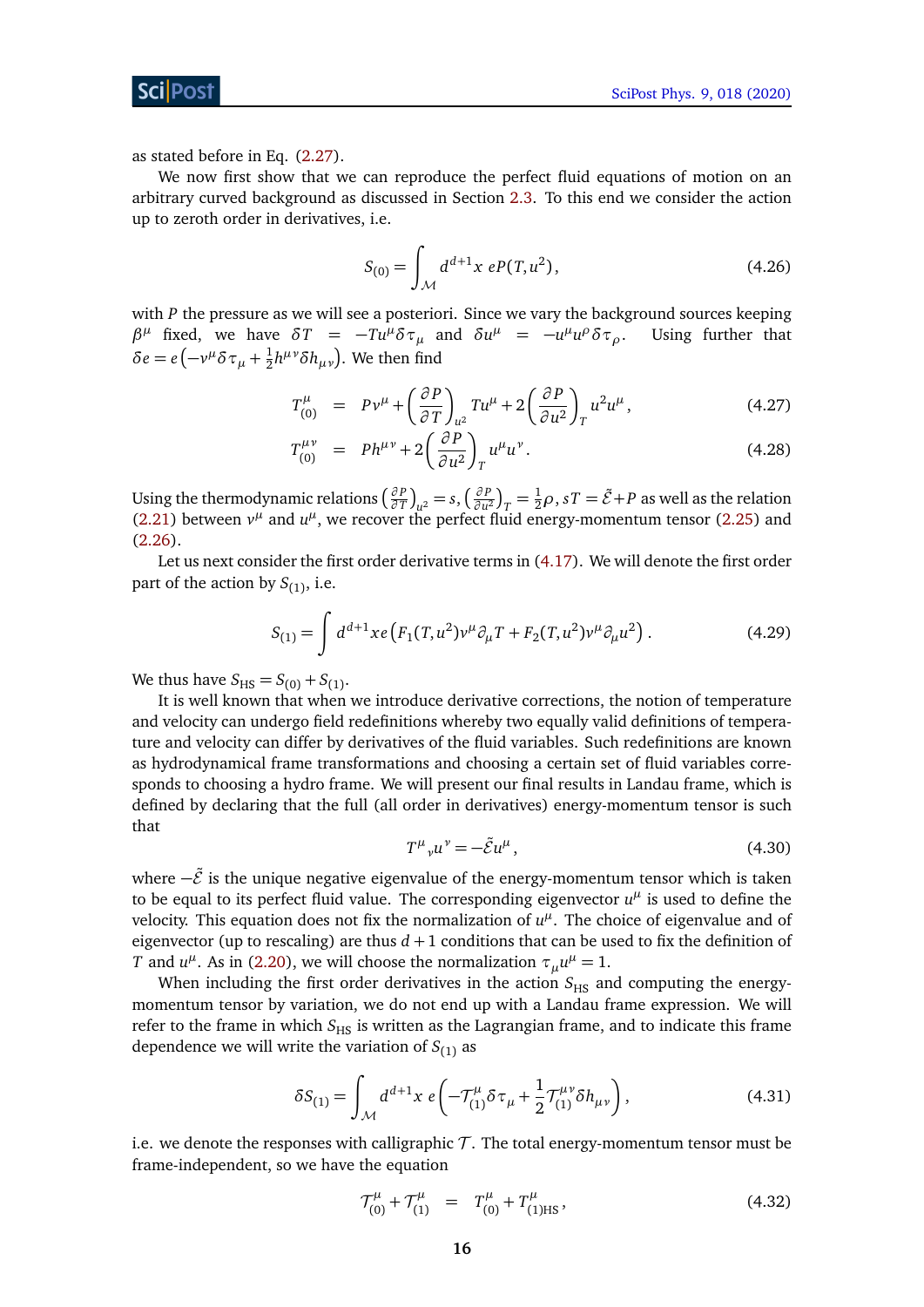$$
\mathcal{T}_{(0)}^{\mu\nu} + \mathcal{T}_{(1)}^{\mu\nu} = T_{(0)}^{\mu\nu} + T_{(1)\text{HS}}^{\mu\nu}, \qquad (4.33)
$$

where the left hand side is in Lagrangian frame and is computed by variation of the action, while the right-hand side is in any frame – for example in Landau frame. The right hand side is computed by applying a frame transformation to the left hand side and arranging the result according to the number of derivatives. At perfect fluid order the expressions look the same, but they are written with respect to different choices of  $T$  and  $u^{\mu}$ .

Let us next compute the variation of the first derivative terms in the action [\(4.29\)](#page-16-0). Using *δν*<sup>λ</sup> = *v*<sup>λ</sup>*v*<sup>*μ*</sup>*δ* τ<sub>*μ*</sub> − *h*<sup>λ(*μ*</sup>*v*<sup>*v*</sup>)*δh<sub>μν</sub>*, we obtain

<span id="page-17-0"></span>
$$
\mathcal{T}_{(1)}^{\mu} = u^{\mu} \left[ \left( \frac{\partial F_1}{\partial u^2} \right)_T - \left( \frac{\partial F_2}{\partial T} \right)_{u^2} \right] (2u^2 v^{\lambda} \partial_{\lambda} T - T v^{\lambda} \partial_{\lambda} u^2) + u^{\mu} K (T F_1 + 2u^2 F_2), (4.34)
$$
\n
$$
\mathcal{T}_{(1)}^{\mu \nu} = \left( h^{\mu \nu} v^{\lambda} - h^{\lambda \mu} v^{\nu} - h^{\lambda \nu} v^{\mu} \right) \left( F_1 \partial_{\lambda} T + F_2 \partial_{\lambda} u^2 \right)
$$
\n
$$
+ 2 \left[ \left( \frac{\partial F_1}{\partial u^2} \right)_T - \left( \frac{\partial F_2}{\partial T} \right)_{u^2} \right] u^{\mu} u^{\nu} v^{\lambda} \partial_{\lambda} T + 2F_2 K u^{\mu} u^{\nu}, \tag{4.35}
$$

where  $K$  is the trace of the extrinsic curvature defined in equation  $(2.15)$ . Combining these according to  $\mathcal{T}_{f_1}^{\mu}$  $\tau^{\mu}_{(1)\nu} = -\tau^{\mu}_{(1)}$  $\tau_{(1)}^{\mu} \tau_{\nu} + \mathcal{T}_{(1)}^{\mu \rho}$ (1) *hρν* yields the first order part of the energy-momentum tensor in Lagrangian frame,

<span id="page-17-2"></span>
$$
\mathcal{T}^{\mu}_{(1)\nu} = \left[2\nu^{\lambda}u^{\mu}h_{\sigma\rho}\Pi^{\sigma}{}_{\nu}u^{\rho}\left[\left(\frac{\partial F_{1}}{\partial u^{2}}\right)_{T} - \left(\frac{\partial F_{2}}{\partial T}\right)_{u^{2}}\right] + 2F_{1}\nu^{[\lambda}h^{\mu}]\rho h_{\rho\nu}\right]\partial_{\lambda}T + \left[\nu^{\lambda}u^{\mu}\tau{}_{\nu}T\left[\left(\frac{\partial F_{1}}{\partial u^{2}}\right)_{T} - \left(\frac{\partial F_{2}}{\partial T}\right)_{u^{2}}\right] + 2F_{2}\nu^{[\lambda}h^{\mu}]\rho h_{\rho\nu}\right]\partial_{\lambda}u^{2} - Tu^{\mu}\tau{}_{\nu}F_{1}K + 2F_{2}K u^{\mu}\Pi^{\sigma}{}_{\nu}h_{\sigma\rho}u^{\rho}.
$$
\n(4.36)

This should be added to the perfect fluid energy-momentum tensor

$$
\mathcal{T}_{(0)}^{\mu}{}_{\nu} = -(\tilde{\mathcal{E}} + P + \rho u^2) u^{\mu} \tau_{\nu} + \rho u^{\mu} u^{\rho} h_{\rho \nu} + P \delta^{\mu}_{\nu}, \qquad (4.37)
$$

coming from the variation of  $S_{(0)}$ .

In Appendix [A](#page-35-0) we work out the transformation from any frame to Landau frame, indicated by primed variables. Using the results from that appendix we obtain in Landau frame that

<span id="page-17-5"></span><span id="page-17-3"></span>
$$
T_{(1)\text{HS }\nu}^{\mu} = T_{(1)\text{HS}}^{\mu\rho} h_{\rho\sigma} \Pi^{\prime\sigma}{}_{\nu},\tag{4.38}
$$

where we remind the reader that  $T^{\mu\rho}_{(1)HS}$  is computed using [\(4.33\)](#page-16-1). This gives

$$
T_{(1)HS}^{\mu\rho} = T_{(1)\lambda}^{\kappa} \Pi^{\prime\sigma}{}_{\kappa} \frac{u^{\prime\lambda}}{s^{\prime}T^{\prime}} \bigg[ \rho^{\prime} \big( u^{\prime\mu} \delta^{\rho}_{\sigma} + u^{\prime\rho} \delta^{\mu}_{\sigma} \big) + 2u^{\prime}_{\sigma} \bigg( h^{\mu\rho} \bigg( \frac{\partial P^{\prime}}{\partial u^{\prime 2}} \bigg)_{s^{\prime}} + u^{\prime\mu} u^{\prime\rho} \bigg( \frac{\partial \rho^{\prime}}{\partial u^{\prime 2}} \bigg)_{s^{\prime}} \bigg) \bigg] + \mathcal{T}_{(1)}^{\mu\rho} + \mathcal{T}_{(1)\nu}^{\sigma} \tau_{\sigma} \frac{u^{\prime \nu}}{T^{\prime}} \bigg[ u^{\prime\mu} u^{\prime\rho} \bigg( \frac{\partial \rho^{\prime}}{\partial s^{\prime}} \bigg)_{u^{\prime 2}} + h^{\mu\rho} \bigg( \frac{\partial P^{\prime}}{\partial s^{\prime}} \bigg)_{u^{\prime 2}} \bigg], \tag{4.39}
$$

with the prime denoting Landau frame fluid variables. We defined  $u'_{\sigma} = h_{\sigma\kappa}u'^{\kappa}$ . Terms such as  $\mathcal{T}_{(1)}^{\mu\rho}$  $\int_{(1)}^{\mu \rho}$  are given in [\(4.35\)](#page-17-0), but where we must replace the *T* and *u*<sup> $\mu$ </sup> by *T'* and *u'*<sup> $\mu$ </sup>.

We will drop the primes and use the relations

<span id="page-17-4"></span>
$$
\partial_{\mu} T = -T^2 \mathcal{L}_{\beta} \tau_{\mu} - T u^{\rho} \tau_{\mu \rho} , \qquad (4.40)
$$

$$
\partial_{\mu}u^{2} = Tu^{\nu}\left(\mathcal{L}_{\beta}h_{\mu\nu} - u_{\mu}\mathcal{L}_{\beta}\tau_{\nu} - u_{\nu}\mathcal{L}_{\beta}\tau_{\mu}\right) - u^{2}u^{\rho}\tau_{\mu\rho} - u^{\rho}\omega_{\rho\mu}, \qquad (4.41)
$$

where  $\tau_{\mu\nu}$  is the torsion 2-form defined in [\(2.18\)](#page-8-5) and where  $\omega_{\rho\mu} = \partial_{\rho}u_{\mu} - \partial_{\mu}u_{\rho}$ . Using the equations of motion [\(2.37\)](#page-10-3) to eliminate  $\mathcal{L}_{\beta} \tau_{\mu}$  derivatives, allows us to write

<span id="page-17-1"></span>
$$
T_{(1)HS}^{\mu\nu} = \frac{1}{2} \eta_{HS}^{\mu\nu\alpha\beta} \left( \mathcal{L}_{\beta} h_{\alpha\beta} - u_{\alpha} \mathcal{L}_{\beta} \tau_{\beta} - u_{\beta} \mathcal{L}_{\beta} \tau_{\alpha} \right) + \frac{1}{2} \eta_{\text{tor}}^{\mu\nu\alpha\beta} \tau_{\alpha\beta}
$$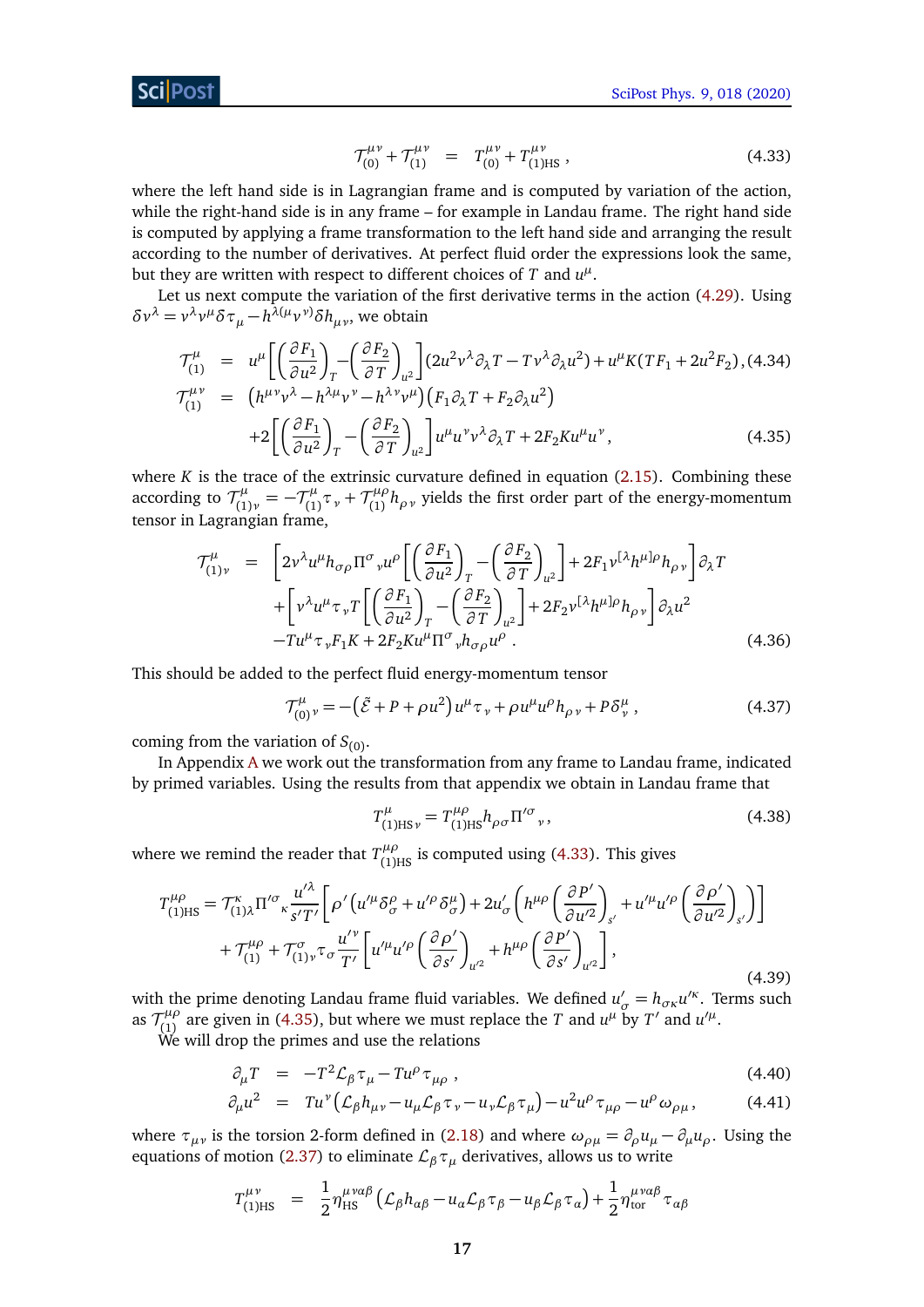**Sci** Post

$$
+\frac{1}{2}\eta_{\text{rot}}^{\mu\nu\alpha\beta}\omega_{\alpha\beta}+\frac{1}{2}\eta_{\text{ext}}^{\mu\nu\alpha\beta}K_{\alpha\beta}\,,\tag{4.42}
$$

where  $K_{\alpha\beta}$  is the extrinsic curvature introduced in [\(2.13\)](#page-8-6). In obtaining this result we have also used the following relation

<span id="page-18-0"></span>
$$
\nu^{\mu}\omega_{\mu\nu} = T\nu^{\mu}\left(\mathcal{L}_{\beta}h_{\mu\nu} - u_{\mu}\mathcal{L}_{\beta}\tau_{\nu} - u_{\nu}\mathcal{L}_{\beta}\tau_{\mu}\right) - u_{\nu}u^{\rho}\nu^{\mu}\tau_{\mu\rho} - 2u^{\rho}K_{\nu\rho}.
$$
\n(4.43)

This was done in order to make  $\eta_{\text{rot}}^{\mu\nu\alpha\beta} = -\eta_{\text{rot}}^{\mu\nu\beta\alpha}$  spatial in its last two indices (to avoid ambiguities among some of the  $\eta$  tensors as a result of [\(4.43\)](#page-18-0)), i.e.  $\tau_a \eta_{\rm rot}^{\mu \nu \alpha \beta} = 0$ .

The  $\eta_{\rm HS}^{\mu\nu\alpha\beta}$  tensor that features in [\(4.42\)](#page-17-1) can be written as<sup>[11](#page-18-1)</sup>

<span id="page-18-2"></span>
$$
\eta_{\text{HS}}^{\mu\nu\alpha\beta} = \mathcal{J}_{1}h^{\mu\nu}h^{\alpha\beta} + \mathcal{J}_{2}u^{\mu}u^{\nu}u^{\alpha}u^{\beta} + 4\mathcal{J}_{3}\nu^{(\mu}h^{\nu)(\alpha}\nu^{\beta)} + \frac{1}{2}\mathcal{J}_{4}(h^{\mu\nu}u^{\alpha}u^{\beta} + h^{\alpha\beta}u^{\mu}u^{\nu}) \n+ \mathcal{J}_{5}(h^{\mu\nu}u^{(\alpha}\nu^{\beta)} + h^{\alpha\beta}u^{(\mu}\nu^{\nu)}) + \mathcal{J}_{6}(u^{\mu}u^{\nu}u^{(\alpha}\nu^{\beta)} + u^{\alpha}u^{\beta}u^{(\mu}\nu^{\nu)}) \n+ 2\mathcal{J}_{7}(\nu^{(\mu}h^{\nu)(\alpha}u^{\beta)} + \nu^{(\alpha}h^{\beta)(\mu}u^{\nu)}) + \frac{1}{2}\mathcal{A}_{1}(h^{\mu\nu}u^{\alpha}u^{\beta} - h^{\alpha\beta}u^{\mu}u^{\nu}) \n+ \mathcal{A}_{2}(h^{\mu\nu}u^{(\alpha}\nu^{\beta)} - h^{\alpha\beta}u^{(\mu}\nu^{\nu)}) + \mathcal{A}_{3}(u^{\mu}u^{\nu}u^{(\alpha}\nu^{\beta)} - u^{\alpha}u^{\beta}u^{(\mu}\nu^{\nu)}) \n+ 2\mathcal{A}_{4}(\nu^{(\mu}h^{\nu)(\alpha}u^{\beta)} - \nu^{(\alpha}h^{\beta)(\mu}u^{\nu)})
$$
\n(4.44)

where the eleven scalars  $\mathcal{J}_{1,\dots,7}$ ,  $\mathcal{A}_{1,2,3,4}$  are given by

$$
\mathcal{J}_1 = \frac{T}{s} F_1 \left[ s \left( \frac{\partial P}{\partial s} \right)_{u^2} - 2u^2 \left( \frac{\partial P}{\partial u^2} \right)_s \right],
$$
\n
$$
\mathcal{J}_2 = \frac{2}{F_s} \left[ s \left( \frac{\partial \rho}{\partial s} \right)_{u^2} - 2u^2 \left( \frac{\partial \rho}{\partial s} \right)_{u^2} - 2u^2 \left( \frac{\partial \rho}{\partial s} \right)_{u^2} \right].
$$
\n(4.45)

$$
\mathcal{J}_2 = \frac{2}{s} F_2 \left[ s \left( \frac{\partial \rho}{\partial s} \right)_{u^2} - 2u^2 \left( \frac{\partial \rho}{\partial u^2} \right)_s - 2\rho \right] + \frac{4u}{s} f_A \left( \frac{\partial \rho}{\partial u^2} \right)_s
$$
\n
$$
- \frac{2}{s} f_B \left[ s \left( \frac{\partial \rho}{\partial s} \right)_{u^2} - 2\rho \right],
$$
\n(4.46)

$$
\begin{array}{rcl}\n\mathcal{J}_3 & = & -TF_2 \,, \\
\mathcal{J}_4 & = & \frac{T}{-F_1} \left[ s \left( \frac{\partial \rho}{\partial \rho} \right) \right] - 2u^2 \left( \frac{\partial \rho}{\partial \rho} \right) - 2\rho \right],\n\end{array} \tag{4.47}
$$

$$
V_4 = \frac{1}{s} F_1 \left[ s \left( \frac{\partial P}{\partial s} \right)_{u^2} - 2u^2 \left( \frac{\partial P}{\partial u^2} \right)_s - 2\rho \right],
$$
  

$$
+ \frac{2}{s} (F_2 - f_B) \left[ s \left( \frac{\partial P}{\partial s} \right)_{u^2} - 2u^2 \left( \frac{\partial P}{\partial u^2} \right)_s \right],
$$
(4.48)

$$
\mathcal{J}_5 = \frac{T}{s} F_1 \left[ 2 \left( \frac{\partial P}{\partial u^2} \right)_s - \rho \right] + 2F_2 \left[ \left( \frac{\partial P}{\partial s} \right)_{u^2} + T \right] - 2f_A \left( \frac{\partial P}{\partial s} \right)_{u^2},
$$
(4.49)

$$
\mathcal{J}_6 = \frac{2T}{s} F_1 \left( \frac{\partial \rho}{\partial u^2} \right)_s + \frac{2}{s} F_2 \left[ s \left( \frac{\partial \rho}{\partial s} \right)_{u^2} - \rho \right] - 2f_A \left( \frac{\partial \rho}{\partial s} \right)_{u^2} + \frac{2\rho}{s} f_B , \qquad (4.50)
$$

$$
\mathcal{J}_7 = \frac{\rho_1}{s} F_1 - T F_2, \tag{4.51}
$$

$$
\mathcal{A}_{1} = -\frac{4\rho}{s} F_{1} \left( \frac{\partial P}{\partial s} \right)_{u^{2}} + \frac{TF_{1}}{s} \left[ s \left( \frac{\partial \rho}{\partial s} \right)_{u^{2}} - 2u^{2} \left( \frac{\partial \rho}{\partial u^{2}} \right)_{s} - 2\rho \right] \n+ \frac{4u^{2}}{s} F_{1} \left[ \left( \frac{\partial P}{\partial u^{2}} \right)_{s} \left( \frac{\partial \rho}{\partial s} \right)_{u^{2}} - \left( \frac{\partial \rho}{\partial u^{2}} \right)_{s} \left( \frac{\partial P}{\partial s} \right)_{u^{2}} \right] \n+ \frac{2}{s} (F_{2} + f_{B}) \left[ s \left( \frac{\partial P}{\partial s} \right)_{u^{2}} - 2u^{2} \left( \frac{\partial P}{\partial u^{2}} \right)_{s} \right],
$$
\n
$$
\mathcal{A}_{2} = -\frac{F_{1}}{s} \left[ \rho T + 2\rho \left( \frac{\partial P}{\partial s} \right)_{u^{2}} + 2T \left( \frac{\partial P}{\partial u^{2}} \right)_{s} \right] + 2F_{2} \left[ \left( \frac{\partial P}{\partial s} \right)_{u^{2}} + T \right]
$$
\n(4.52)

<span id="page-18-1"></span><sup>11</sup>Note that  $T_{(1)HS}^{\mu\nu}$  in [\(4.42\)](#page-17-1) is only defined up to terms proportional to  $v^{\mu}v^{\nu}$ , since  $v^{\mu}v^{\nu}\delta h_{\mu\nu} = 0$ .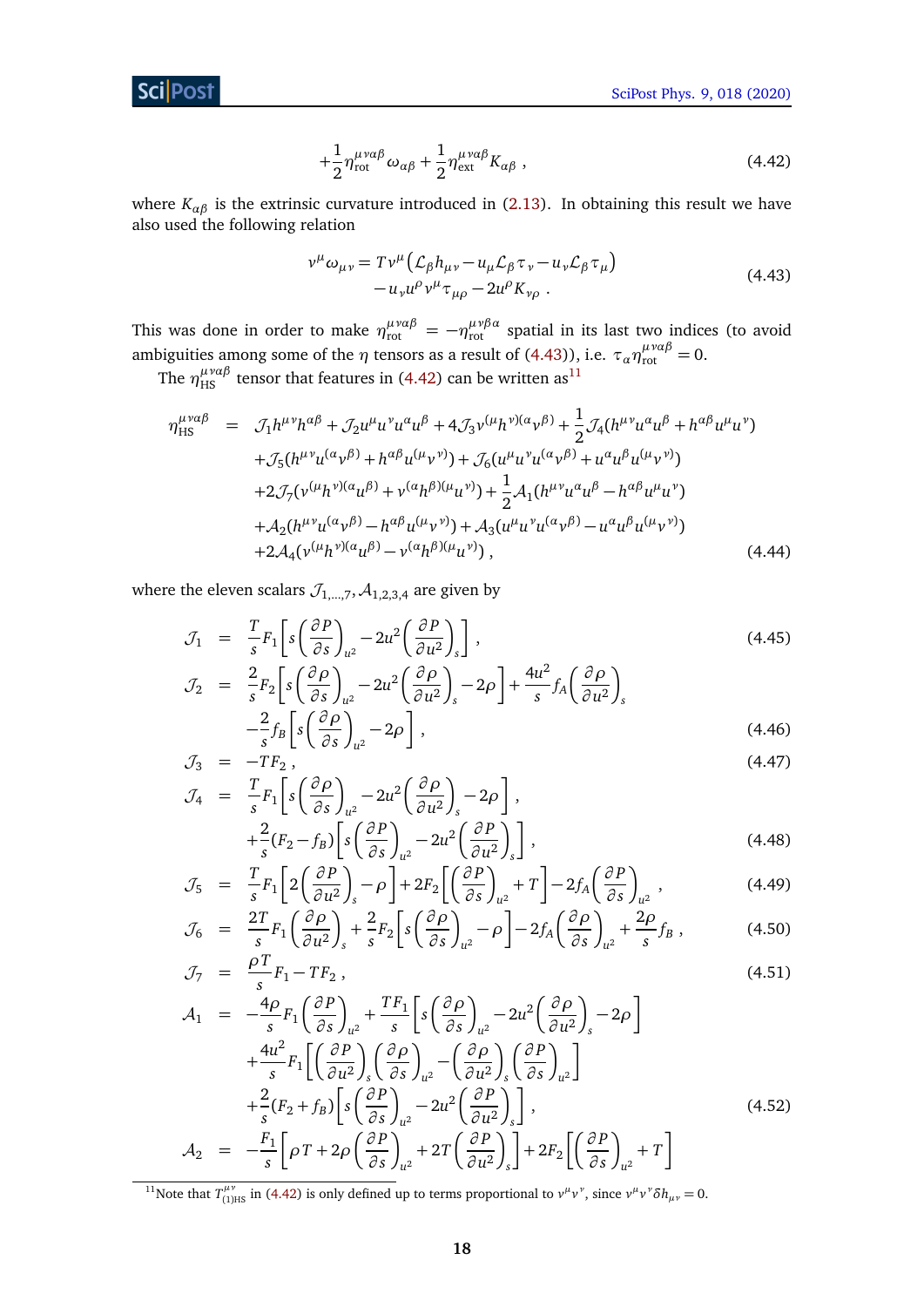$$
-2f_A \left(\frac{\partial P}{\partial s}\right)_{u^2},
$$
\n
$$
A_3 = -2\frac{F_1}{s} \left[ \rho \left(\frac{\partial \rho}{\partial s}\right)_{u^2} + T \left(\frac{\partial \rho}{\partial u^2}\right)_s \right] + 2F_2 \left(\frac{\partial \rho}{\partial s}\right)_{u^2} + \frac{2\rho}{s} F_2 - 2f_A \left(\frac{\partial \rho}{\partial s}\right)_{u^2}
$$
\n
$$
+ \frac{2\rho}{s} f_B ,
$$
\n(4.54)

$$
\mathcal{A}_4 = \mathcal{J}_7, \tag{4.55}
$$

where we defined the recurring combinations

$$
f_A \ := \ T \left[ \left( \frac{\partial F_2}{\partial T} \right)_{u^2} - \left( \frac{\partial F_1}{\partial u^2} \right)_T \right], \quad f_B := T \left[ \left( \frac{\partial F_2}{\partial T} \right)_{u^2} - \left( \frac{\partial F_1}{\partial T} \right)_{u^2} \right]. \tag{4.56}
$$

The coefficients  $\mathcal{J}_i$  make up the symmetric part of  $\eta_{\rm HS}^{\mu\nu\alpha\beta}$  under the interchange of  $\mu\nu$  and  $\alpha\beta$ while the coefficients  $\mathcal{A}_i$  make up the anti-symmetric part of  $\eta_{\rm HS}^{\mu\nu a\beta}$ . The remaining  $\eta$  tensors in [\(4.42\)](#page-17-1) are given by

$$
\eta_{\text{tor}}^{\mu\nu\alpha\beta} = 2\left[\frac{1}{T}\left(TF_1 + 2u^2F_2\right)\left[\left(\frac{\partial P}{\partial s}\right)_{u^2} + T\right] - \frac{2u^2}{T}\left(\frac{\partial P}{\partial s}\right)_{u^2}f_A\right]h^{\mu\nu}u^{[\alpha}\nu^{\beta]} + \frac{2}{T}\left[\left(TF_1 + 2u^2F_2\right)\left(\frac{\partial P}{\partial s}\right)_{u^2} - 2u^2\left(\frac{\partial P}{\partial s}\right)_{u^2}f_A - 2Tf_B\right]u^{\mu}u^{\nu}u^{[\alpha}\nu^{\beta]} + 4(TF_1 + u^2F_2)\nu^{(\mu}h^{\nu)[\alpha}u^{\beta]} - 4F_2\nu^{(\mu}u^{\nu)}u^{[\alpha}\nu^{\beta]}
$$
\n(4.57)

$$
\eta_{\text{rot}}^{\mu\nu\alpha\beta} = -4F_2 v^{(\mu}h^{\nu)[\alpha}h^{\beta]\sigma}h_{\sigma\kappa}u^{\kappa},\tag{4.58}
$$
\n
$$
\mu\nu\alpha\beta = 2\left[F(\vec{\theta}\rho) - 2F_1\mu_{\nu}\nu_{\mu}\alpha\beta - 2F(\vec{\theta}\rho) - \mu_{\nu}\nu_{\mu}\alpha\beta + 2F_2\mu\nu_{\mu}\alpha\beta\right]
$$

$$
\eta_{\text{ext}}^{\mu\nu\alpha\beta} = -2 \Big[ F_1 \Big( \frac{\partial \rho}{\partial s} \Big)_{u^2} - 2F_2 \Big] u^{\mu} u^{\nu} h^{\alpha\beta} - 2F_1 \Big( \frac{\partial P}{\partial s} \Big)_{u^2} h^{\mu\nu} h^{\alpha\beta} + 8F_2 v^{(\mu} h^{\nu)(\alpha} u^{\beta)} - \frac{4}{T} \Big[ F_2 \Big[ \Big( \frac{\partial P}{\partial s} \Big)_{u^2} + T \Big] - f_A \Big( \frac{\partial P}{\partial s} \Big)_{u^2} \Big] h^{\mu\nu} u^{\alpha} u^{\beta} - \frac{4}{T} (F_2 - f_A) \Big( \frac{\partial \rho}{\partial s} \Big)_{u^2} u^{\mu} u^{\nu} u^{\alpha} u^{\beta} . \tag{4.59}
$$

An important consistency check for these results is performed in Section [5.6,](#page-31-1) where we show that these expressions recover the results of [[11](#page-39-5)] in the limit of linearized perturbations around a fluid at rest. Equation [\(4.42\)](#page-17-1) is the main result of this subsection. We will next discuss how this is related to the non-canonical entropy current as it should via the frame-independent definition [\(3.11\)](#page-12-3).

#### <span id="page-19-0"></span>**4.3 Non-canonical entropy current**

In the previous subsection, we obtained explicit expressions for the contributions to the energymomentum tensor that arise from the action *S*<sub>HS</sub>. As discussed in Section [3,](#page-10-0) the HS part of the energy-momentum tensor is related to the divergence of the non-canonical part of the entropy current, cf. [\(3.11\)](#page-12-3). The goal of this subsection is to show that there exists a non-canonical entropy current whose divergence obeys [\(3.11\)](#page-12-3) where the energy-momentum tensor is the one we just obtained. The result for the non-canonical entropy current is given in equation [\(4.72\)](#page-21-1) where we used the definitions [\(4.68\)](#page-21-2) and [\(4.69\)](#page-21-2).

In Appendix [B](#page-36-0) we show that the converse is also true, i.e. starting from the most general non-canonical entropy current and demanding that its divergence obeys [\(3.11\)](#page-12-3), where the energy-momentum tensor is the most general one allowed by symmetries, we find (using only on-shell relations) that the non-canonical entropy current is (up to terms that are identically conserved) precisely of the form as given in  $(4.70)$  and  $(4.72)$ . The analysis in Appendix [B](#page-36-0) has been restricted to flat space but we expect the result to generalize to any curved background.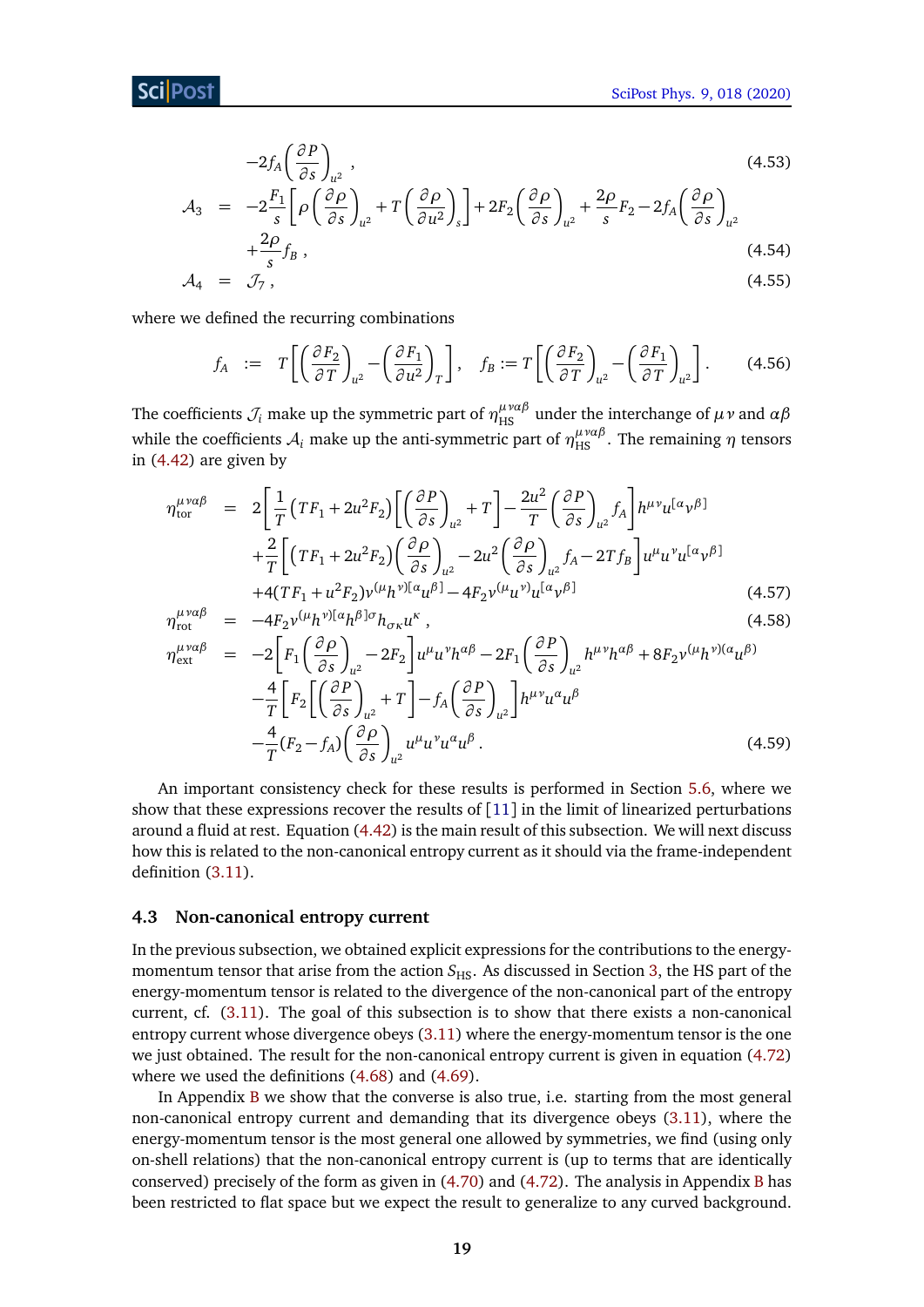<span id="page-20-3"></span>In the Lagrangian frame, the divergence of the non-canonical entropy current [\(3.11\)](#page-12-3) must obey

<span id="page-20-0"></span>
$$
e^{-1}\partial_{\mu}\left(eS_{(1)\text{non}}^{\mu}\right) = -\mathcal{T}_{(1)}^{\mu}\mathcal{L}_{\beta}\tau_{\mu} + \frac{1}{2}\mathcal{T}_{(1)}^{\mu\nu}\mathcal{L}_{\beta}h_{\mu\nu},\tag{4.60}
$$

where  $\mathcal{T}_{1}^{\mu}$  $\tau_{(1)}^{\mu}$  and  $\tau_{(1)}^{\mu\nu}$  $\int_{(1)}^{\mu\nu}$  are given in [\(4.34\)](#page-17-0) and [\(4.35\)](#page-17-0). This can be solved for  $S^{\mu}_{(1)}$  $\int_{(1)$ non up to identically conserved currents, leading to

$$
S_{(1)non}^{\mu} = -\frac{1}{T} \nu^{\mu} F_1 u^{\rho} \partial_{\rho} T + \frac{1}{T} u^{\mu} F_1 v^{\rho} \partial_{\rho} T - \frac{1}{T} v^{\mu} F_2 u^{\rho} \partial_{\rho} u^2 + \frac{1}{T} u^{\mu} F_2 v^{\rho} \partial_{\lambda} u^2.
$$
 (4.61)

The total entropy current [\(3.4\)](#page-11-0) in the Lagrangian frame can be written as  $S^{\mu} = su^{\mu} - \mathcal{T}_{(1)}^{\mu}$  $\int_{(1)}^{\mu} \beta^{\nu} + S_{(1)}^{\mu}$  $\int_{(1)$ <sub>non</sub> where we have split the contributions from the zeroth order derivative terms, which is just the perfect fluid result *su<sup>µ</sup>* , from the terms containing first order derivatives. Substituting the result obtained in the previous subsection for  $\mathcal{T}^\mu_{(1)}$ (1)*ν* (see equation [\(4.36\)](#page-17-2)) and using [\(4.61\)](#page-20-0) we obtain for the full entropy current in Lagrangian frame,

$$
S^{\mu} = su^{\mu} - u^{\mu} F_1 e^{-1} \partial_{\rho} (e v^{\rho}) + u^{\mu} \left( \frac{\partial F_2}{\partial T} - \frac{\partial F_1}{\partial u^2} \right) v^{\rho} \partial_{\rho} u^2.
$$
 (4.62)

One may at this point object that the full entropy current could also receive contributions from the dissipative sector of transport. We will show next that in the Lagrangian frame only the HS sector contributes to the entropy current.

To show this we first observe that in Landau frame (denoted here by a prime just like in Apppendix [A\)](#page-35-0) the total entropy current  $(3.4)$  is given by

<span id="page-20-4"></span><span id="page-20-2"></span><span id="page-20-1"></span>
$$
S^{\mu} = s' u'^{\mu} + S^{\mu}_{(1) non}, \qquad (4.63)
$$

simply because Landau frame is equivalent to demanding that the canonical entropy current is that of a perfect fluid, i.e.  $T_{(1)}^{\mu}$  $T_{(1)}^{\mu}$ ,  $\beta^{\nu} \sim T_{(1)}^{\mu}$  $v^{\mu}_{(1)\nu}u^{\nu}=0$  by definition. If we next take the Lagrangian frame result [\(4.62\)](#page-20-1) and we transform it to Landau frame using [\(A.8\)](#page-35-1) and [\(A.9\)](#page-35-1) we obtain [\(4.63\)](#page-20-2) with  $S_{(1)}^{\mu}$  $\int_{(1)_{\text{non}}}^{\mu}$  as given in [\(4.61\)](#page-20-0) (written in terms of primed variables). In other words the Lagrangian frame entropy current is the same as the total entropy current [\(4.63\)](#page-20-2) and so since the total entropy current is frame independent it must be that [\(4.62\)](#page-20-1) equals the total entropy current.

In Landau frame the right hand side of equation [\(3.11\)](#page-12-3) can be written as

$$
e^{-1}\partial_{\mu}\left(eS_{(1)\text{non}}^{\mu}\right) = \frac{1}{2T}T_{(1)\text{HS}}^{\mu\nu}\left(\mathcal{L}_{u}h_{\mu\nu} - u_{\nu}\mathcal{L}_{u}\tau_{\mu} - u_{\mu}\mathcal{L}_{u}\tau_{\nu}\right),\tag{4.64}
$$

where  $u_{\mu} = h_{\mu\nu}u^{\nu}$  and where  $T_{(1)HS}^{\mu\nu}$  is the Landau frame expression for the HS contributions to  $T^{\mu\nu}_{(1)}$  $\binom{n}{1}$ . This was computed in the previous subsection in [\(4.39\)](#page-17-3). As a consistency check we will explicitly verify that this is indeed the case.

To first order in derivatives, we can rewrite the right hand side of  $(4.60)$  in terms of  $u'$ rather than *u*, and using the relation

$$
-\mathcal{T}_{(1)}^{\mu} = \mathcal{T}_{(1)\nu}^{\mu} u^{\prime \nu} - \mathcal{T}_{(1)}^{\mu \rho} h_{\rho \nu} u^{\prime \nu} , \qquad (4.65)
$$

we find that

$$
e^{-1}\partial_{\mu}\left(eS_{(1)\text{non}}^{\mu}\right) = \mathcal{T}_{(1)\rho}^{\mu}u^{\prime\rho}\mathcal{L}_{\beta'}\tau_{\mu} + \frac{1}{2}\mathcal{T}_{(1)}^{\mu\nu}\left(\mathcal{L}_{\beta'}h_{\mu\nu} - h_{\nu\rho}u^{\prime\rho}\mathcal{L}_{\beta'}\tau_{\mu} - h_{\mu\rho}u^{\prime\rho}\mathcal{L}_{\beta'}\tau_{\nu}\right). \tag{4.66}
$$

Dropping the prime and using the perfect fluid equations of motion in the form [\(2.36\)](#page-10-1), we can replace the  $\mathcal{L}_\beta \tau_\mu$  by  $\mathcal{L}_\beta h_{\mu\nu} - h_{\nu\rho} u^\rho \mathcal{L}_\beta \tau_\mu - h_{\mu\rho} u^\rho \mathcal{L}_\beta \tau_\nu$  terms, so that we obtain [\(4.64\)](#page-20-4) with

$$
T_{(1)HS}^{\mu\nu} = T_{(1)}^{\mu\nu} + T_{(1)\sigma}^{\rho} u^{\sigma} X_{\rho}^{\mu\nu}, \qquad (4.67)
$$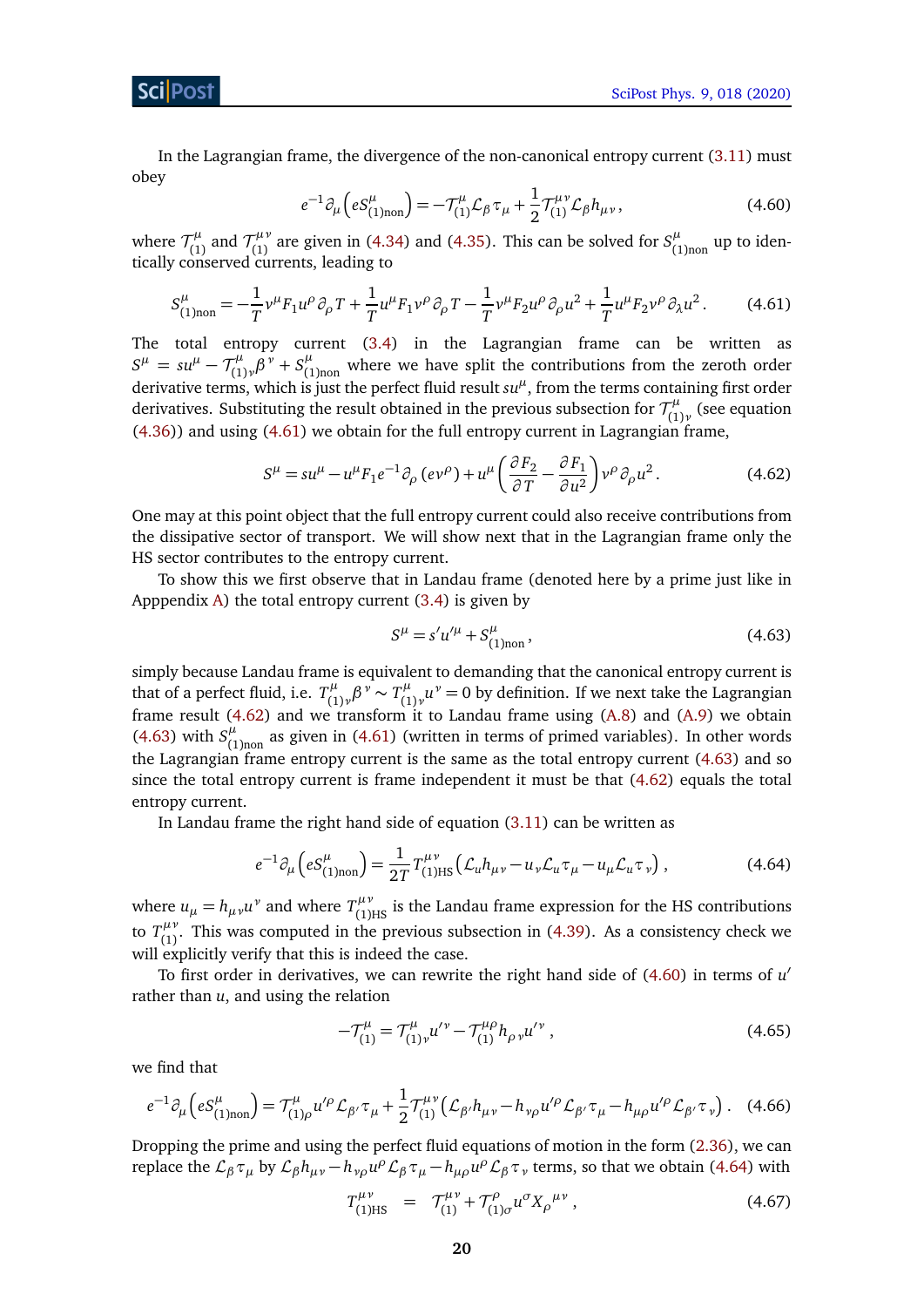where  $X_\rho^{\mu\nu}$  is given in [\(2.37\)](#page-10-3) and where  $T^{\mu\nu}_{(1)HS}$  is in Landau frame as can be seen by comparing to [\(4.39\)](#page-17-3).

In Appendix [B](#page-36-0) we start with a constitutive relation for the non-canonical entropy current as well as the energy-momentum tensor on flat space and we work entirely on shell. We then show that without making any assumptions about the nature of the non-canonical entropy current and the energy-momentum tensor other than their constitutive relations that equation [\(3.11\)](#page-12-3) forces the non-canonical entropy current to be of the same form as derived in this subsection. In Appendix [B](#page-36-0) the functions  $F_1$  and  $F_2$  are replaced by F and G which are defined as

<span id="page-21-2"></span>
$$
F_1 = T\left(\frac{\partial G}{\partial T}\right)_{u^2},\tag{4.68}
$$

<span id="page-21-3"></span>
$$
F_2 = T\left(\frac{\partial G}{\partial u^2}\right)_T + \frac{T}{u^2}F\,. \tag{4.69}
$$

This allows us to write [\(4.61\)](#page-20-0) as

$$
S_{(1) non}^{\mu} = (-\nu^{\mu} u^{\rho} + u^{\mu} \nu^{\rho}) \left( \partial_{\rho} G + \frac{1}{u^2} F \partial_{\rho} u^2 \right). \tag{4.70}
$$

Using that

$$
e^{-1}\partial_{\rho}\left[e(-v^{\mu}u^{\rho}+u^{\mu}v^{\rho})G\right]=Ge^{-1}\partial_{\rho}\left[e(-v^{\mu}u^{\rho}+u^{\mu}v^{\rho})\right]+\left(-v^{\mu}u^{\rho}+u^{\mu}v^{\rho}\right)\partial_{\rho}G\,,\quad(4.71)
$$

is identically conserved, we find

<span id="page-21-1"></span>
$$
S_{(1) non}^{\mu} = Ge^{-1} \partial_{\rho} \left[ e \left( v^{\mu} u^{\rho} - u^{\mu} v^{\rho} \right) \right] - \frac{1}{u^2} F \left( v^{\mu} u^{\rho} - u^{\mu} v^{\rho} \right) \partial_{\rho} u^2. \tag{4.72}
$$

The flat space version of this is precisely equation [\(B.17\)](#page-38-4).

#### <span id="page-21-0"></span>**4.4 Action for non-hydrostatic non-dissipative transport**

In Section [4.2](#page-15-0) we dropped the condition that  $\beta^{\mu}$  is a Killing vector and used the hydrostatic partition function to find an action for hydrostatic non-dissipative transport. Once we drop the condition that  $β<sup>μ</sup>$  is Killing we can add more terms to the action at first order in derivatives because we can no longer use the Killing equations to relate various derivatives. These extra terms can be obtained by looking at all scalars one can construct from the Lie derivatives of *τ<sup>µ</sup>* and *hµν*. These are listed in equations [\(4.10\)](#page-13-4)–[\(4.14\)](#page-13-5). We can multiply each of these scalars by an arbitrary function forming new scalar terms that can be added to the action  $S_{\text{HS}}$ . Using the freedom to perform partial integrations we can drop the last term of the form  $\tilde{F}e^{-1}\partial_{\mu}(eu^{\mu})$ . This leads to 4 additional terms each multiplied by one of the functions  $F_3$  to  $F_6$ . The full first order action becomes

$$
S_{(1)} = \int d^{d+1}x \ e \left( F_1 v^{\mu} \partial_{\mu} T + F_2 v^{\mu} \partial_{\mu} u^2 + F_3 u^{\mu} \partial_{\mu} T + F_4 u^{\mu} \partial_{\mu} u^2 + F_5 u^{\mu} \mathcal{L}_{\nu} \tau_{\mu} + F_6 u^{\mu} u^{\nu} \mathcal{L}_{\nu} h_{\mu \nu} \right).
$$
\n(4.73)

The additional contributions to the energy current and stress tensor (in Lagrangian frame) due to the novel  $F_3$  to  $F_6$  contributions to the action are

$$
\mathcal{T}_{F_1}^{\mu} = \left(\frac{\partial F_1}{\partial u^2}\right)_T u^{\mu} (2u^2 v^{\lambda} \partial_{\lambda} T - T v^{\lambda} \partial_{\lambda} u^2) + T F_1 u^{\mu} K , \qquad (4.74)
$$

$$
\mathcal{T}_{F_2}^{\mu} = -\left(\frac{\partial F_2}{\partial T}\right)_{u^2} u^{\mu} (2u^2 v^{\lambda} \partial_{\lambda} T - T v^{\lambda} \partial_{\lambda} u^2) + 2u^2 F_2 u^{\mu} K , \qquad (4.75)
$$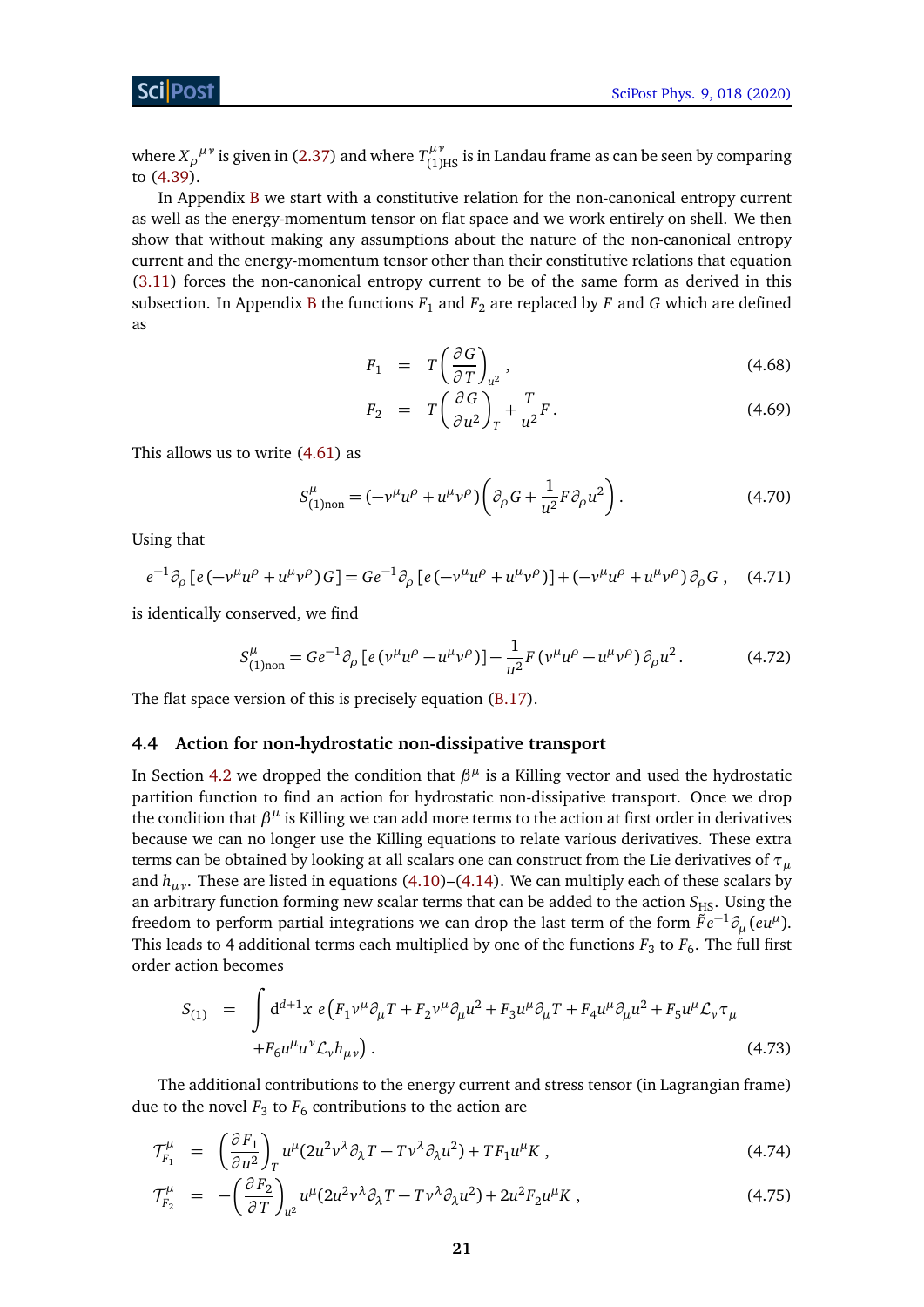$$
\mathcal{T}^{\mu}_{F_3} = F_3(u^{\mu} + v^{\mu})u^{\rho}\partial_{\rho}T - TF_3u^{\mu}e^{-1}\partial_{\rho}(eu^{\rho})
$$

$$
-\left(\frac{\partial F_3}{\partial u^2}\right)_T u^{\mu}(Tu^{\rho}\partial_{\rho}u^2 - 2u^2u^{\rho}\partial_{\rho}T), \qquad (4.76)
$$

$$
\mathcal{T}_{F_4}^{\mu} = F_4(u^{\mu} + v^{\mu})u^{\rho}\partial_{\rho}u^2 - 2u^2F_4u^{\mu}e^{-1}\partial_{\rho}(eu^{\rho})
$$
  
+ 
$$
\left(\frac{\partial F_4}{\partial T}\right)_{u^2}u^{\mu}(Tu^{\rho}\partial_{\rho}u^2 - 2u^2u^{\rho}\partial_{\rho}T),
$$
 (4.77)

$$
\mathcal{T}_{F_5}^{\mu} = u^{\mu} u^{\sigma} v^{\rho} \tau_{\rho \sigma} \left[ T \left( \frac{\partial F_5}{\partial T} \right)_{u^2} + 2u^2 \left( \frac{\partial F_5}{\partial u^2} \right)_T + F_5 \right] - F_5 K u^{\mu} \n- F_5 e^{-1} \partial_{\rho} (e u^{\rho}) v^{\mu} - F_5 \mathcal{L}_u v^{\mu} + u^{\mu} v^{\rho} \partial_{\rho} F_5 - v^{\mu} u^{\rho} \partial_{\rho} F_5 ,
$$
\n(4.78)

$$
\mathcal{T}_{F_6}^{\mu} = -2u^{\mu}u^{\rho}u^{\sigma}K_{\rho\sigma}\left[T\left(\frac{\partial F_6}{\partial T}\right)_{u^2} + 2u^2\left(\frac{\partial F_6}{\partial u^2}\right)_T + 2F_6\right],\tag{4.79}
$$

$$
\mathcal{T}_{F_1}^{\mu\nu} = F_1 \left( h^{\mu\nu} v^\lambda - h^{\lambda\mu} v^\nu - h^{\lambda\nu} v^\mu \right) \partial_\lambda T + 2 \left( \frac{\partial F_1}{\partial u^2} \right)_T v^\lambda \partial_\lambda T u^\mu u^\nu , \qquad (4.80)
$$

$$
\mathcal{T}_{F_2}^{\mu\nu} = F_2 \left( h^{\mu\nu} v^\lambda - h^{\lambda\mu} v^\nu - h^{\lambda\nu} v^\mu \right) \partial_\lambda u^2 + 2F_2 K u^\mu u^\nu - 2 \left( \frac{\partial F_2}{\partial T} \right)_{\mu^2} v^\lambda \partial_\lambda T u^\mu u^\nu , \quad (4.81)
$$

$$
\mathcal{T}_{F_3}^{\mu\nu} = \left( F_3 h^{\mu\nu} + 2 \left( \frac{\partial F_3}{\partial u^2} \right)_T u^{\mu} u^{\nu} \right) u^{\rho} \partial_{\rho} T , \qquad (4.82)
$$

$$
\mathcal{T}_{F_4}^{\mu\nu} = F_4 h^{\mu\nu} u^{\rho} \partial_{\rho} u^2 - 2 \left( \frac{\partial F_4}{\partial T} \right)_{u^2} u^{\mu} u^{\nu} u^{\rho} \partial_{\rho} T - 2F_4 u^{\mu} u^{\nu} e^{-1} \partial_{\rho} (e u^{\rho}), \qquad (4.83)
$$

$$
\mathcal{T}_{F_5}^{\mu\nu} = F_5 u^{\sigma} (h^{\mu\nu} v^{\rho} - h^{\rho\mu} v^{\nu} - h^{\rho\nu} v^{\mu}) \tau_{\rho\sigma} + 2 \left(\frac{\partial F_5}{\partial u^2}\right)_T u^{\mu} u^{\nu} u^{\sigma} v^{\rho} \tau_{\rho\sigma} , \qquad (4.84)
$$

$$
\mathcal{T}_{F_6}^{\mu\nu} = -2F_6 h^{\mu\nu} u^{\rho} u^{\sigma} K_{\rho\sigma} - 4 \left( \frac{\partial F_6}{\partial u^2} \right)_T u^{\mu} u^{\nu} u^{\rho} u^{\sigma} K_{\sigma\rho} - 2F_6 h^{\lambda(\mu} v^{\nu)} \left( \partial_{\lambda} u^2 - 2u^{\sigma} \mathcal{L}_u h_{\sigma\lambda} \right) \n+ 4F_6 u^{(\mu} \mathcal{L}_u v^{\nu)} + 2 \left( 2u^{\lambda} u^{(\mu} v^{\nu)} - u^{\mu} u^{\nu} v^{\lambda} \right) \left[ \left( \frac{\partial F_6}{\partial T} \right)_{u^2} \partial_{\lambda} T + \left( \frac{\partial F_6}{\partial u^2} \right)_T \partial_{\lambda} u^2 \right] \n+ 4F_6 u^{(\mu} v^{\nu)} e^{-1} \partial_{\lambda} (e u^{\lambda}) + 2F_6 u^{\mu} u^{\nu} K,
$$
\n(4.85)

where for completeness we have included the  $F_1$  and  $F_2$  parts as well. These were already derived earlier in equations [\(4.34\)](#page-17-0) and [\(4.35\)](#page-17-0). In writing the  $F_6$  part of  $\mathcal{T}^{\mu\nu}$  we used the freedom to remove a term proportional to  $v^{\mu}v^{\nu}$ .

We will next rewrite these expressions by writing them in terms of  $\mathcal{L}_{\beta} h_{\mu\nu}$  and  $\mathcal{L}_{\beta} \tau_{\mu}$ . Using equations [\(4.40\)](#page-17-4), [\(4.41\)](#page-17-4), [\(4.43\)](#page-18-0) and

$$
e^{-1}\partial_{\mu}(eu^{\mu}) = \frac{T}{2}h^{\rho\sigma}\left(\mathcal{L}_{\beta}h_{\rho\sigma} - 2u_{\rho}\mathcal{L}_{\beta}\tau_{\sigma}\right),\tag{4.86}
$$

<span id="page-22-1"></span><span id="page-22-0"></span>
$$
\mathcal{L}_u v^\mu = u^\mu u^\rho v^\nu \tau_{\nu\rho} - T h^{\mu\nu} v^\rho \left( \mathcal{L}_\beta h_{\nu\rho} - u_\nu \mathcal{L}_\beta \tau_\rho \right), \tag{4.87}
$$

where we remind the reader that  $u_\mu = h_{\mu\nu}u^\nu$  and  $\omega_{\mu\nu} = \partial_\mu u_\nu - \partial_\nu u_\mu$ . In general,  ${\cal T}^\mu$  and  ${\cal T}^{\mu\nu}$ take the following form

$$
\mathcal{T}^{\mu} = \chi^{\mu\nu} \mathcal{L}_{\beta} \tau_{\nu} + \frac{1}{2} \Sigma^{\mu\nu\rho} \mathcal{L}_{\beta} h_{\nu\rho} + \frac{1}{2} \Sigma^{\mu\nu\rho}_{ext} K_{\nu\rho} , \qquad (4.88)
$$

$$
\mathcal{T}^{\mu\nu} = \Delta^{\mu\nu\rho} \mathcal{L}_{\beta} \tau_{\rho} + \frac{1}{2} \tilde{\eta}^{\mu\nu\rho\sigma} \mathcal{L}_{\beta} h_{\rho\sigma} + \frac{1}{2} \tilde{\eta}^{\mu\nu\rho\sigma}_{\text{rot}} \omega_{\rho\sigma} + \frac{1}{2} \tilde{\eta}^{\mu\nu\rho\sigma}_{\text{ext}} K_{\rho\sigma} + \frac{1}{2} \tilde{\eta}^{\mu\nu\rho\sigma}_{\text{tor}} \tau_{\rho\sigma}, \quad (4.89)
$$

where  $\Sigma^{\mu\nu\rho} = \Sigma^{\mu\rho\nu}$ ,  $\Delta^{\mu\nu\rho} = \Delta^{\nu\mu\rho}$ ,  $\tilde{\eta}^{\mu\nu\rho\sigma} = \tilde{\eta}^{\nu\mu\rho\sigma} = \tilde{\eta}^{\mu\nu\sigma\rho}$  and similarly for the other tensors. We find that

$$
\Sigma_{\text{ext}}^{\mu\nu\rho} = 2\left(TF_1 - F_5 + 2u^2F_2\right)u^{\mu}h^{\nu\rho} \n-4\left[T\frac{\partial}{\partial T}(F_2 + F_6) - \frac{\partial}{\partial u^2}(TF_1 - F_5 - 2u^2F_6)\right]u^{\mu}u^{\nu}u^{\rho},
$$
\n(4.90)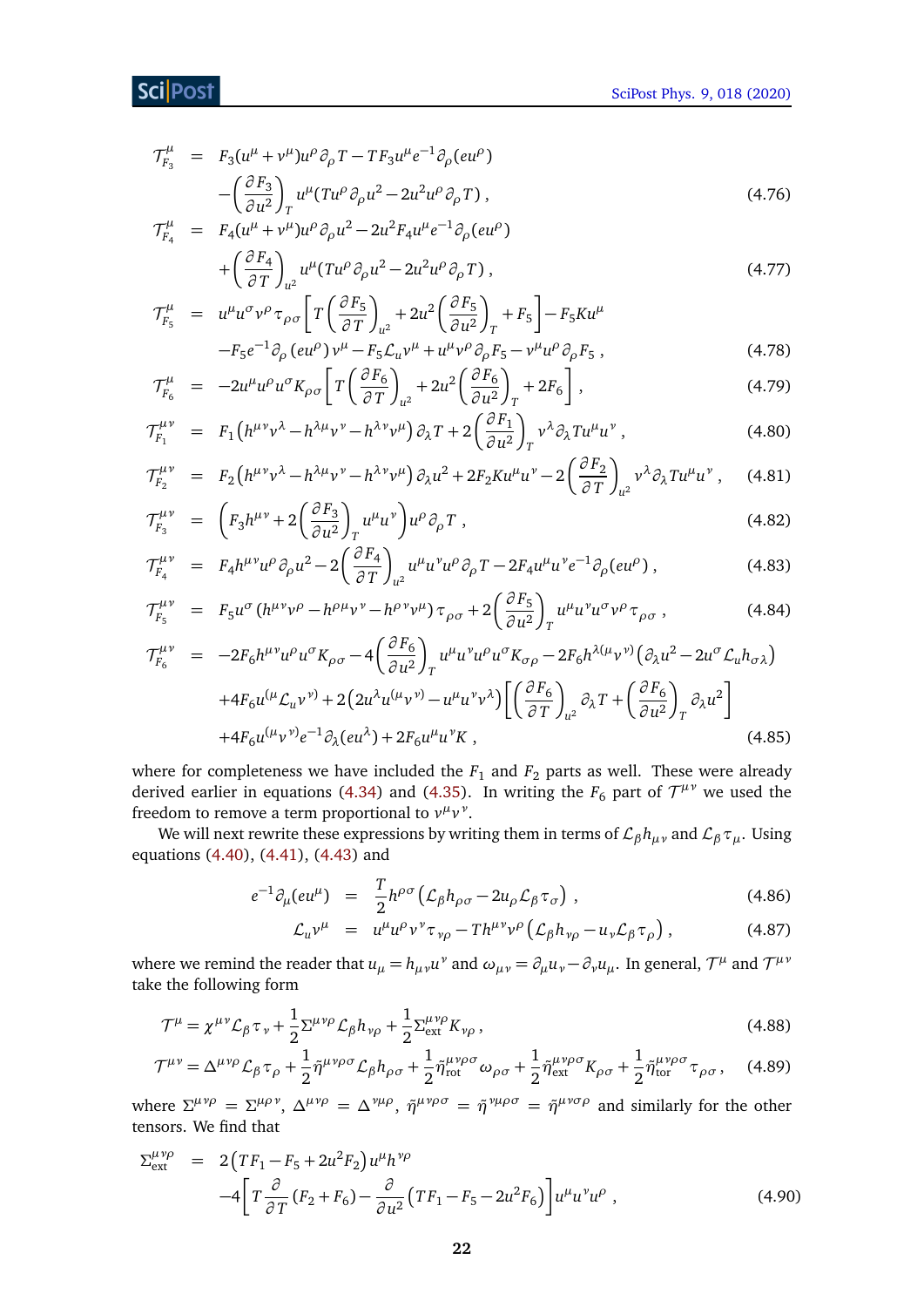### Sci Post

$$
\tilde{\eta}_{\text{rot}}^{\mu\nu\rho\sigma} = 4(F_2 + F_6)\nu^{(\mu}h^{\nu)[\sigma}h^{\rho]\lambda}h_{\lambda\kappa}u^{\kappa}, \qquad (4.91)
$$

$$
\tilde{\eta}_{\text{ext}}^{\mu\nu\rho\sigma} = 4(F_2 + F_6) \left[ 2\nu^{(\mu}h^{\nu)(\rho}u^{\sigma)} + u^{\mu}u^{\nu}h^{\rho\sigma} - h^{\mu\nu}u^{\rho}u^{\sigma} \right],\tag{4.92}
$$

$$
\tilde{\eta}_{\text{tor}}^{\mu\nu\rho\sigma} = 4 \left[ T \frac{\partial}{\partial T} (F_2 + F_6) - \frac{\partial}{\partial u^2} (TF_1 - F_5 - 2u^2 F_6) \right] u^{\mu} u^{\nu} v^{[\rho} u^{\sigma]} + 4(F_2 + F_6) u^{(\mu} v^{\nu)} v^{[\rho} u^{\sigma]} - 2(TF_1 - F_5 + 2u^2 F_2) h^{\mu\nu} v^{[\rho} u^{\sigma]} + 4(TF_1 - F_5 + u^2 (F_2 - F_6)) v^{(\mu} h^{\nu)[\rho} u^{\sigma]},
$$
\n(4.93)

where as usual we dropped  $v^{\mu}v^{\nu}$  terms and where we defined  $\tilde{\eta}^{\mu\nu\rho\sigma}_{\text{rot}} = -\tilde{\eta}^{\mu\nu\sigma\rho}_{\text{rot}}$  such that  $\tau$ <sub>*ρ*</sub> $\tilde{\eta}^{\mu\nu\rho\sigma}_{\text{rot}}$  = 0 in order that [\(4.43\)](#page-18-0) does not lead to any ambiguities among the various tensors. Furthermore we find that

$$
\chi^{\mu\nu} = 2T \left( F_5 + T \left( \frac{\partial F_5}{\partial T} \right)_{u^2} + 2u^2 \left( \frac{\partial F_5}{\partial u^2} \right)_T - 2u^2 F_4 - T F_3 \right) v^{[\mu} u^{\nu]}, \qquad (4.94)
$$
  

$$
\tilde{\eta}^{\mu\nu\rho\sigma} - \tilde{\eta}^{\rho\sigma\mu\nu} = 4T (F_2 - F_6) \left( h^{\mu\nu} u^{(\rho} v^{\sigma)} - h^{\rho\sigma} u^{(\mu} v^{\nu)} \right) + 4T (3F_6 - F_2) \left( v^{(\mu} h^{\nu)(\rho} u^{\sigma)} - v^{(\rho} h^{\sigma)(\mu} u^{\nu)} \right) + 4T F_4 \left( h^{\mu\nu} u^{\rho} u^{\sigma} - h^{\rho\sigma} u^{\mu} u^{\nu} \right) + 16T \left( \frac{\partial F_6}{\partial u^2} \right)_T \left( u^{\rho} u^{\sigma} u^{(\mu} v^{\nu)} - u^{\mu} u^{\nu} u^{(\rho} v^{\sigma)} \right), \qquad (4.95)
$$
  

$$
\tilde{\eta}^{\mu\nu\rho\sigma} + \tilde{\eta}^{\rho\sigma\mu\nu} = 4T (F_2 + F_6) \left[ -2v^{(\mu} h^{\nu)(\rho} v^{\sigma)} + \left( h^{\mu\nu} v^{(\rho} u^{\sigma)} + h^{\rho\sigma} u^{(\mu} v^{\nu)} \right) \right]
$$

$$
{}^{\nu\rho\sigma} + \tilde{\eta}^{\rho\sigma\mu\nu} = 4T(F_2 + F_6) \Big[ -2\nu^{(\mu}h^{\nu)(\rho}v^{\sigma)} + (h^{\mu\nu}v^{(\rho}u^{\sigma)} + h^{\rho\sigma}u^{(\mu}v^{\nu)}) - (\nu^{(\mu}h^{\nu)(\rho}u^{\sigma)} + v^{(\rho}h^{\sigma)(\mu}u^{\nu)}) \Big],
$$
\n(4.96)

$$
\Delta^{\mu\nu\rho} - \Sigma^{\rho\mu\nu} = 2T \left( T F_1 - F_5 + u^2 (F_2 - F_6) \right) h^{\rho(\mu} v^{\nu)} - T \left( T F_1 - F_5 + 2u^2 F_2 \right) v^{\rho} h^{\mu\nu}
$$
  
+2T (F<sub>2</sub> + F<sub>6</sub>) (v<sup>ρ</sup> + u<sup>ρ</sup>) u<sup>(μ</sup> v<sup>ν</sup>) + 2T<sup>2</sup>  $\frac{\partial}{\partial T}$  (F<sub>2</sub> + F<sub>6</sub>) (v<sup>ρ</sup> u<sup>μ</sup> u<sup>ν</sup> - 2u<sup>ρ</sup> u<sup>(μ</sup> v<sup>ν</sup>)  
-2T  $\frac{\partial}{\partial u^2}$  (TF<sub>1</sub> - F<sub>5</sub> - 2u<sup>2</sup>F<sub>6</sub>) (v<sup>ρ</sup> u<sup>μ</sup> u<sup>ν</sup> - 2u<sup>ρ</sup> u<sup>(μ</sup> v<sup>ν</sup>) , (4.97)  

$$
\Delta^{\mu\nu\rho} + \Sigma^{\rho\mu\nu} = 2T \left( T F_1 + F_5 + 2u^2 F_2 - u^2 (F_2 + F_6) \right) h^{\rho(\mu} v^{\nu)} - T \left( T F_1 + F_5 + 2u^2 F_2 \right) v^{\rho} h^{\mu\nu}
$$
  
+2T (F<sub>2</sub> + F<sub>6</sub>) v<sup>ρ</sup> u<sup>(μ</sup> v<sup>ν</sup>) - 2T (TF<sub>3</sub> + 2u<sup>2</sup>F<sub>4</sub>)u<sup>ρ</sup> h<sup>μν</sup>

+2T(F<sub>2</sub> + F<sub>6</sub>)
$$
v^{\rho}u^{(\mu}v^{\nu)} - 2T(TF_3 + 2u^2F_4)u^{\rho}h^{\mu\nu}
$$
  
+4T $\left(F_4 + T\left(\frac{\partial F_4}{\partial T}\right)_{u^2} - T\left(\frac{\partial F_3}{\partial u^2}\right)_T\right)u^{\rho}u^{\mu}u^{\nu}$   
+2T $\left(-\frac{\partial}{\partial u^2}(TF_1 + F_5 - 2u^2F_6) + T\frac{\partial}{\partial T}(F_2 + F_6) + 2F_4\right)v^{\rho}u^{\mu}u^{\nu}$   
+2T $\left(-2\frac{\partial}{\partial u^2}(TF_1 - F_5 + 2u^2F_6) + 2T\frac{\partial}{\partial T}(F_2 - F_6) + F_2 + F_6\right)u^{\rho}u^{(\mu}v^{\nu)},$ \n(4.98)

where we have discarded terms in  $\mathcal{T}^{\mu\nu}$  proportional to  $v^{\mu}v^{\nu}$ .

As we have seen in Section [3](#page-10-0) the NHS terms are defined as those contributions to the energy-momentum tensor for which

<span id="page-23-0"></span>
$$
-\mathcal{T}^{\mu}\mathcal{L}_{\beta}\tau_{\mu}+\frac{1}{2}\mathcal{T}^{\mu\nu}\mathcal{L}_{\beta}h_{\mu\nu}=0.
$$
 (4.99)

Using equations [\(4.88\)](#page-22-0) and [\(4.89\)](#page-22-1) we can see that for this to be the case it is necessary that *Σ*<sup>μνρ</sup>, *η*<sup>μνρσ</sup>, *η*<sup>μνρσ</sup><sub>εκt</sub> , *η*<sup>μνρσ</sup><sub>εκt</sub> and *η*<sup>μνρσ</sup><sub>ε</sub> all vanish. The *χ*<sup>μν</sup> is anti-symmetric so there are no  $\mathcal{L}_{\beta} \tau_{\mu}$ squared contributions to [\(4.99\)](#page-23-0). The condition  $\tilde{\eta}^{\mu\nu\rho\sigma} + \tilde{\eta}^{\rho\sigma\mu\nu} = 0$  guarantees that the  $\tilde{\eta}^{\mu\nu\rho\sigma}$ is anti-symmetric under the interchange of the first pair of symmetric indices with the second pair of symmetric indices ensuring that there are no  $\mathcal{L}_{\beta} h_{\mu\nu}$  squared contributions to [\(4.99\)](#page-23-0). Finally, cancellation of the cross terms  $\mathcal{L}_{\beta} h_{\mu\nu}\mathcal{L}_{\beta} \tau_{\rho}$  requires that we set  $\Delta^{\mu\nu\rho} - \Sigma^{\rho\mu\nu} = 0$ . As one can see by inspection all of these conditions will be obeyed provided we set

<span id="page-23-1"></span>
$$
F_1 = \frac{1}{T} \left( F_5 + 2u^2 F_6 \right) , \qquad F_2 = -F_6 . \tag{4.100}
$$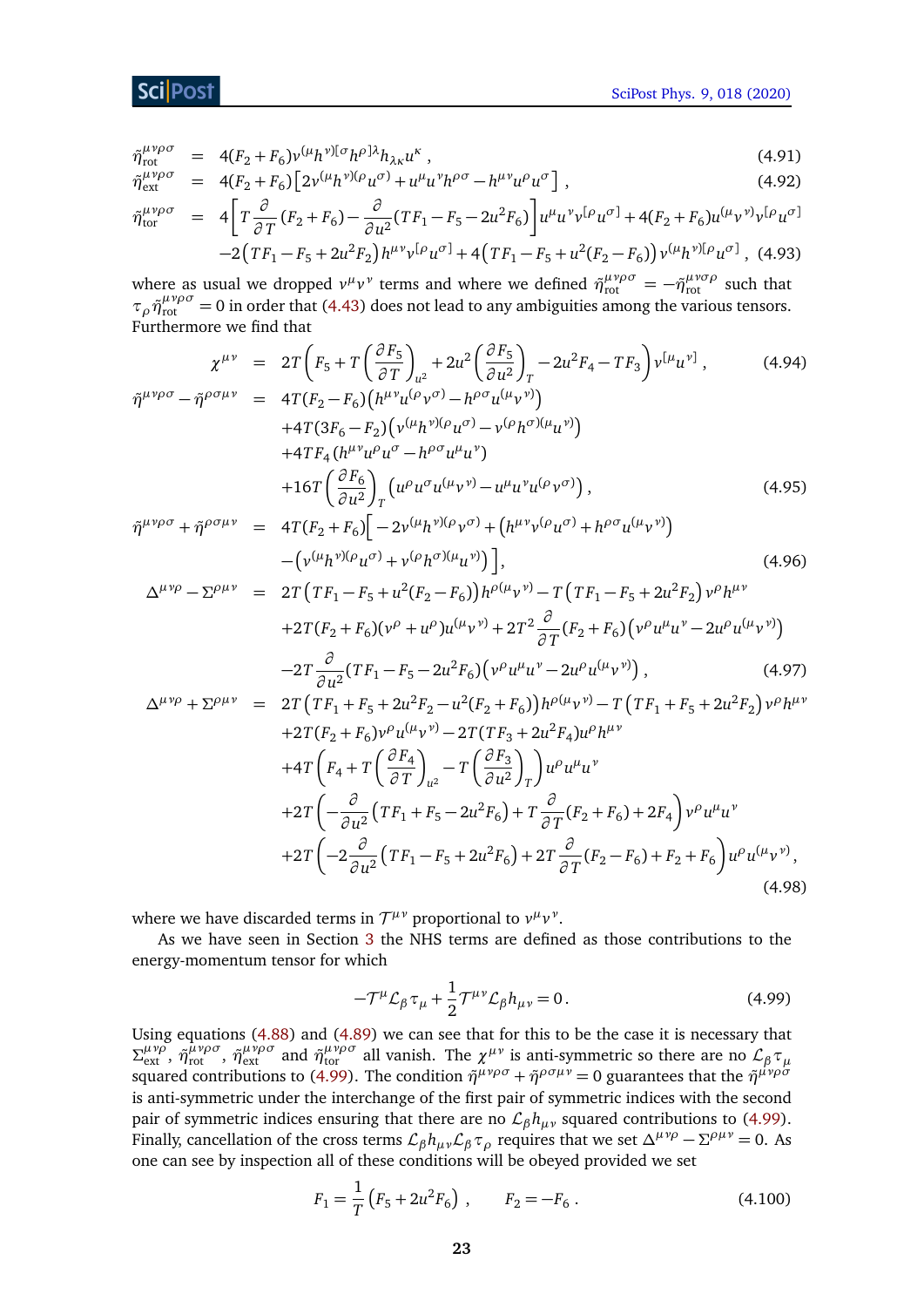<span id="page-24-2"></span>[SciPost Phys. 9, 018 \(2020\)](https://scipost.org/SciPostPhys.9.2.018)

ScilPost

We thus conclude that when [\(4.100\)](#page-23-1) holds, equation [\(4.99\)](#page-23-0) holds off shell. Setting  $F_1$  and  $F_2$ equal to their NHS values we obtain the following action for pure NHS transport at first order

$$
S_{\text{NHS}} = \int d^{d+1}x e \left( F_3 u^{\mu} \partial_{\mu} T + F_4 u^{\mu} \partial_{\mu} u^2 - T F_5 v^{\mu} \mathcal{L}_{\beta} \tau_{\mu} - 2 T F_6 u^{\mu} v^{\nu} \mathcal{L}_{\beta} h_{\mu \nu} \right) . \tag{4.101}
$$

The NHS currents are then schematically

$$
\mathcal{T}^{\mu}_{\text{NHS}} = \sum_{i=1}^{6} \mathcal{T}^{\mu}_{F_i}|_{F_1 = T^{-1}F_5 + 2T^{-1}u^2F_6; F_2 = -F_6},
$$
\n(4.102)

$$
\mathcal{T}^{\mu\nu}_{\text{NHS}} = \sum_{i=1}^{6} \mathcal{T}^{\mu\nu}_{F_i} |_{F_1 = T^{-1}F_5 + 2T^{-1}u^2F_6; F_2 = -F_6} \,. \tag{4.103}
$$

On shell and in Landau frame we have for  $\mathcal{T}^{\mu} = \sum_{i=1}^{6} \mathcal{T}^{\mu}_{F_i}$ *F<sub>i</sub>* and  $\mathcal{T}^{\mu\nu} = \sum_{i=1}^{6} \mathcal{T}^{\mu\nu}_{F_i}$  $\frac{1}{F_i}^{\mu\nu}$  that

<span id="page-24-1"></span>
$$
T_{\rm HS}^{\mu\nu} + T_{\rm NHS}^{\mu\nu} = \mathcal{T}^{\mu\nu} + \mathcal{T}^{\rho\sigma} u_{\sigma} X_{\rho}^{\ \mu\nu} - \mathcal{T}^{\rho} X_{\rho}^{\ \mu\nu} = \frac{1}{2} \eta^{\mu\nu\alpha\beta} \left( \mathcal{L}_{\beta} h_{\alpha\beta} - u_{\alpha} \mathcal{L}_{\beta} \tau_{\beta} - u_{\beta} \mathcal{L}_{\beta} \tau_{\alpha} \right) + \frac{1}{2} \eta^{\mu\nu\alpha\beta}_{\rm rot} \omega_{\alpha\beta} + \frac{1}{2} \eta^{\mu\nu\alpha\beta}_{\rm ext} K_{\alpha\beta} + \frac{1}{2} \eta^{\mu\nu\alpha\beta}_{\rm tor} \tau_{\alpha\beta} , \qquad (4.104)
$$

where we remind the reader that  $T^{\mu\nu}$  is defined in equation [\(4.33\)](#page-16-1). In here the tensors are given by

<span id="page-24-0"></span>
$$
\eta^{\mu\nu\alpha\beta} = \tilde{\eta}^{\mu\nu\alpha\beta} + \left( -\Sigma^{\rho\alpha\beta} + \tilde{\eta}^{\rho\sigma\alpha\beta} u_{\sigma} \right) X_{\rho}^{\mu\nu} + \left( \Delta^{\mu\nu\rho} + \tilde{\eta}^{\mu\nu\rho\sigma} u_{\sigma} \right) X_{\rho}^{\alpha\beta} + \left[ -\chi^{\rho\sigma} + \left( \Delta^{\rho\lambda\sigma} - \Sigma^{\rho\lambda\sigma} \right) u_{\lambda} + \tilde{\eta}^{\rho\kappa\sigma\lambda} u_{\kappa} u_{\lambda} \right] X_{\rho}^{\mu\nu} X_{\sigma}^{\alpha\beta}, \tag{4.105}
$$

$$
\eta_{\text{rot}}^{\mu\nu\alpha\beta} = \tilde{\eta}_{\text{rot}}^{\mu\nu\alpha\beta} + \tilde{\eta}_{\text{rot}}^{\rho\sigma\alpha\beta} u_{\sigma} X_{\rho}^{\mu\nu},\tag{4.106}
$$

$$
\eta_{\text{ext}}^{\mu\nu\alpha\beta} = \tilde{\eta}_{\text{ext}}^{\mu\nu\alpha\beta} + \tilde{\eta}_{\text{ext}}^{\rho\sigma\alpha\beta} u_{\sigma} X_{\rho}^{\mu\nu} - \Sigma_{\text{ext}}^{\rho\alpha\beta} X_{\rho}^{\mu\nu}, \tag{4.107}
$$

$$
\eta_{\text{tor}}^{\mu\nu\alpha\beta} = \tilde{\eta}_{\text{tor}}^{\mu\nu\alpha\beta} + \tilde{\eta}_{\text{tor}}^{\rho\sigma\alpha\beta} u_{\sigma} X_{\rho}^{\mu\nu}.
$$
\n(4.108)

The pure NHS part in Landau frame is given by

$$
T_{\text{NHS}}^{\mu\nu} = \frac{1}{2} \eta_{\text{NHS}}^{\mu\nu\alpha\beta} \left( \mathcal{L}_{\beta} h_{\alpha\beta} - u_{\alpha} \mathcal{L}_{\beta} \tau_{\beta} - u_{\beta} \mathcal{L}_{\beta} \tau_{\alpha} \right), \tag{4.109}
$$

where  $\eta_{\text{NHS}}^{\mu\nu\alpha\beta} = -\eta_{\text{NHS}}^{\alpha\beta\mu\nu}$  is obtained by substituting [\(4.100\)](#page-23-1) into [\(4.105\)](#page-24-0).

One might wonder what the expression for the pure HS part is. However, for the HS sector it is only the symmetric part of  $\eta^{\mu\nu\alpha\beta}$  as well as the objects  $\eta^{\mu\nu\rho\sigma}_{\text{rot}}$ ,  $\eta^{\mu\nu\rho\sigma}_{\text{ext}}$  and  $\eta^{\mu\nu\rho\sigma}_{\text{tor}}$  that are uniquely determined. These all depend on two functions  $F_2 + F_6$  and  $TF_1 - F_5 + 2u^2F_2$ . There is no unique HS expression for the remaining four functions in the action. The reason behind this is that we know that

$$
-\mathcal{T}^{\mu}_{\text{HS}}\mathcal{L}_{\beta}\tau_{\mu} + \frac{1}{2}\mathcal{T}^{\mu\nu}_{\text{HS}}\mathcal{L}_{\beta}h_{\mu\nu} = e^{-1}\partial_{\mu}\left(eS^{\mu}_{\text{non}}\right),\tag{4.110}
$$

but this only uniquely fixes the symmetric part of  $η<sup>μνρσ</sup>$  as well as the extrinsic, torsion and rotation *η*-tensors. The anti-symmetric part cannot be fixed. This freedom is precisely encoded by the NHS terms. In a sense the HS coefficients belong to the 'quotient space' of nondissipative transport coefficients modulo the NHS ones. Hence two HS transport coefficients are equivalent if they differ by an NHS term. In Section [4.2](#page-15-0) we picked a representative of the HS sector by setting  $F_3 = F_4 = F_5 = F_6 = 0$ .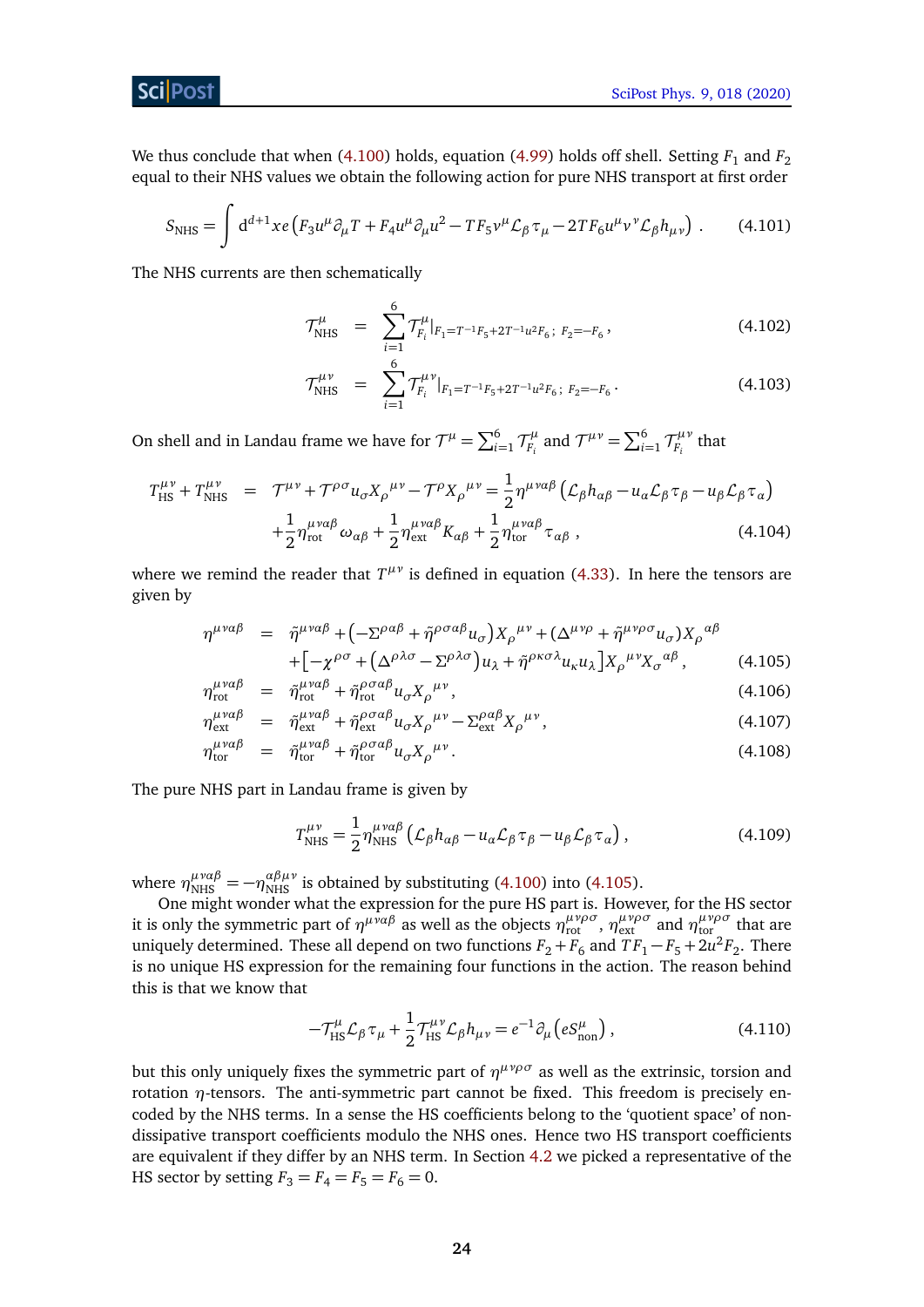The second line in [\(4.105\)](#page-24-0) is anti-symmetric under interchanging the pair *µν* with *αβ* as can be seen from the fact that

$$
-\chi^{\rho\sigma} + (\Delta^{\rho\lambda\sigma} - \Sigma^{\rho\lambda\sigma})u_{\lambda} + \tilde{\eta}^{\rho\kappa\sigma\lambda}u_{\kappa}u_{\lambda} =
$$
  

$$
2T\left[2Tu^{2}\left(\frac{\partial F_{6}}{\partial T}\right)_{u^{2}} - 2TF_{1} - 2u^{2}F_{6} + 2F_{5} + 4u^{2}\left(\frac{\partial F_{5}}{\partial u^{2}}\right)_{T} + T\left(\frac{\partial F_{5}}{\partial T}\right)_{u^{2}}\right]u^{\left[\rho\right]}\nu^{\sigma]}
$$
  
(4.111)

This means that the symmetric part of  $\eta^{\mu\nu\alpha\beta}$  does not contain terms that are quadratic in *X*<sub>*ρ*</sub><sup>*μ*</sup>. This explains why the *J* coefficients in [\(4.44\)](#page-18-2) do not contain product of *ρ* and *P* and/or derivatives thereof, while the A coefficients do admit such terms.

## <span id="page-25-0"></span>**5 First order corrections**

This section can be viewed as a continuation of Section [3,](#page-10-0) in which we use constitutive relations and non-negativity of entropy production to find all the allowed first order corrections to the boost-agnostic perfect fluid energy-momentum tensor. We already dealt with the constitutive relations for the HS sector in Appendix [B](#page-36-0) and so we will only be concerned with the constitutive relations for NHS and dissipative transport. We also show how to recover Lifshitz fluids as well as Lorentz boost invariant fluids from our general framework. Finally, we consider the limit of small fluid velocity and show how our formalism recovers the results of [[11](#page-39-5)].

#### <span id="page-25-1"></span>**5.1 Constitutive relations**

Using our result [\(4.64\)](#page-20-4), the relation [\(A.11\)](#page-36-1) tells us that to second order in derivatives and in Landau frame,

<span id="page-25-2"></span>
$$
e^{-1}\partial_{\mu}(eS^{\mu}) = -\frac{1}{2T}\left(T_{(1)}^{\mu\nu} - T_{(1)\text{HS}}^{\mu\nu}\right)\left(\mathcal{L}_{u}h_{\mu\nu} - h_{\rho\nu}u^{\rho}\mathcal{L}_{u}\tau_{\mu} - h_{\mu\rho}u^{\rho}\mathcal{L}_{u}\tau_{\nu}\right),\tag{5.1}
$$

where  $T^{\mu\nu}_{(1)HS}$  is the Landau frame hydrostatic contribution as defined in [\(3.8\)](#page-11-1), and  $T^{\mu\nu}_{(1)}$  $\int_{(1)}^{\mu \nu}$  is the full energy-momentum tensor in Landau frame.

Since the divergence of the entropy current is a quadratic form in the derivatives of the fluid variables, equation [\(5.1\)](#page-25-2) tells us which derivatives we should use to write the constitutive relations for the energy-momentum tensor. The fluid variables are  $\mathcal{L}_u \tau_u$  and  $\mathcal{L}_u h_{\mu\nu}$ , and we may thus write the following constitutive relation for the part of the energy-momentum tensor that is not of hydrostatic origin<sup>[12](#page-25-3)</sup>

<span id="page-25-4"></span>
$$
T_{(1)}^{\mu\nu} - T_{(1)\text{HS}}^{\mu\nu} = \frac{1}{2} \eta^{\mu\nu\rho\sigma} \mathcal{L}_u h_{\rho\sigma} + \tilde{\zeta}^{\mu\nu\rho} \mathcal{L}_u \tau_\rho \,. \tag{5.2}
$$

By redefining  $\tilde{\zeta}^{\mu\nu\rho}$ , this can be written equivalently as

$$
T_{(1)}^{\mu\nu} - T_{(1)\text{HS}}^{\mu\nu} = \frac{1}{2} \eta^{\mu\nu\rho\sigma} \left( \mathcal{L}_u h_{\rho\sigma} - h_{\kappa\sigma} u^{\kappa} \mathcal{L}_u \tau_\rho - h_{\rho\kappa} u^{\kappa} \mathcal{L}_u \tau_\sigma \right) + \zeta^{\mu\nu\rho} \mathcal{L}_u \tau_\rho \,. \tag{5.3}
$$

Upon substituting the constitutive relations into the right hand side of [\(5.1\)](#page-25-2) we obtain a quadratic form. Non-negative entropy production will restrict the form of the *η µνρσ* tensor, and it tells us that  $\zeta^{\mu\nu\rho}$  must vanish. This is because there are no  $\mathcal{L}_u \tau_\rho$  squared terms in [\(5.1\)](#page-25-2). Furthermore, terms involving the anti-symmetric combination of velocity derivatives

<span id="page-25-3"></span><sup>&</sup>lt;sup>12</sup>The *η*-tensor in [\(5.2\)](#page-25-4) should not be confused with the *η*-tensor that appears in the context of Lagrangian transport in [\(4.104\)](#page-24-1).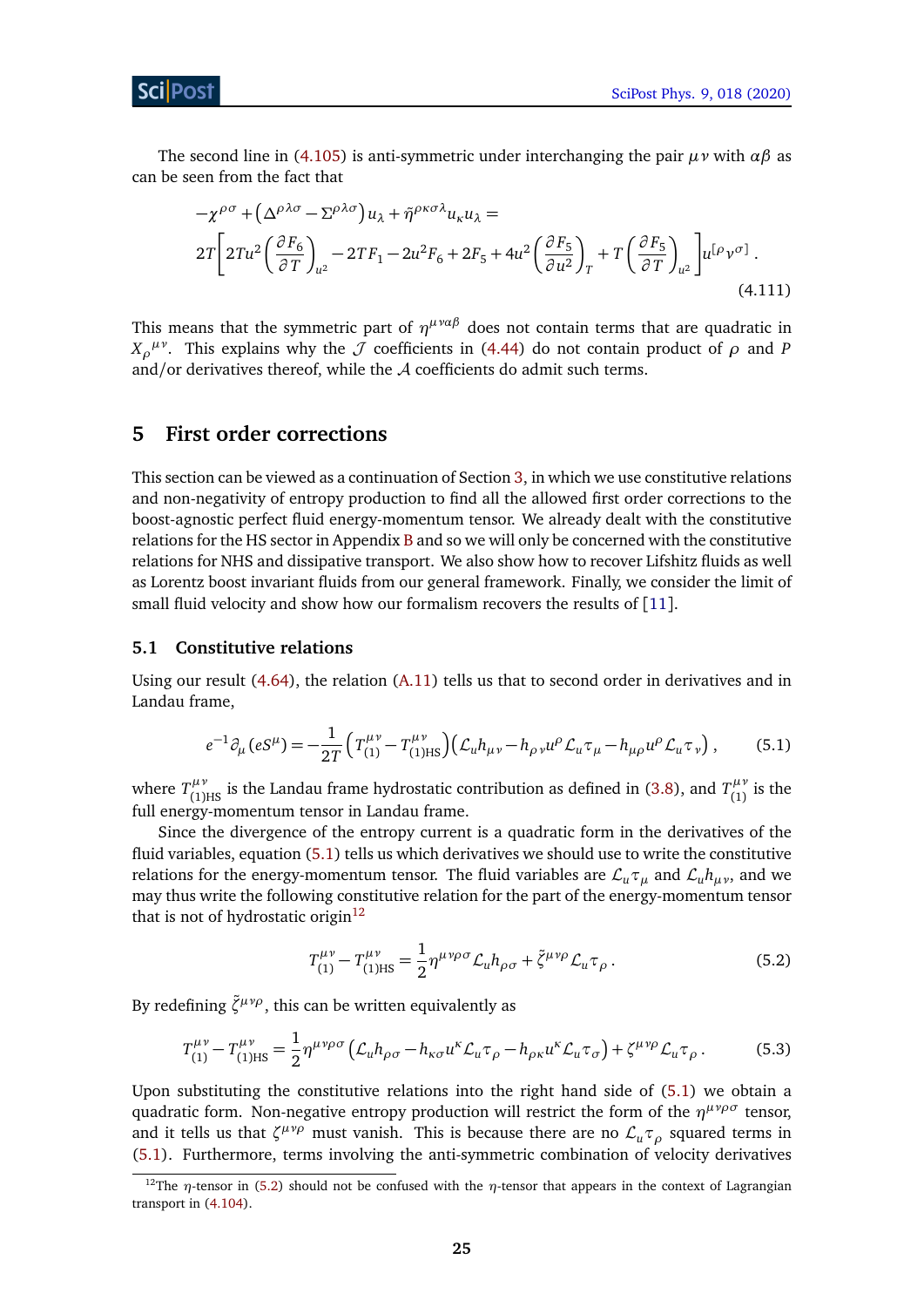(analogous to the  $\eta_{\text{rot}}^{\mu\nu\rho\sigma}$  term in [\(4.42\)](#page-17-1)) are also explicitly forbidden by the requirement that the divergence of the entropy current is a quadratic form. We thus conclude that

<span id="page-26-4"></span>
$$
T_{(1)}^{\mu\nu} - T_{(1)\text{HS}}^{\mu\nu} = \frac{1}{2} \eta^{\mu\nu\rho\sigma} \left( \mathcal{L}_u h_{\rho\sigma} - h_{\kappa\sigma} u^{\kappa} \mathcal{L}_u \tau_\rho - h_{\rho\kappa} u^{\kappa} \mathcal{L}_u \tau_\sigma \right),\tag{5.4}
$$

so that all that is left is to classify all the allowed terms that make up  $\eta^{\mu\nu\rho\sigma}$ . This can be achieved by looking at the symmetries of the fluid.

In addition to the  $SO(d)$  Ward identity (which is manifest in the symmetry of  $T^{\mu\nu}$ ) the energy-momentum tensor must respect the symmetries of the thermal state around which we expand. In the absence of boost symmetries the thermal state spontaneously breaks the *SO*(*d*) symmetry down to the  $SO(d-1)$  subgroup that preserves the velocity  $h^{\mu\rho}h_{\rho\, \nu}u^{\nu}$ . In flat space these are the rotations preserving *v i* . In other words, different absolute values of velocities correspond to different thermodynamic states of the theory.

Therefore, the natural tensor structures are the  $SO(d-1)$  invariant tensors  $v^{\mu}$  as well as

<span id="page-26-3"></span><span id="page-26-2"></span>
$$
P^{\mu\nu} = h^{\mu\nu} - n^{\mu}n^{\nu} , \qquad n^{\mu} = \frac{h^{\mu\nu}h_{\nu\rho}u^{\rho}}{\sqrt{u^2}} , \qquad (5.5)
$$

where  $n^{\mu}n^{\nu}h_{\mu\nu} = 1$ . The tensor  $P^{\mu\nu}$  is a projector onto the space orthogonal to the unit vector  $n^{\mu}$ . In terms of these tensor structures, the constitutive relation takes the form<sup>[13,](#page-26-0)[14](#page-26-1)</sup>

$$
\eta^{\mu\nu\rho\sigma} = t \left( P^{\mu\rho} P^{\nu\sigma} + P^{\mu\sigma} P^{\nu\rho} - \frac{2}{d-1} P^{\mu\nu} P^{\rho\sigma} \right) \n+ \frac{4s_1}{u^2} v^{(\mu} n^{\nu)} n^{(\rho} v^{\sigma)} + s_2 n^{\mu} n^{\nu} n^{\rho} n^{\sigma} + s_3 P^{\mu\nu} P^{\rho\sigma} \n+ \frac{4f_1}{u^2} v^{(\mu} P^{\nu)(\rho} v^{\sigma)} + f_2 (P^{\mu\rho} n^{\nu} n^{\sigma} + P^{\nu\rho} n^{\mu} n^{\sigma} + P^{\mu\sigma} n^{\nu} n^{\rho} + P^{\nu\sigma} n^{\mu} n^{\rho}) \n+ s_6 (P^{\rho\sigma} n^{\mu} n^{\nu} + P^{\mu\nu} n^{\rho} n^{\sigma}) - s_3^{\text{MHS}} (P^{\rho\sigma} n^{\mu} n^{\nu} - P^{\mu\nu} n^{\rho} n^{\sigma}) \n- \frac{4f_3}{\sqrt{u^2}} (v^{(\mu} P^{\nu)(\rho} n^{\sigma)} + n^{(\mu} P^{\nu)(\rho} v^{\sigma)}) - \frac{4f^{\text{NHS}}}{\sqrt{u^2}} (v^{(\mu} P^{\nu)(\rho} n^{\sigma)} - n^{(\mu} P^{\nu)(\rho} v^{\sigma})) \n- \frac{2s_5}{\sqrt{u^2}} (v^{(\mu} n^{\nu)} P^{\rho\sigma} + P^{\mu\nu} n^{(\rho} v^{\sigma)}) - \frac{2s_1^{\text{NHS}}}{\sqrt{u^2}} (v^{(\mu} n^{\nu}) P^{\rho\sigma} - P^{\mu\nu} n^{(\rho} v^{\sigma})) \n- \frac{2s_4}{\sqrt{u^2}} (v^{(\mu} n^{\nu}) n^{\rho} n^{\sigma} + n^{\mu} n^{\nu} n^{(\rho} v^{\sigma})) - \frac{2s_2^{\text{NHS}}}{\sqrt{u^2}} (v^{(\mu} n^{\nu}) n^{\rho} n^{\sigma} - n^{\mu} n^{\nu} n^{(\rho} v^{\sigma})) , \quad (5.6)
$$

leading to a total of 14 transport coefficients. The  $f_1$  term in was also observed in [[13](#page-39-7)]. We see that the *η*-tensor has a part that is anti-symmetric under interchanging the pairs of symmetric indices. This is related to non-hydrostatic non-dissipative transport and is the topic of Section [5.2.](#page-27-0) This leaves 10 coefficients that could contribute to dissipative transport. The normalization of the 14 coefficients has been chosen such that all coefficients have the same scaling dimension which is  $d$ , the number of spatial dimensions. We note that  $h^{\mu\nu}$  will be assigned a scaling dimension of 2 while  $v^{\mu}$  and  $u^{\mu}$  will have scaling dimension  $z$ .

A unique feature of Landau frame is that the derivative corrections to the energy current is given entirely in terms of the (2, 0) momentum-stress tensor (cf. the second relation in  $(A.6)$ ), which in turn means that the  $(1, 1)$  energy-momentum tensor  $(2.24)$  at first

<span id="page-26-0"></span><sup>&</sup>lt;sup>13</sup>We remark again that this object has two redundancies: we can add to  $η^{\mu\nu\rho\sigma}$  any term of the form  $ν^{\mu}ν^{\nu}Y^{\rho\sigma}$ or  $v^{\rho}v^{\sigma}Z^{\mu\nu}$  for arbitrary  $Y^{\mu\nu}$  and  $Z^{\mu\nu}$  without changing  $T^{\mu}{}_{\nu}$ .

<span id="page-26-1"></span><sup>&</sup>lt;sup>14</sup>The rationale behind the naming scheme we have adopted for the transport coefficients will become apparent in the next section (see in particular Eq. [\(5.22\)](#page-29-0)), where we show that in the expression for the divergence of the entropy current, the coefficients { $s_1, s_2...$ } multiply scalar structures, the coefficients { $f_1, f_2,...$ } multiply vector structures, while, finally, the coefficient t multiplies a single tensor structure.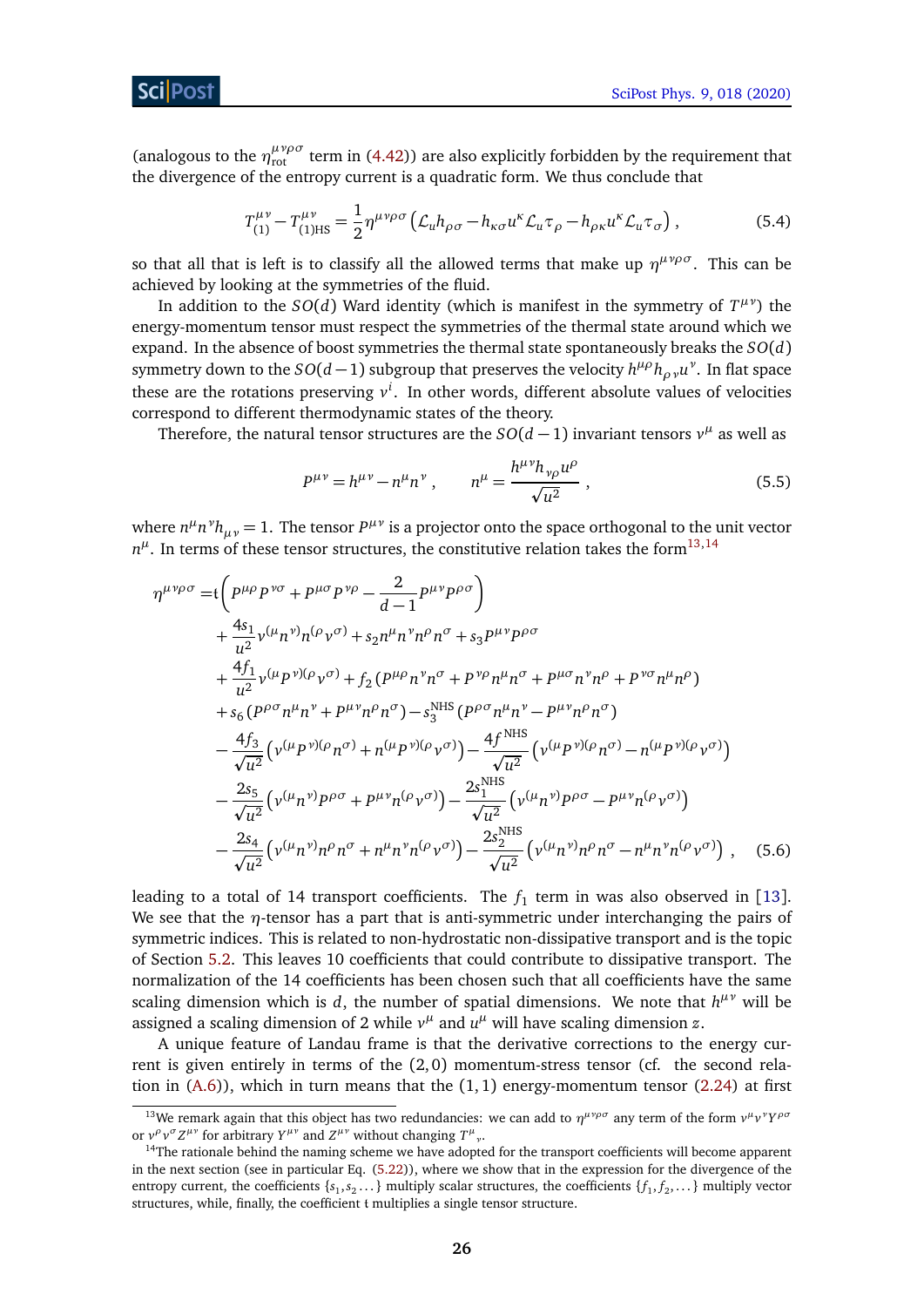## ScilPost

order can be constructed from the (2, 0) momentum-stress tensor. More precisely, defining  $T^{\mu\nu}_{(1)D,NHS} := T^{\mu\nu}_{(1)}$  $T_{(1)D}^{\mu\nu} + T_{(1)NHS}^{\mu\nu} = T_{(1)}^{\mu\nu}$  $T^{(\mu\nu)}_{(1)} - T^{(\mu\nu)}_{(1)HS}$ , where each term is a symmetric tensor, we have

<span id="page-27-1"></span>
$$
(T_{(1)D,NHS})^{\mu}{}_{\nu} = \frac{1}{2} \left[ -\eta^{\mu\rho\kappa\lambda} u_{\rho} \tau_{\nu} + \eta^{\mu\rho\kappa\lambda} h_{\rho\nu} \right] (\mathcal{L}_{u} h_{\kappa\lambda} - u_{\kappa} \mathcal{L}_{u} \tau_{\lambda} - u_{\lambda} \mathcal{L}_{u} \tau_{\kappa}), \quad (5.7)
$$

where we have used the relation [\(2.24\)](#page-9-4). On flat space [\(2.19\)](#page-8-2), where  $u^{\mu} = (1, v^{i})$ , the energymomentum tensor – and by extension the tensor  $\eta^{\mu\nu\rho\sigma}$  – may be further decomposed as,

<span id="page-27-5"></span>
$$
(T(1)D,NHS)0j = \frac{1}{2} \eta_{jkl} (\partial_k v^l + \partial_l v^k) + \kappa_{jk} \partial_t v^k, \qquad (5.8)
$$

$$
(T_{(1)D,NHS})^i{}_j = \frac{1}{2} \eta^{ijkl} \left( \partial_k v^l + \partial_l v^k \right) + \kappa^{ijk} \partial_t v^k \,, \tag{5.9}
$$

where the flat space tensors  $\kappa_{jk},\,\eta_{jkl},\,\kappa^{ijk}$  are given by

<span id="page-27-2"></span>
$$
\kappa_{jk} = \eta^{0j0k}, \qquad \eta_{jkl} = \eta^{0jkl}, \qquad \kappa^{ijk} = \eta^{ijk0},
$$
\n(5.10)

which means that

<span id="page-27-3"></span>
$$
\kappa_{jk} = \frac{f_1}{v^2} p_{jk} + \frac{s_1}{v^2} n_j n_k, \tag{5.11}
$$

$$
\eta_{jkl} = \frac{f_3 + f^{\text{NHS}}}{\sqrt{v^2}} \left( P^{jk} n^l + P^{jl} n^k \right) + \frac{s_5 + s_1^{\text{NHS}}}{\sqrt{v^2}} P^{kl} n^j + \frac{s_4 + s_2^{\text{NHS}}}{\sqrt{v^2}} n^j n^k n^l ,\tag{5.12}
$$

$$
\kappa^{ijk} = \frac{f_3 - f^{\text{NHS}}}{\sqrt{v^2}} \left( P^{jk} n^i + P^{ik} n^j \right) + \frac{s_5 - s_1^{\text{NHS}}}{\sqrt{v^2}} P^{ij} n^k + \frac{s_4 - s_2^{\text{NHS}}}{\sqrt{v^2}} n^i n^j n^k, \quad (5.13)
$$

$$
\eta^{ijkl} = \mathfrak{t} \bigg( P^{ik} P^{jl} + P^{il} P^{jk} - \frac{2}{d-1} P^{ij} P^{kl} \bigg) + s_3 P^{ij} P^{kl} \n+ f_2 \big( P^{ik} n^j n^l + P^{jk} n^i n^l + P^{il} n^j n^k + P^{jl} n^i n^k \big) + s_2 n^i n^j n^k n^l \n+ s_6 \big( P^{kl} n^i n^j + P^{ij} n^k n^l \big) + s_3^{\text{NHS}} \big( P^{ij} n^k n^l - P^{kl} n^i n^j \big) ,
$$
\n(5.14)

where the result has been written in terms of

$$
n^{i} = \frac{v^{i}}{\sqrt{v^{2}}}, \qquad P^{ij} = \delta_{j}^{i} - \frac{v^{i}v^{j}}{v^{2}} = \delta_{j}^{i} - n^{i}n^{j}, \qquad (5.15)
$$

which are the flat space versions of  $(5.5)$ .

#### <span id="page-27-0"></span>**5.2 Non-hydrostatic non-dissipative transport** *&* **Onsager relations**

The subsector of transport obtained by isolating the anti-symmetric part of  $\eta$ , i.e.  $\eta_A^{\mu\nu\rho\sigma} \subset \eta^{\mu\nu\rho\sigma}$ with  $\eta_A^{\mu\nu\rho\sigma} = -\eta_A^{\rho\sigma\mu\nu}$  $A_A^{\nu\sigma\mu\nu}$ , corresponds to the non-hydrostatic (NHS) non-dissipative transport. By using [\(5.7\)](#page-27-1) and [\(5.1\)](#page-25-2), such terms trivially produce no entropy. The constitutive relations tell us that there are at most 4 transport coefficients of this type. In Section [4.4](#page-21-0) we found precisely 4 terms in the action that corresponded to the NHS sector. Extracting the anti-symmetric part of [\(5.6\)](#page-26-3), we get

<span id="page-27-4"></span>
$$
\eta_{A}^{\mu\nu\rho\sigma} = \frac{4f^{NHS}}{\sqrt{u^{2}}} \Big( n^{(\mu}P^{\nu)(\rho}v^{\sigma)} - n^{(\rho}P^{\sigma)(\mu}v^{\nu)} \Big) + \frac{2s_{1}^{NHS}}{\sqrt{u^{2}}} \Big( P^{\mu\nu}n^{(\rho}v^{\sigma)} - P^{\rho\sigma}n^{(\mu}v^{\nu)} \Big) + \frac{2s_{2}^{NHS}}{\sqrt{u^{2}}} \Big( n^{\mu}n^{\nu}n^{(\rho}v^{\sigma)} - n^{\rho}n^{\sigma}n^{(\mu}v^{\nu)} \Big) + s_{3}^{NHS} \Big( P^{\mu\nu}n^{\rho}n^{\sigma} - P^{\rho\sigma}n^{\mu}n^{\nu} \Big) .
$$
 (5.16)

Demanding the absence of NHS transport is, at linear order, equivalent to the Onsager relations [[59,](#page-42-3)[60](#page-42-4)], which express the fact that there are no anti-symmetric contributions to the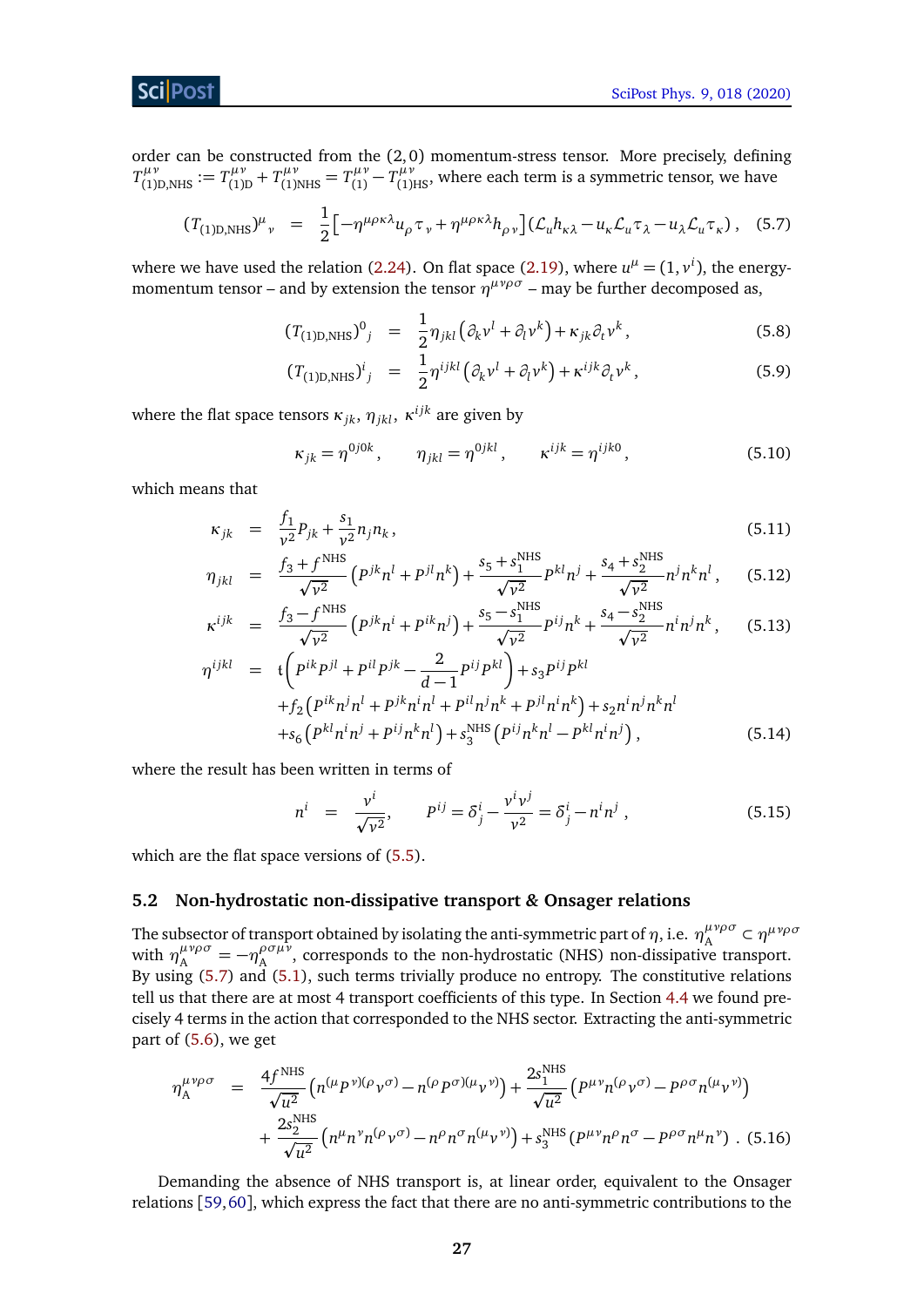*η*-tensor in systems with time-reversal symmetry. More explicitly, consider linearized perturbations around global thermal equilibrium  $(T_0, v_0^i)$  in flat space,

$$
v^i = v_0^i + \delta v^i, \qquad T = T_0 + \delta T,
$$

where  $\delta v^i$  and  $\delta T$  are the fluctuations. The resulting change in the energy-momentum tensor to first order in fluctuations is

$$
\delta T_{(1)}^{\mu\nu} = \frac{1}{2} \eta_0^{\mu\nu\rho\sigma} (\partial_\rho \delta u_\sigma + \partial_\sigma \delta u_\rho) \,,
$$

where  $\delta u^{\mu} = (0, \delta v^{i})$  and indices are lowered by  $h_{\mu\nu} = \delta^i_{\mu} \delta^i_{\nu}$ . The Onsager relations then tell us that $15$ 

$$
\eta_0^{\mu\nu\rho\sigma}=\eta_0^{\rho\sigma\mu\nu}\,,
$$

which is the linearized version of the general requirement of symmetry,  $\eta^{\mu\nu\rho\sigma} = \eta^{\rho\sigma\mu\nu}$ .

Imposing symmetry on the *η*-tensor is equivalent to the vanishing of all NHS coefficients,

$$
f^{\text{NHS}} = s_1^{\text{NHS}} = s_2^{\text{NHS}} = s_3^{\text{NHS}} = 0.
$$
 (5.17)

Hence, ignoring the NHS sector, we obtain the following constitutive relations for the dissipative sector

<span id="page-28-2"></span>
$$
\kappa_{jk} = \frac{f_1}{v^2} p_{jk} + \frac{s_1}{v^2} n_j n_k, \tag{5.18}
$$

$$
\kappa^{ijk} = \frac{f_3}{\sqrt{v^2}} \left( P^{jk} n^i + P^{ik} n^j \right) + \frac{1}{\sqrt{v^2}} s_5 P^{ij} n^k + \frac{1}{\sqrt{v^2}} s_4 n^i n^j n^k, \tag{5.19}
$$

$$
\eta^{ijkl} = \mathfrak{t} \bigg( P^{ik} P^{jl} + P^{il} P^{jk} - \frac{2}{d-1} P^{ij} P^{kl} \bigg) \n+ f_2 \big( P^{ik} n^j n^l + P^{jk} n^i n^l + P^{il} n^j n^k + P^{jl} n^i n^k \big) \n+ s_3 P^{ij} P^{kl} + s_6 \big( P^{kl} n^i n^j + P^{ij} n^k n^l \big) + s_2 n^i n^j n^k n^l ,
$$
\n(5.20)

leaving us with 10 candidate coefficients for dissipative transport. Note that in the absence of NHS terms we have the identity  $\eta_{jkl} = \eta^{0jkl} = \eta^{klj0} = \kappa^{klj}$  (cf. [\(5.10\)](#page-27-2) and [\(5.11\)](#page-27-3)–[\(5.14\)](#page-27-3)). For the remainder of this section we will be working in flat space. In the next subsection we will show that all these coefficients contribute to dissipation provided they obey suitable inequalities.

#### <span id="page-28-0"></span>**5.3 Dissipative transport**

In this section, we derive additional constraints on the dissipative transport coefficients from the requirement of positivity of entropy production. Using our results [\(5.18\)](#page-28-2)–[\(5.20\)](#page-28-2), the divergence of the entropy current in Landau frame [\(5.1\)](#page-25-2) on flat space along with the requirement that it be positive definite for the dissipative sector reads

<span id="page-28-3"></span>
$$
-T\partial_{\mu}S^{\mu} = \frac{1}{4}\eta^{ijkl}(\partial_i v^j + \partial_j v^i)(\partial_k v^l + \partial_l v^k) + \kappa_{ij}\partial_t v^i \partial_t v^j
$$
  
+ $\kappa^{ijk}(\partial_i v^j + \partial_j v^i)\partial_t v^k \le 0,$  (5.21)

with equality if and only if all the dissipative coefficients are zero.

<span id="page-28-1"></span><sup>&</sup>lt;sup>15</sup> One way to see this is because  $\langle \partial_\mu \delta u_\nu(t) \delta T_{(1)}^{\mu\nu}(0) \rangle = \langle \partial_\mu \delta u_\nu(0) \delta T_{(1)}^{\mu\nu}(t) \rangle$ , which is a direct result of time reversal symmetry.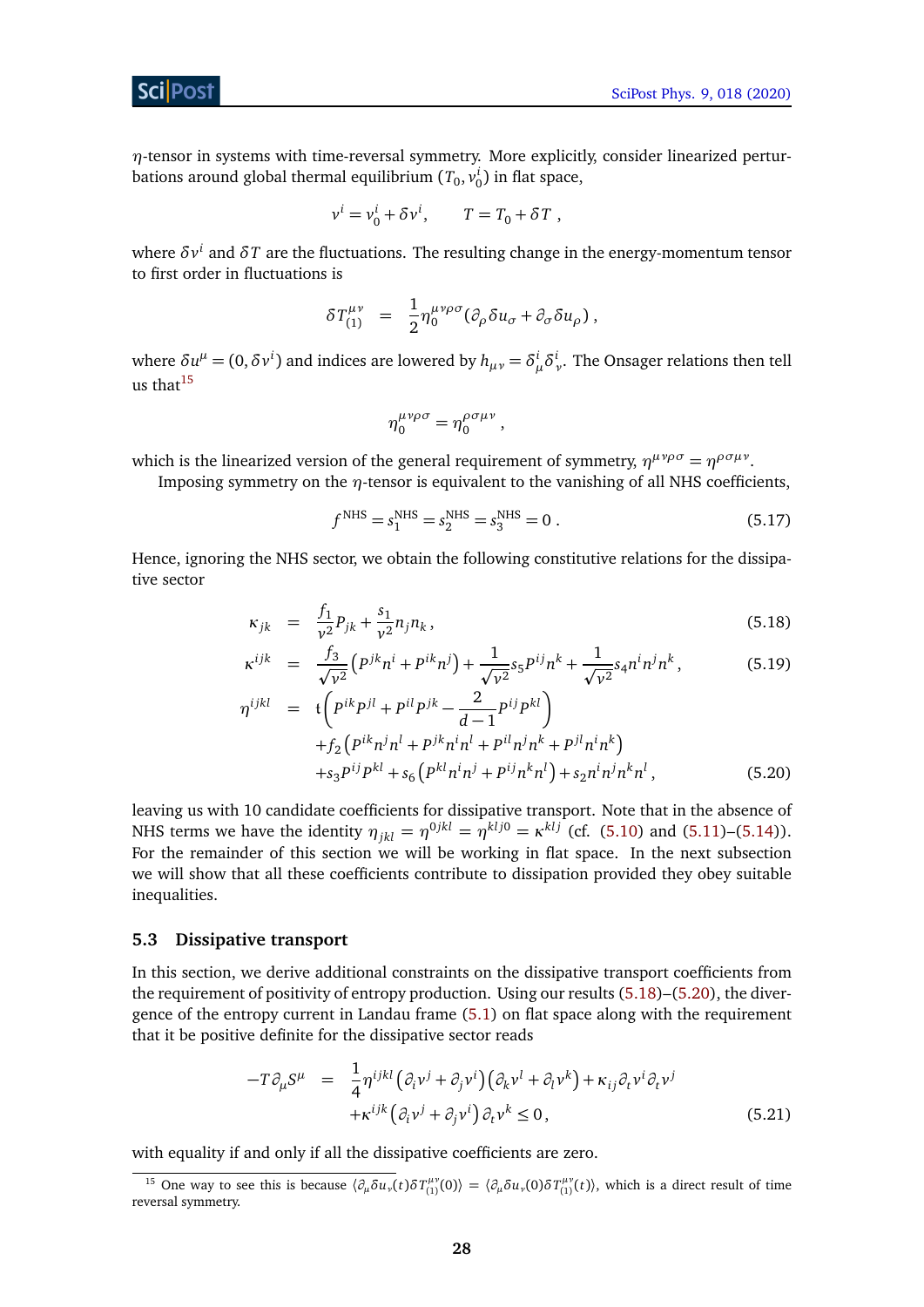It is useful to decompose the expression [\(5.21\)](#page-28-3) into scalar, vector and tensor sectors,

<span id="page-29-0"></span>
$$
\vec{b}^{(S)T} A^{(S)}_{(3\times3)} \vec{b}^{(S)} + \vec{b}^{(V)}_{i}{}^{T} A^{(V)}_{(2\times2)} \vec{b}^{(V)}_{i} + \mathfrak{t} A^{(T)} \le 0 , \qquad (5.22)
$$

where the basis vector of scalars is

$$
\vec{b}^{(S)} = \begin{pmatrix} \frac{1}{2} \frac{1}{\nu^2} \partial_t \nu^2 \\ n^i n^j \partial_i \nu^j \\ P^{ij} \partial_i \nu^j \end{pmatrix},
$$
\n(5.23)

with the associated quadratic form

$$
A_{(3\times3)}^{(S)} = \begin{pmatrix} s_1 & s_4 & s_5 \\ s_4 & s_2 & s_6 \\ s_5 & s_6 & s_3 \end{pmatrix} . \tag{5.24}
$$

The basis vector of vectors is

$$
\vec{b}_i^{(V)} = \begin{pmatrix} \frac{1}{\sqrt{v^2}} \partial_t v^i \\ p^{ij} n^k (\partial_j v^k + \partial_k v^j) \end{pmatrix},
$$
\n(5.25)

which has the associated quadratic form

$$
A_{(2\times2)}^{(V)} = \begin{pmatrix} f_1 & f_3 \\ f_3 & f_2 \end{pmatrix} . \tag{5.26}
$$

The single tensor structure is described by

$$
A^{(T)} = \left(P^{ik}P^{jl} + P^{il}P^{jk} - \frac{2}{d-1}P^{ij}P^{kl}\right)\left(\partial_i v^j + \partial_j v^i\right)\left(\partial_k v^l + \partial_l v^k\right) \,. \tag{5.27}
$$

Positivity of entropy production must hold for all fluid configurations and thus for each of the three sectors separately.

The tensor contribution requires that

$$
t \le 0. \tag{5.28}
$$

The quadratic form of the vector sector must be negative definite, i.e. all its eigenvalues must be negative, which is the case if and only if

$$
f_1 \le 0
$$
,  $f_2 \le 0$ ,  $\det A_{(2 \times 2)}^{(V)} = f_1 f_2 - f_3^2 \ge 0$ . (5.29)

Finally, the quadratic form of the scalar sector must be negative definite as well, which gives the conditions

<span id="page-29-1"></span>
$$
s_1 \le 0, \qquad s_2 \le 0, \qquad s_3 \le 0,\tag{5.30}
$$

$$
s_1 s_2 - s_4^2 \ge 0, \qquad s_1 s_3 - s_5^2 \ge 0, \qquad s_3 s_2 - s_6^2 \ge 0,
$$
 (5.31)

$$
\det A_{(3\times3)}^{(S)} = s_1 s_2 s_3 - s_3 s_4^2 - s_2 s_5^2 + 2 s_4 s_5 s_6 - s_1 s_6^2 \le 0.
$$
 (5.32)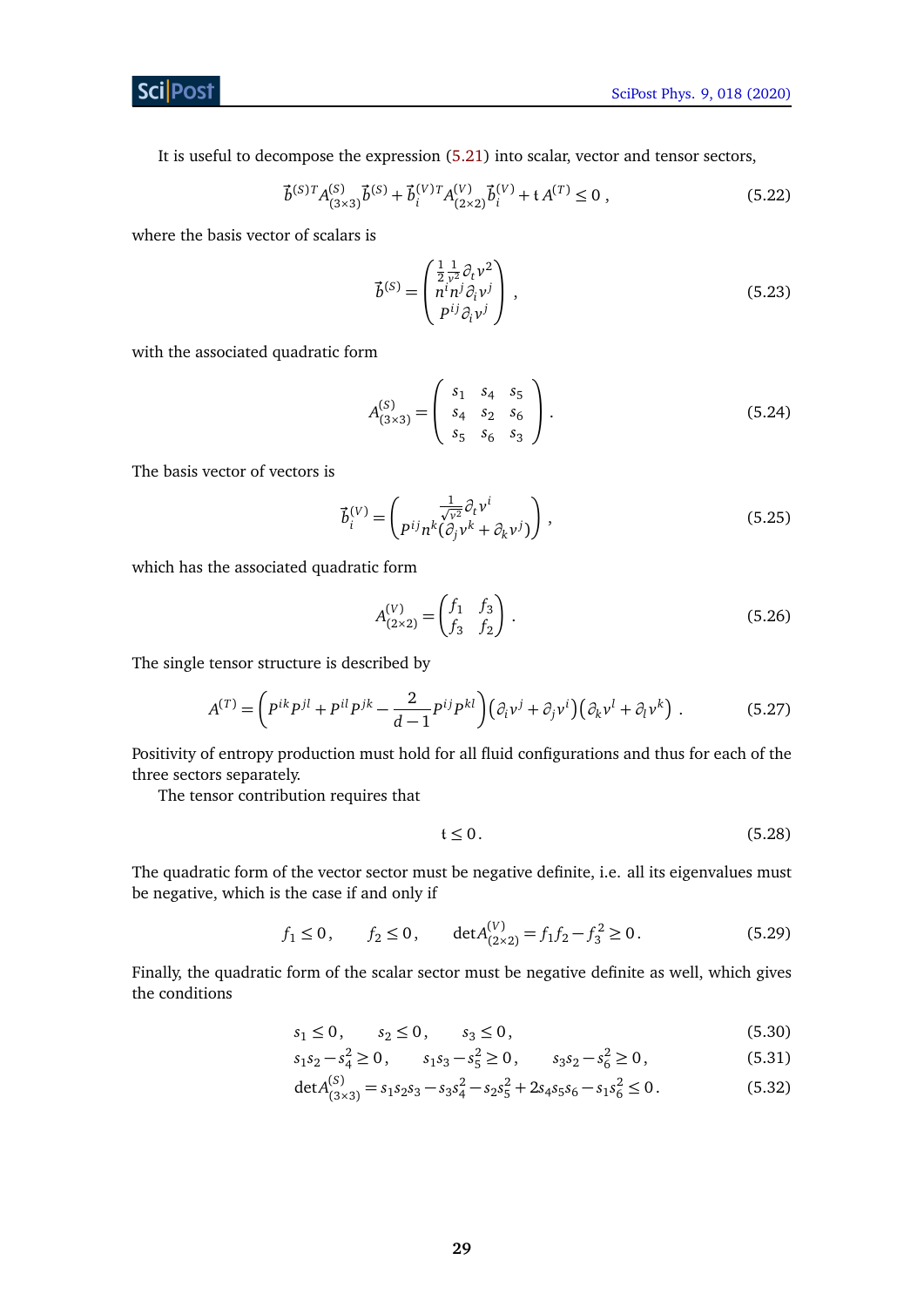#### <span id="page-30-0"></span>**5.4 Scale invariance: Lifshitz fluid dynamics**

If our fluid enjoys scale symmetry with dynamical exponent *z*, the following Ward identity must be satisfied (see also [[9](#page-39-3)] for more details)

$$
zT^0{}_0 + T^i{}_i = 0. \t\t(5.33)
$$

Using the constitutive relations for the dissipative sector  $(5.18)$ – $(5.20)$ , this gives rise to the following relations at first order

$$
z\nu^{j}\kappa_{jk} = \delta_{ij}\kappa^{ijk}, \qquad z\nu^{j}\eta_{jkl} = \delta_{ij}\eta^{ijkl}, \qquad (5.34)
$$

which amounts to

<span id="page-30-1"></span>
$$
zs_{5} = (d-1)s_{3} + s_{6},
$$
  
\n
$$
zs_{4} = (d-1)s_{6} + s_{2},
$$
  
\n
$$
zs_{1} = (d-1)s_{5} + s_{4}.
$$
\n(5.35)

Hence, if we impose scale symmetry, the 6 dissipative scalar transport coefficients get reduced by 3, while the 3 vector and 1 tensor transport coefficients are unaffected. In other words, uncharged Lifshitz hydrodynamics has 7 dissipative transport coefficients at first order. We note that the inequality type constraints for Lifshitz fluids are obtained by substituting the relations [\(5.35\)](#page-30-1) into [\(5.30\)](#page-29-1)–[\(5.32\)](#page-29-1).

We furthermore remark that since all transport coefficients that appear in the *η*-tensor [\(5.6\)](#page-26-3) are functions of *T* and  $v^2$  and have scaling dimension *d*, they must be of the form

$$
T^{d/z} f(\alpha), \qquad \alpha = \nu^2 T^{\frac{2}{z} - 2}, \tag{5.36}
$$

for some unknown function  $f$ , where  $\alpha$  has no scaling dimension.

Turning to the NHS sector, which is described by [\(5.16\)](#page-27-4), we find that scale symmetry gets rid of two coefficients. It sets  $s_2^{\text{NHS}} = -(d-1)s_1^{\text{NHS}}$  and  $s_3^{\text{NHS}} = -\alpha s_1^{\text{NHS}}$  and leaves  $f^{\text{NHS}}$  free. Furthermore, scale symmetry reduces the number of hydrostatic transport coefficients from two to one. This can be seen as follows. The *z*-trace Ward identity on curved space reads

$$
-z\nu^{\nu}\tau_{\mu}T^{\mu}{}_{\nu} + h_{\mu\rho}h^{\rho\,\nu}T^{\mu}{}_{\nu} = -z\tau_{\mu}T^{\mu} + h_{\mu\nu}T^{\mu\nu} = 0.
$$
 (5.37)

If we substitute [\(4.34\)](#page-17-0) and [\(4.35\)](#page-17-0) as well as [\(4.37\)](#page-17-5) into this Ward identity we find that (by looking at the terms proportional to the trace of the extrinsic curvature)

<span id="page-30-2"></span>
$$
F_1 = -2F_2 \frac{u^2(z-1)}{zT} \,. \tag{5.38}
$$

The rest of the terms in [\(5.37\)](#page-30-2) then tell us that

$$
P(T, u^2) = T^{1 + \frac{d}{z}} p(\alpha) , \qquad F_2(T, u^2) T^{2 - \frac{2}{z}} = T^{\frac{d}{z}} q(\alpha) , \qquad (5.39)
$$

where  $p(\alpha)$  and  $q(\alpha)$  are arbitrary functions of  $\alpha$  which is the scale invariant combination  $\alpha = u^2 T^{\frac{2}{z} - 2}$ . We can then write the hydrostatic partition function [\(4.17\)](#page-14-2) as

$$
S_{\text{HS(Lif)}} = \int d^{d+1}x e \left( T^{1+\frac{d}{z}} p(\alpha) + T^{\frac{d}{z}} q(\alpha) v^{\mu} \partial_{\mu} \alpha \right) + \mathcal{O}(\partial^2) . \tag{5.40}
$$

The same can be done for the action [\(4.101\)](#page-24-2) describing NHS transport, which for Lifshitz scaling takes the form

$$
S_{\text{NHS(Lif)}} = \int d^{d+1}x e \left( T^{\frac{d}{z}} r_1(\alpha) u^{\mu} \partial_{\mu} \alpha + T^{\frac{d-2z+2}{z}} r_2(\alpha) u^{\mu} v^{\nu} \mathcal{L}_{\beta} h_{\mu \nu} \right) + \mathcal{O}(\partial^2) , \quad (5.41)
$$

exhibiting two NHS transport coefficients in agreement with the statement above.

All together for an uncharged Lifshitz fluid we find 7 dissipative, 1 HS and 2 NHS transport coefficients.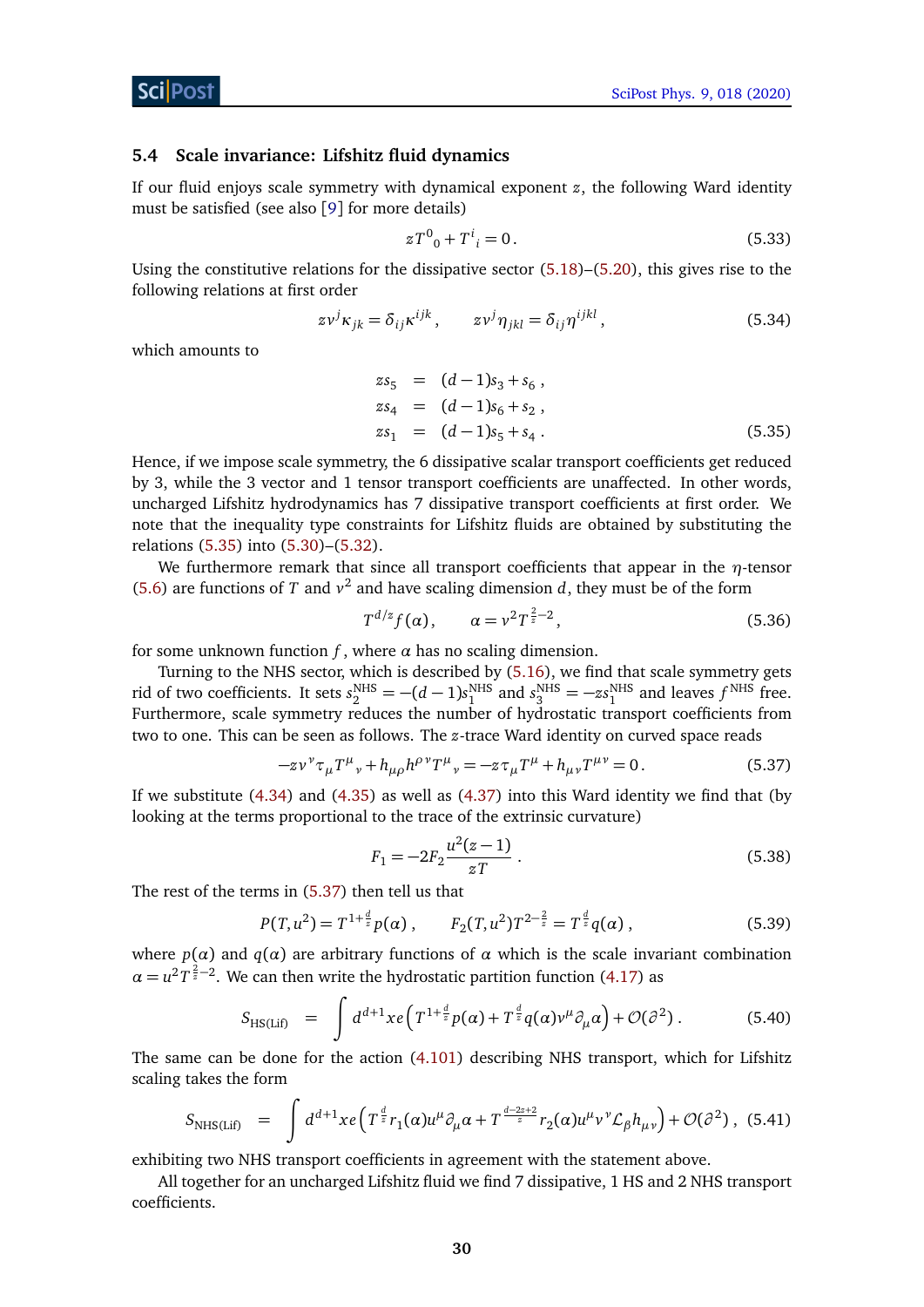#### <span id="page-31-0"></span>**5.5 Lorentz boost invariance**

What we have obtained is the most general set of first order transport coefficients without assuming boost invariance. In this subsection, we show how to recover relativistic first order hydrodynamics from our results. In Landau frame and on Minkowski spacetime the relativistic energy-momentum tensor is described by (see e.g. [[2](#page-38-2)] for a review of relativistic hydrodynamics)

$$
T^{\mu}{}_{\nu} = \tilde{\mathcal{E}} U^{\mu} U_{\nu} + P \Pi^{\mu}{}_{\nu} - \zeta \Pi^{\mu}{}_{\nu} \partial_{\rho} U^{\rho} - \eta \Pi^{\mu \rho} \Pi_{\nu}{}^{\sigma} \Sigma_{\rho \sigma} , \qquad (5.42)
$$

<span id="page-31-2"></span>where *ζ* and *η* are the bulk and shear viscosity terms, respectively, which are independent of  $v^2$  in the Lorentzian case. A relativistic fluid is characterized by a velocity

$$
U^{\mu} = \gamma(1, v^{i}), \qquad U_{\mu} = \gamma(-1, v^{i}), \qquad (5.43)
$$

where  $\gamma = (1\!-\!\nu^2)^{-1/2}.$  In writing the relativistic energy-momentum tensor [\(5.42\)](#page-31-2), we defined the projector  $\Pi^{\mu}{}_{\nu} = \delta^{\mu}_{\nu} + U^{\mu}U_{\nu}$ , while the shear tensor  $\Sigma_{\rho\sigma}$  is given by

$$
\Sigma_{\rho\sigma} = \partial_{\rho} U_{\sigma} + \partial_{\sigma} U_{\rho} - \frac{2}{d} \eta_{\rho\sigma} \partial_{\lambda} U^{\lambda}, \qquad (5.44)
$$

where  $\eta_{\mu\nu} = \text{diag}(-1, 1, \dots, 1)$  is the *d*-dimensional Minkowski metric.

A necessary condition for this to be recovered from our general framework is the boost Ward identity,  $T_{(1)}^0$  $T_{(1)i}^0 = -T_i^i$  $T^{i}_{(1)0}$ , where  $T^{i}_{(1)}$  $J_{(1)0}^{i} = -v^{j}T_{(1)}^{i}$  $C_{(1)j}^{l}$  in Landau frame. Using [\(5.8\)](#page-27-5) and [\(5.9\)](#page-27-5) we see that this translates into the requirements

$$
v^{j}\eta^{ijkl} = \kappa^{kli}, \qquad v^{j}\kappa^{ijk} = \kappa_{ik} \,. \tag{5.45}
$$

This implies the relations

$$
f_3 = v^2 f_2
$$
,  $f_1 = v^2 f_3$ ,  $s_5 = v^2 s_6$ ,  $s_4 = v^2 s_2$ ,  $s_1 = v^2 s_4$ . (5.46)

Hence in Landau frame it is sufficient to compare our expression for  $T_c^i$  $\binom{1}{1j}$  with [\(5.42\)](#page-31-2) at first order. A tedious calculation shows that the two expressions agree if and only if

$$
s_3 = -\zeta\gamma - \frac{2}{d(d-1)}\eta\gamma,
$$
  
\n
$$
s_6 = -\zeta\gamma^3 + \frac{2}{d}\eta\gamma^3,
$$
  
\n
$$
s_2 = -\zeta\gamma^5 - 2\eta\gamma^5 + \frac{2}{d}\eta\gamma^5,
$$
  
\n
$$
f_2 = -\eta\gamma^3,
$$
  
\n
$$
t = -\eta\gamma,
$$
\n(5.47)

so that we recover the standard transport coefficients *ζ* and *η*. In this way, it is also possible to recover (massless) Galilean invariant fluids, although we refrain from giving the details.

#### <span id="page-31-1"></span>**5.6 Small velocity limit**

We will assume that the transport coefficients are functions of *T* and *v* <sup>2</sup> which admit a Taylor expansion in  $v^2$ . Demanding that the tensors  $\kappa_{jk}$ ,  $\eta_{jkl}$ ,  $\eta^{ijkl}$  and  $\kappa^{ijk}$  have a regular limit for  $v^2 = 0$  leads to the conditions

$$
f_1 = \mathcal{O}(v^2),
$$
  

$$
s_1 - f_1 = \mathcal{O}(v^4),
$$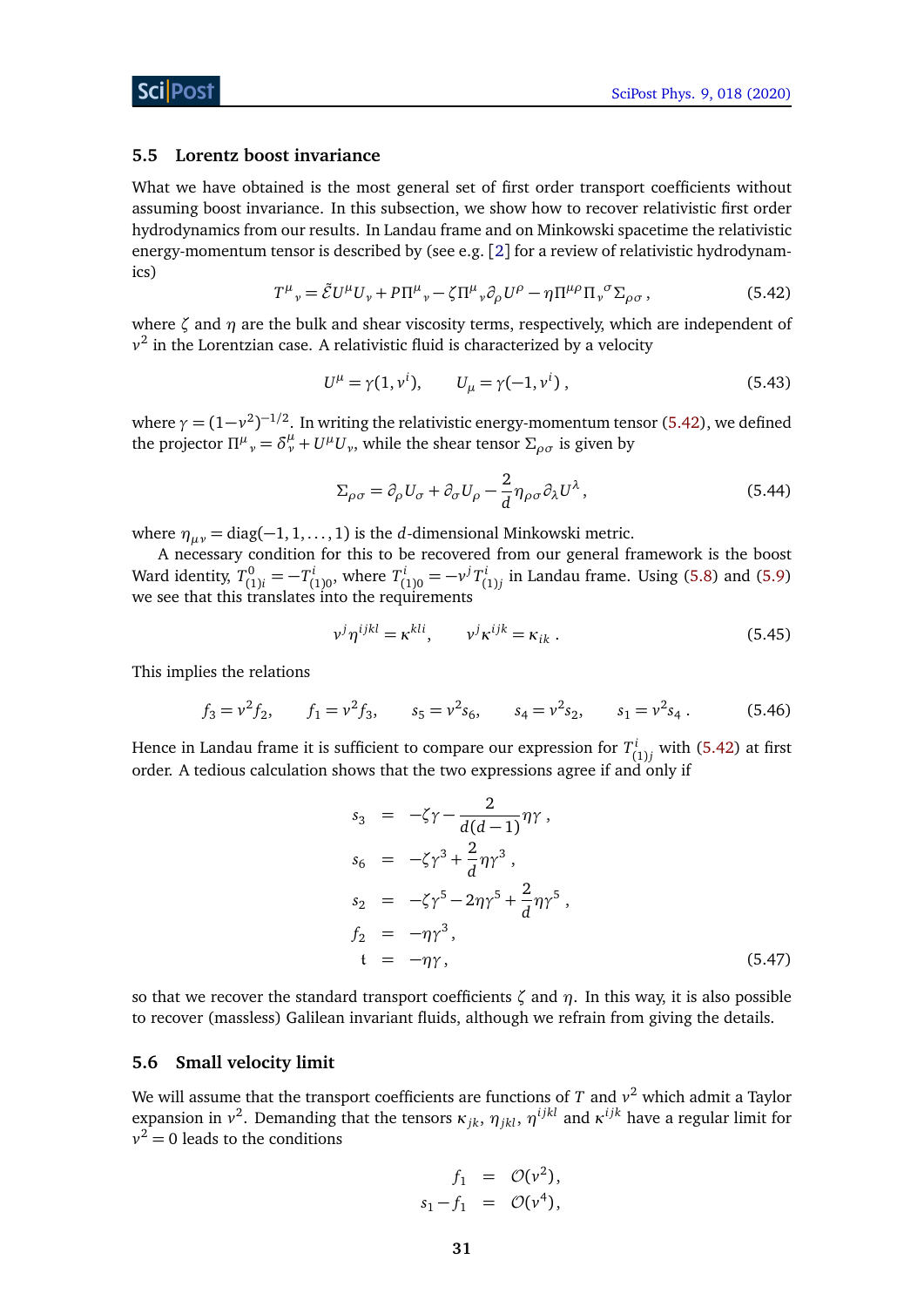<span id="page-32-2"></span>
$$
f_3 = \mathcal{O}(v^2),
$$
  
\n
$$
f^{\text{NHS}} = \mathcal{O}(v^2),
$$
  
\n
$$
s_5 = \mathcal{O}(v^2),
$$
  
\n
$$
s_1^{\text{NHS}} = \mathcal{O}(v^2),
$$
  
\n
$$
s_4 = \mathcal{O}(v^2),
$$
  
\n
$$
s_2^{\text{NHS}} = \mathcal{O}(v^2),
$$
  
\n
$$
t = \mathcal{O}(1),
$$
  
\n
$$
s_3 - \frac{2}{d-1}t = \mathcal{O}(1),
$$
  
\n
$$
f_2 - t = \mathcal{O}(v^2),
$$
  
\n
$$
\frac{2}{d-1}t - s_3 + s_6 = \mathcal{O}(v^2),
$$
  
\n
$$
s_3^{\text{NHS}} = \mathcal{O}(v^2),
$$
  
\n
$$
s_2 - s_6 - 2f_2 = \mathcal{O}(v^2).
$$
  
\n(5.48)

In obtaining these expressions, we have used that if  $A + B = \mathcal{O}(v^2)$  and  $A = \mathcal{O}(v^2)$ , then  $B = \mathcal{O}(v^2)$ .

Substituting these results into the relations [\(5.11\)](#page-27-3)–[\(5.14\)](#page-27-3) leads to

$$
\kappa_{jk} = \frac{f_1}{v^2} \delta_{jk} + \mathcal{O}(v^2), \quad \eta^{ijkl} = \mathfrak{t}(\delta^{il}\delta^{jk} + \delta^{ik}\delta^{jl}) + \left(s_3 - \frac{2\mathfrak{t}}{d-1}\right)\delta^{ij}\delta^{kl} + \mathcal{O}(v^2), \quad (5.49)
$$

and  $\eta_{jkl} = \kappa^{ijk} = 0$ , where it is particularly noteworthy that all NHS transport drops out. We further remark that the Lorentzian case – which we recovered from our general framework in Section [5.5](#page-31-0) – satisfies these conditions, and in particular some of these coefficients exhibit small- $v^2$  behavior involving even higher powers of velocity, e.g.  $f_1 = \mathcal{O}(v^4)$ .

It is interesting to look at the leading order terms in the expansion of  $T_{0}^{0}$  $T_{(1)j}^{0}$  and  $T_{(j)}^{i}$  $\binom{l}{1j}$  in powers of  $v^2$ , where  $v^2$  is small compared to the speed of sound. These terms are t,  $\frac{s_3}{2} - \frac{t}{d-1}$ and  $f_1$ . These are the shear and bulk viscosity and a new transport coefficient  $\varpi$  (denoted by  $\pi$  in [[11](#page-39-5)]), i.e.

$$
t = -\eta + \mathcal{O}(\nu^2), \qquad \frac{s_3}{2} - \frac{t}{d-1} = \frac{1}{d}\eta - \frac{1}{2}\zeta + \mathcal{O}(\nu^2), \qquad f_1 = -\varpi \nu^2 + \mathcal{O}(\nu^4). \tag{5.50}
$$

Hence to leading order in *v <sup>i</sup>* we find

<span id="page-32-0"></span>
$$
T_{(1)j}^0 = -\varpi \partial_t v^j + \dots, \qquad (5.51)
$$

$$
T_{(1)j}^i = -\zeta \delta_{ij} \partial_k v^k - \eta (\partial_i v_j + \partial_j v_i - \frac{2}{d} \delta_j^i \partial_k v^k) + \dots,
$$
 (5.52)

where  $\zeta$ ,  $\eta$  and  $\varpi$  are non-negative (as follows from the results of Section [5.3\)](#page-28-0). Thus, we recover the results of  $[11]$  $[11]$  $[11]$ .

In order to make further contact with the results of [[11](#page-39-5)], we turn to the hydrostatic sector – in particular, the transport coefficients  $\varpi$  and  $\zeta$  that appear in [\(5.51\)](#page-32-0) and [\(5.52\)](#page-32-0) can be split into dissipiative and hydrostatic non-dissipative parts $^{16}$  $^{16}$  $^{16}$ ,

$$
\varpi = \varpi_{\rm D} + \varpi_{\rm HS}, \qquad \zeta = \zeta_{\rm D} + \zeta_{\rm HS} \,. \tag{5.53}
$$

<span id="page-32-1"></span> $16$ Since we showed in [\(5.49\)](#page-32-2) that all NHS transport drops out in the limit of small background velocity, we ignore that sector in the split.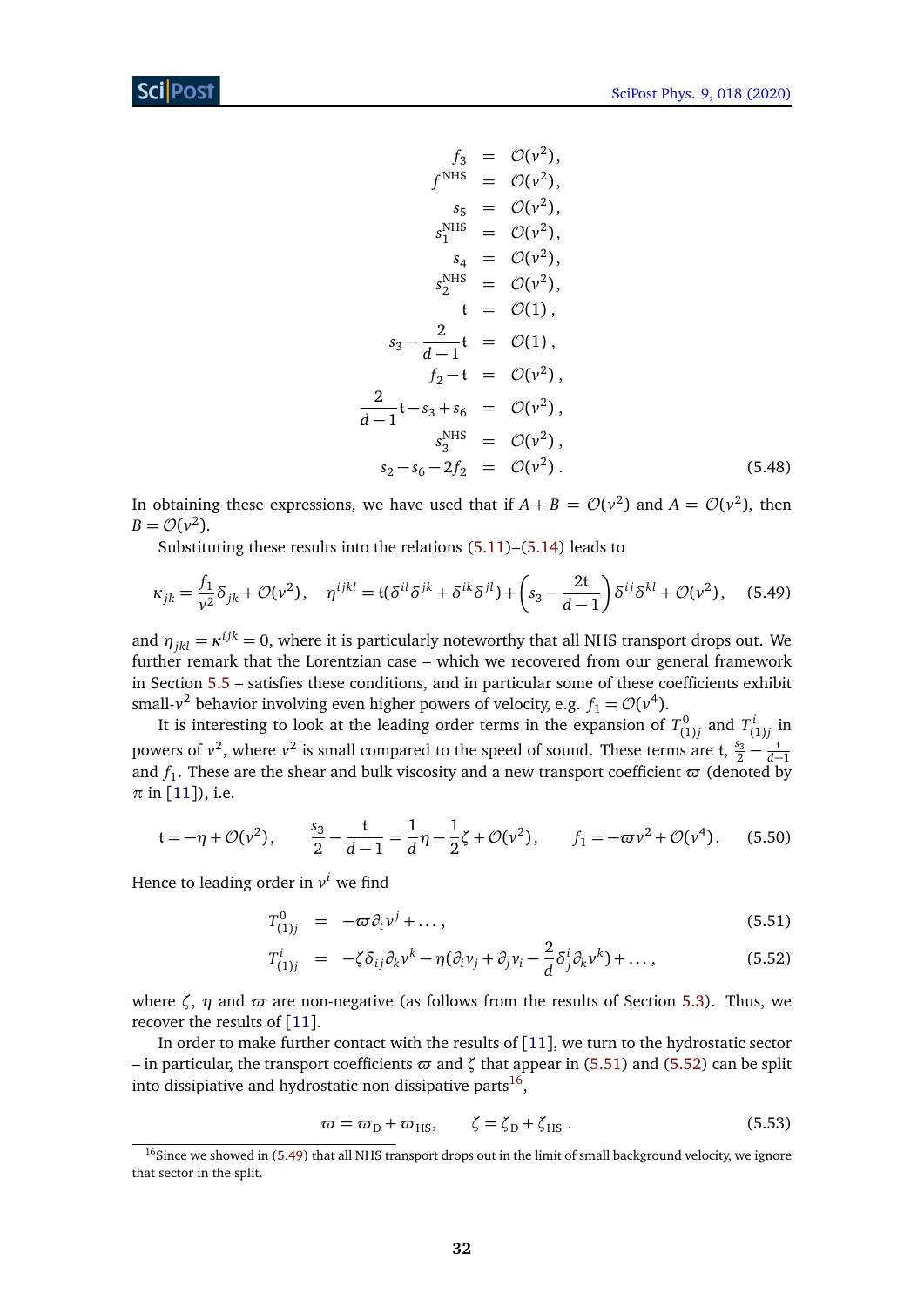#### Sci Post

Using our result [\(4.42\)](#page-17-1), we see that only the terms involving  $\mathcal{J}_1$ ,  $\mathcal{J}_7$  and  $\mathcal{J}_3$  survive the small velocity limit. Via the relation [\(2.21\)](#page-8-3), we find that the terms involving  $F_2$  in  $\mathcal{J}_7$  and  $\mathcal{J}_3$  cancel. Thus, when expanding around  $v^i = \delta v^i$  on a flat background, we find that

<span id="page-33-1"></span>
$$
T_{(1)\text{HS}i}^0 = -\frac{\rho_0 F_1(T_0)}{s_0} \partial_t \delta v^i = -\varpi_{\text{HS}} \partial_t \delta v^i , \qquad (5.54)
$$

$$
T_{(1)\text{HS}j}^i = \delta_j^i F_1(T_0) \frac{\partial P_0}{\partial s_0} \partial_k \delta v^k = -\zeta_{\text{HS}} \delta_j^i \partial_k \delta v^k , \qquad (5.55)
$$

where the subscript '0' – e.g. in  $T_0$  – denotes the value of the corresponding variable in the global equilibrium around which we expand. In [[11](#page-39-5)], it is shown that

$$
\varpi_{\rm HS} = -a_T \frac{\rho_0 T_0}{s_0} \,, \tag{5.56}
$$

$$
\zeta_{\rm HS} = a_T T_0 \frac{\partial P_0}{\partial s_0} \,, \tag{5.57}
$$

where  $a_T$  is the derivative with respect to temperature of a certain hydrostatic transport coefficient *a* that was identified in [[11](#page-39-5)]. Comparing these with our expressions in [\(5.54\)](#page-33-1) and [\(5.55\)](#page-33-1) gives the relation

$$
F_1(T_0) = -a_T T_0, \t\t(5.58)
$$

thereby identifying  $F_1$  with the function *a* used in [[11](#page-39-5)].

## <span id="page-33-0"></span>**6 Discussion and outlook**

In this paper we presented the complete first-order energy-momentum tensor for a boostagnostic fluid in curved spacetime, going beyond the linearized results obtained in [[11](#page-39-5)]. Implementing the constraint of non-negativity of the divergence of the entropy current, we find 10 dissipative, 2 hydrostatic non-dissipative and 4 non-hydrostatic non-dissipative transport coefficients. In the linearized regime the latter four coefficients vanish as a result of implementing the Onsager relations.

Using the curved spacetime formulation we explicitly obtained all non-dissipative transport coefficients, notably both in Landau frame and Lagrangian frame, by using a Lagrangian whose form was derived by starting with the hydrostatic partition function. Furthermore, we checked that our final results reproduce the well-known relativistic first-order transport coefficients when Lorentz boost symmetries are present. We also treated the special case when the hydrodyanmic theory exhibits an additional Lifshitz scale invariance, in which case there are 7 dissipative, 1 hydrostatic non-dissipative and 2 non-hydrostatic non-dissipative transport coefficients. We also studied the small velocity limit, reproducing the results of [[11](#page-39-5)].

With the full geometrical information at our disposal, we can now for example compute Kubo formulae and relate individual transport coefficients to a particular linear response. Consider for example the response of the system in flat space to a purely time-dependent perturbation *δhµν*. The perfect fluid equations of motion [\(2.27\)](#page-9-1) remain valid to first order if we also impose  $δP = δ(eρ) = 0$ , together with

$$
\delta v^i = -\delta h_{0i} - v^j \delta h_{ji} , \qquad (6.1)
$$

$$
\delta(e\mathcal{E}) = \frac{1}{2}T^{00}\delta h_{00} - \frac{1}{2}T^{ij}\delta h_{ij} . \tag{6.2}
$$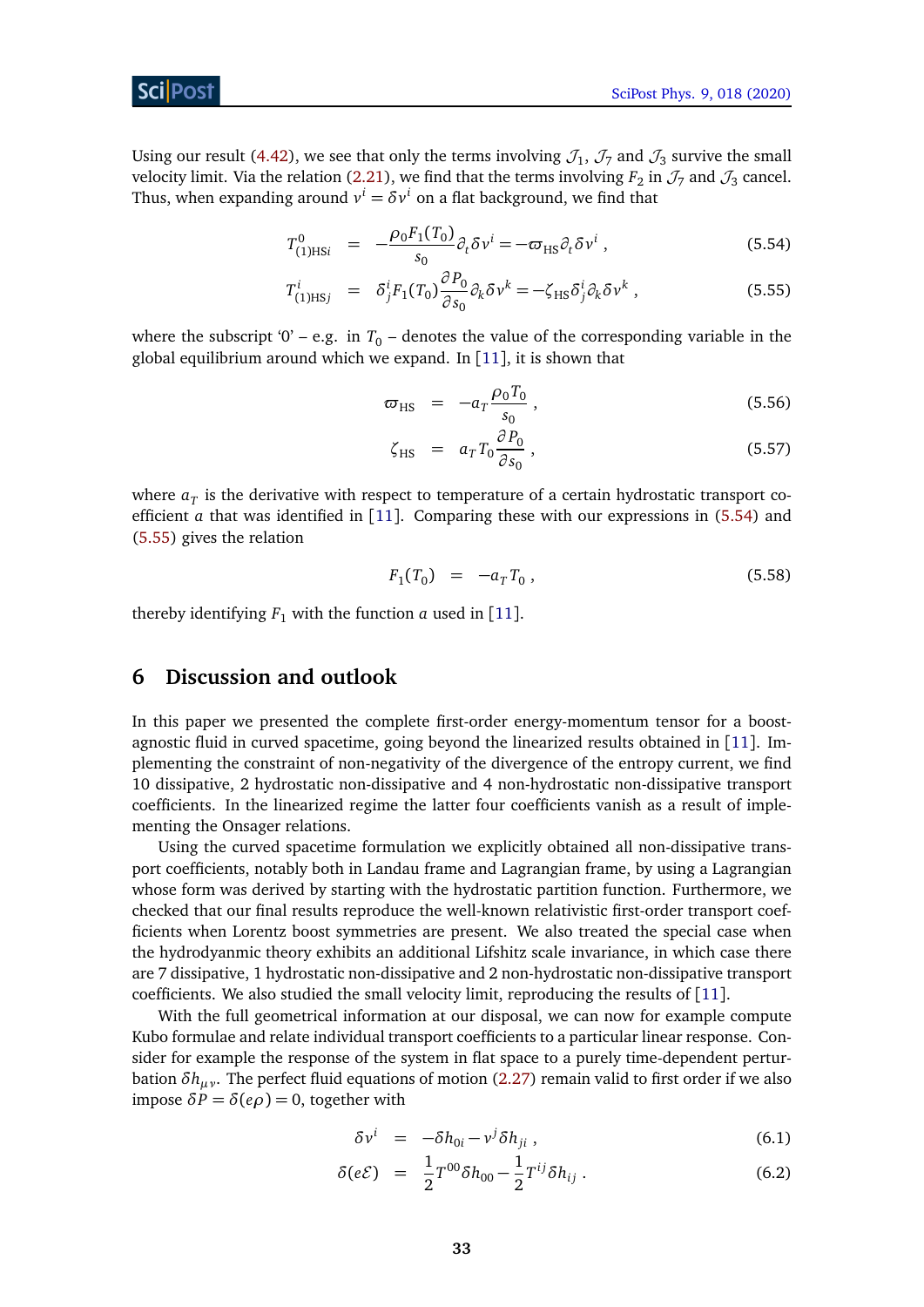**This induces a certain change**  $\delta T^{\mu\nu}$  **which evaluates to** 

$$
\delta T^{ij} = -P\delta h_{ij} - \frac{1}{2}\delta h_{kk}\rho v^i v^j - \rho v^i \delta h_{0j} - \rho v^j \delta h_{0i} - \rho v^i v^k \delta h_{kj} - \rho v^j v^k \delta h_{ki}, \quad (6.3)
$$

$$
\delta T^{i0} = -\frac{1}{2} \delta h_{kk} \rho v^i - \rho \delta h_{0i} - \rho v^j \delta h_{ij}, \qquad (6.4)
$$

$$
\delta T^{00} = -\frac{1}{2} \delta h_{kk} \rho \tag{6.5}
$$

From these variations one can read off that there are leading order contributions to the two*point function*  $\langle T^{\mu\nu}T^{\rho\sigma} \rangle$  which are *ω*-independent. If we substract these leading order con-tributions, we find from [\(5.4\)](#page-26-4) that we expect a contribution proportional to  $\omega\eta^{\mu\nu\rho\sigma}$  to the two-point function, and hence a Kubo formula of the type *η* ∼ lim*ω*→<sup>0</sup> 1  $\frac{1}{\omega}(\langle TT \rangle - \langle TT \rangle_{\text{leading}}).$ This is not yet the complete answer though. First of all, the leading order change in  $v^i$  is also relevant and using the explicit expression one can show that while at first order  $\langle T^{\mu\nu}T^{00}\rangle$  is indeed proportional to  $\eta^{\mu\nu 00}$ ,  $\langle T^{\mu\nu}T^{0i} \rangle$  does not contain any contribution of  $\eta$ , and

$$
\langle T^{\mu\nu} T^{ij} \rangle_{(1)} \sim \eta^{\mu\nu ij} - \eta^{\mu\nu 0(i} \nu^j) \,. \tag{6.6}
$$

In addition, we have not yet included the hydrostatic contribution to the stress tensor. These contributions can in principle be extracted from the analysis in Section [4.](#page-12-0) Alternatively, one can also try to derive Kubo formulae for the HS coefficients directly from the partition function, which in particular guarantees that the stress tensor will be covariantly conserved [[61](#page-42-5)]. We leave a more detailed analysis of all these issues to future work.

Besides the application to Kubo formulae, the geometrical formulation based on Aristotelian (or absolute) spacetime also paves the way for computing hydrodynamic modes – our framework provides the ideal starting point for such an analysis. One is now provided with the tools to answer questions regarding the stability of the hydrodynamical spectrum at first order in curved spacetime, as was studied for boost invariant systems in [[19,](#page-39-12)[62](#page-42-6)]. Another extension of this work is to consider the inclusion of a *U*(1) charge current as was initiated in [[11,](#page-39-5)[12](#page-39-6)]. The case of Carroll hydrodynamics requires special treatment and will be the topic of future work [[20](#page-39-13)].

Another worthwhile open direction is to consider the relation to holography for the case of Lifsthiz fluids, for which we have identified the reduced set of first-order transport coefficients. Such fluids were discussed in a holographic context in Refs. [[23,](#page-40-12) [41–](#page-41-1)[44](#page-41-12)]. Following these works, it would be interesting to study hydrodynamic modes of Lifshitz fluids using quasinormal modes in order to find the extra dissipative and non-dissipative transport coefficients, as was done in [[45](#page-41-2)]. It would furthermore be interesting to see if a damping/overdamping transition as reported in [[63,](#page-42-7) [64](#page-42-8)] could be reproduced. More generally, addressing the question of universal properties obeyed by transport coefficients in holographic setups and the development of a full-fledged fluid/gravity correspondence would be relevant to pursue in this case.

In another direction, it would be worthwhile to examine submanifolds and fluids living on them in the spirit of [[24](#page-40-14)]. In particular, it was shown in the context of Newton–Cartan geometry that the normal projection of  $v^{\mu}$  can be interpreted as the transverse velocity of the submanifold. In the absence of boost symmetry, the role of such a velocity might be more prominent.

Finally, as discussed in the introduction, one often finds broken translation symmetry when considering systems where boosts are absent. Assuming there is a hierarchy of (the absence of) these symmetries, one can apply the results presented in this work. It would be important and interesting to apply the formalism developed in this paper to describe particular physical phenomena in concrete systems that do not exhibit boost symmetries.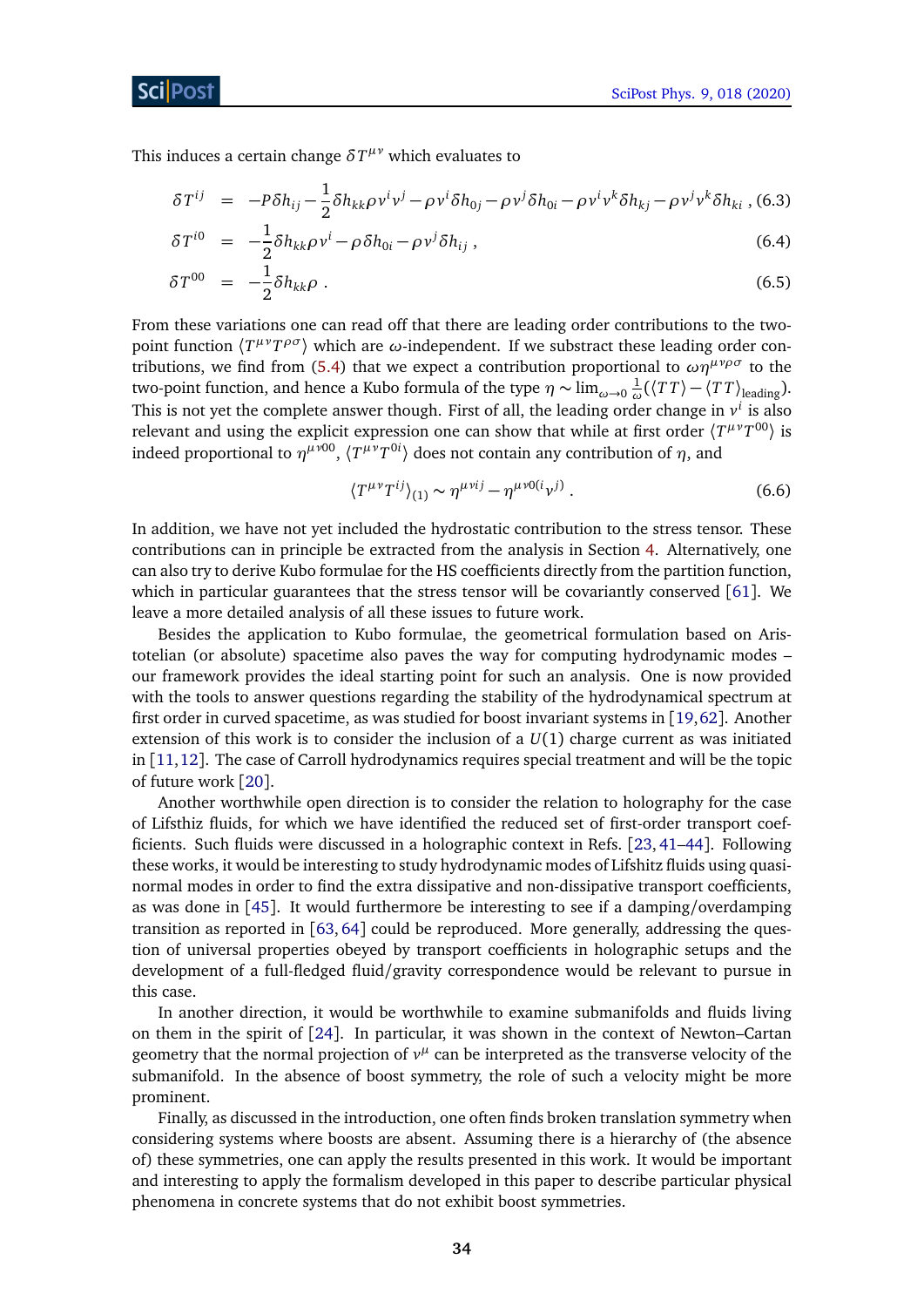## **Acknowledgements**

We especially thank Stefan Vandoren for discussions and collaboration on non-boost invariant hydrodynamics. We also thank Nick Poovuttikul and Lárus Thorlacius for useful discussions. JdB is supported by the European Research Council under the European Unions Seventh Framework Programme (FP7/2007-2013), ERC Grant agreement ADG 834878. JH is supported by the Royal Society University Research Fellowship "Non-Lorentzian Geometry in Holography" (grant number UF160197). EH is supported by the Royal Society Research Grant for Research Fellows 2017 "A Universal Theory for Fluid Dynamics" (grant number RGF\R1\180017) and gratefully acknowledges the hospitality of Nordita while part of this work was undertaken. NO is supported in part by the project "Towards a deeper understanding of black holes with non-relativistic holography" of the Independent Research Fund Denmark (grant number DFF-6108-00340) and by the Villum Foundation Experiment project 00023086. WS is supported by the Icelandic Research Fund (IRF) via a Personal Postdoctoral Fellowship Grant (185371-051).

## <span id="page-35-0"></span>**A Hydrodynamic frame transformations** *&* **Landau frame**

This appendix briefly discusses the general features of hydrodynamic frame transformations. Consider the energy-momentum tensor to first order, which in a generic frame takes the form,

$$
T^{\mu}{}_{\nu} = -(\tilde{\mathcal{E}} + P + \rho u^2)u^{\mu} \tau_{\nu} + \rho u^{\mu} u^{\rho} h_{\rho \nu} + P \delta^{\mu}_{\nu} - T^{\mu}_{(1)} \tau_{\nu} + T^{\mu \rho}_{(1)} h_{\rho \nu}.
$$
 (A.1)

Redefining  $T$  and  $u^{\mu}$  as

<span id="page-35-3"></span>
$$
T = T' + \delta T, \qquad u^{\mu} = u'^{\mu} + \delta u^{\mu}, \tag{A.2}
$$

with  $\tau_{\mu} \delta u^{\mu} = 0$  (in order to preserve the normalization  $\tau_{\mu} u^{\mu} = 1$ ), leads to an energymomentum tensor of the form

$$
T^{\mu}{}_{\nu} = -(\tilde{\mathcal{E}}' + P' + \rho' u'^2) u'^{\mu} \tau_{\nu} + \rho' u'^{\mu} u'^{\rho} h_{\rho \nu} + P' \delta^{\mu}_{\nu} - \tilde{T}^{\mu}_{(1)} \tau_{\nu} + \tilde{T}^{\mu \rho}_{(1)} h_{\rho \nu}, \tag{A.3}
$$

where  $\tilde{\mathcal{E}}' = \tilde{\mathcal{E}}(T', u'^2)$  etc., and where

$$
\tilde{T}_{(1)}^{\mu} = T_{(1)}^{\mu} + (\delta \tilde{\mathcal{E}} + \delta P + \rho' \delta u^2 + u'^2 \delta \rho) u'^{\mu} + (\tilde{\mathcal{E}}' + P' + \rho' u'^2) \delta u^{\mu} + \delta P v^{\mu}, \quad \text{(A.4)}
$$
\n
$$
\tilde{T}_{\mu\nu}^{\mu\rho} = T_{\mu\rho}^{\mu\rho} + \rho' u'^{\mu} \delta u^{\rho} + \rho' u'^{\rho} \delta u^{\mu} + u'^{\mu} u'^{\rho} \delta \rho + \delta P b^{\mu\rho}
$$
\n(A.5)

$$
\tilde{T}_{(1)}^{\mu\rho} = T_{(1)}^{\mu\rho} + \rho' u'^{\mu} \delta u^{\rho} + \rho' u'^{\rho} \delta u^{\mu} + u'^{\mu} u'^{\rho} \delta \rho + \delta P h^{\mu\rho} \,. \tag{A.5}
$$

The defining condition for the transformed energy-momentum tensor [\(A.3\)](#page-35-3) to be in Landau frame is

<span id="page-35-2"></span>
$$
u''T^{\mu}{}_{\nu} = -\tilde{\mathcal{E}}' u'^{\mu} \quad \Longleftrightarrow \quad \tilde{T}^{\mu}_{(1)} = \tilde{T}^{\mu \rho}_{(1)} h_{\rho \nu} u'^{\nu} \quad \Longleftrightarrow \quad \tilde{T}^{\mu}_{(1)\nu} u'^{\nu} = 0, \tag{A.6}
$$

where  $\tilde{T}^{\mu}_{(1)}$  $J_{(1)\nu}^{\mu} = -\tilde{T}_{(1)}^{\mu}$  $\tilde{T}_{(1)}^{\mu} \tau_{\nu} + \tilde{T}_{(1)}^{\mu\rho}$  $\binom{\mu\nu}{(1)}h_{\rho\,\nu}$  which will be the case provided we have

$$
T^{\mu}_{(1)\nu}u^{\prime\nu} = \left(\delta\tilde{\mathcal{E}} + \frac{1}{2}\rho^{\prime}\delta u^2\right)u^{\prime\mu} + \left(\tilde{\mathcal{E}}^{\prime} + P^{\prime}\right)\delta u^{\mu}.
$$
 (A.7)

This can be solved for  $\delta s$  and  $\delta u^{\mu}$  (by contracting with  $\tau_{\mu}$  and  $h_{\mu\rho}u'^{\rho}$ ) to give

<span id="page-35-1"></span>
$$
u^{\prime \mu} \delta s + s^{\prime} \delta u^{\mu} = T^{\mu}_{(1)\nu} \frac{u^{\prime \nu}}{T^{\prime}}, \qquad (A.8)
$$

$$
s'\delta u^{\mu} = T^{\sigma}_{(1)\nu} \Pi'^{\mu}{}_{\sigma} \frac{u'^{\nu}}{T'}, \qquad (A.9)
$$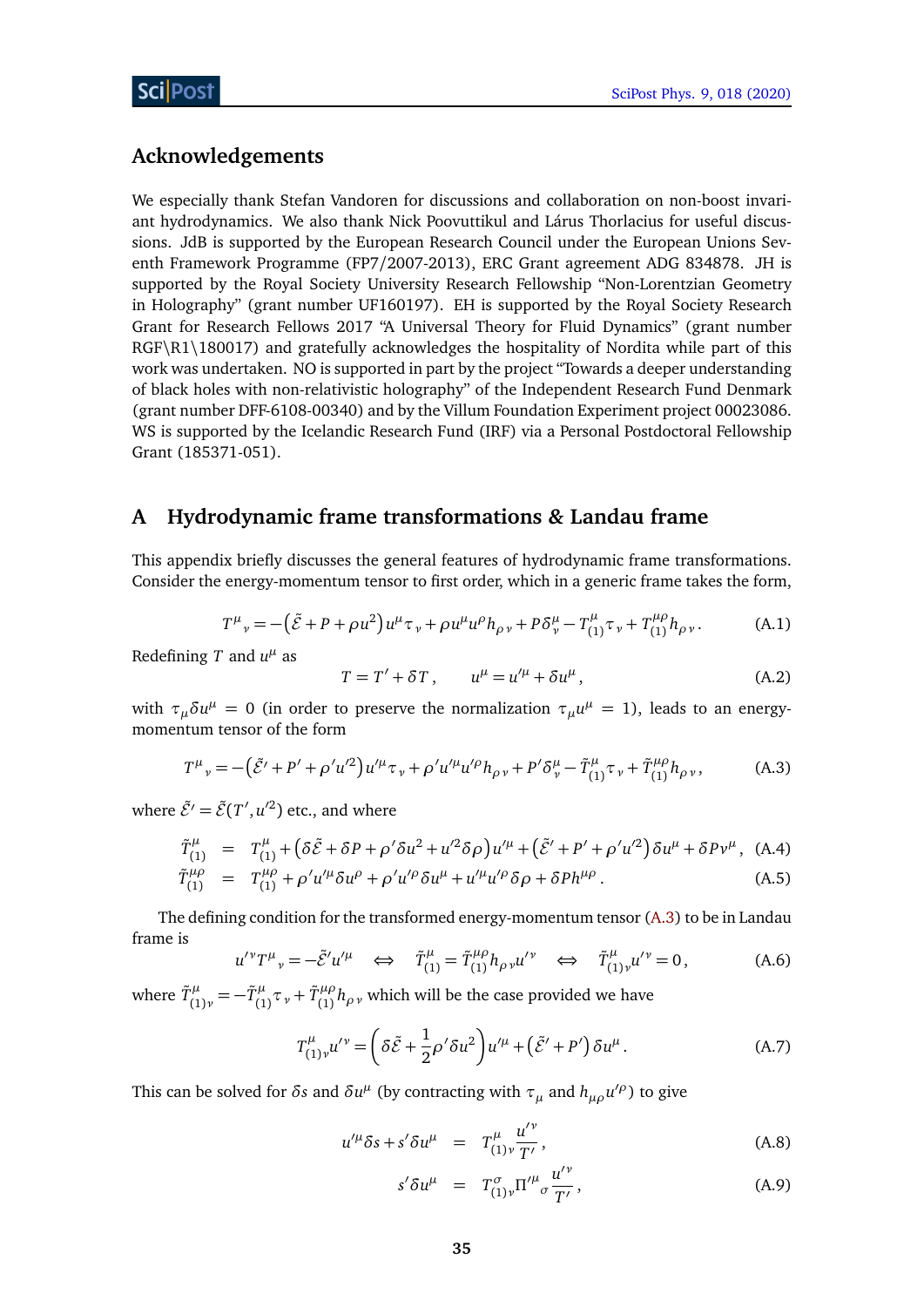where  $\Pi^{\prime \mu}_{\sigma} = \delta^{\mu}_{\sigma} - u^{\prime \mu} \tau_{\sigma}$ , and where we used  $\delta \tilde{\mathcal{E}} + \frac{1}{2} \rho^{\prime} \delta u^2 = T^{\prime} \delta s$  and  $\tilde{\mathcal{E}}' + P' = T^{\prime} s'$ .

In Landau frame, it follows from [\(A.6\)](#page-35-2) that the divergence of the entropy current [\(3.5\)](#page-11-2) reads

<span id="page-36-1"></span>
$$
e^{-1}\partial_{\mu}(eS^{\mu}) = \frac{1}{T}T_{(1)}^{\mu\nu}h_{\nu\rho}u^{\rho}\mathcal{L}_{u}\tau_{\mu} - \frac{1}{2T}T_{(1)}^{\mu\nu}\mathcal{L}_{u}h_{\mu\nu} + e^{-1}\partial_{\mu}(eS_{(1)non}^{\mu}), \qquad (A.10)
$$

which we can equivalently express as

$$
e^{-1}\partial_{\mu}(eS^{\mu}) = -\frac{1}{2T}T_{(1)}^{\mu\nu}(\mathcal{L}_{u}h_{\mu\nu} - h_{\rho\nu}u^{\rho}\mathcal{L}_{u}\tau_{\mu} - h_{\mu\rho}u^{\rho}\mathcal{L}_{u}\tau_{\nu}) + e^{-1}\partial_{\mu}(eS_{(1)non}^{\mu})\,. \tag{A.11}
$$

This was used to rewrite the divergence of the entropy current in Section [5.](#page-25-0)

## <span id="page-36-0"></span>**B Non-canonical entropy current from constitutive relations**

In this appendix, we derive the form of the non-canonical entropy current from its constitutive relations on flat space.

In Landau frame the divergence of the non-canonical entropy current must obey

$$
e^{-1}\partial_{\mu}\left(eS_{\text{non}}^{\mu}\right) = \frac{1}{2T}T_{\text{HS}}^{\mu\nu}\left(\mathcal{L}_{u}h_{\mu\nu} - h_{\rho\nu}u^{\rho}\mathcal{L}_{u}\tau_{\mu} - h_{\mu\rho}u^{\rho}\mathcal{L}_{u}\tau_{\nu}\right). \tag{B.1}
$$

On flat space and in Cartesian coordinates,  $\tau_{\mu}$ ,  $h_{\mu\nu}$  and their inverses  $v^{\mu}$  and  $h^{\mu\nu}$  are constant and furthermore we can write

<span id="page-36-3"></span>
$$
\partial_{\mu} S^{\mu}_{\text{non}} = \frac{1}{T} T^{\mu}_{\text{HS}\nu} \partial_{\mu} u^{\nu} = \frac{1}{2T} T^{\mu\nu}_{\text{HS}} \left( \partial_{\mu} u_{\nu} + \partial_{\nu} u_{\mu} \right), \tag{B.2}
$$

where we defined  $u_{\nu} = h_{\nu\rho}u^{\rho}$ , which is a purely spatial object. The hydrostatic part of the energy-momentum tensor must obey all the usual properties the full energy-momentum tensor obeys. In particular, it must be symmetric in its spatial indices. To avoid clutter, we will drop the subscript HS in this appendix.

The constitutive relations for the non-canonical entropy current and the hydrostatic momentumstress tensor  $T^{\mu\nu}$  take the form

<span id="page-36-5"></span>
$$
S^{\mu}_{(1)_{\text{non}}} = \chi^{\mu\nu\rho} \partial_{\nu} u_{\rho}, \qquad (B.3)
$$

$$
T_{(1)}^{\mu\nu} = \frac{1}{2} \eta^{\mu\nu\rho\sigma} \left( \partial_{\rho} u_{\sigma} + \partial_{\sigma} u_{\rho} \right) + \frac{1}{2} \eta^{\mu\nu\rho\sigma}_{\text{rot}} \left( \partial_{\rho} u_{\sigma} - \partial_{\sigma} u_{\rho} \right), \tag{B.4}
$$

at first order in derivatives (compare with [\(4.42\)](#page-17-1) and note that the additional terms due to torsion and extrinsic curvature are absent on flat space). The decomposition of the tensors can be performed with the help of the tensors  $v^{\mu}$ ,  $h^{\mu\nu}u_{\kappa}$  and  $h^{\mu\nu}$ . We find

<span id="page-36-4"></span>
$$
\chi^{\mu\nu\rho} = e_1 v^{\mu} h^{\nu\rho} + e_2 v^{\mu} h^{\nu\kappa} h^{\rho\lambda} u_{\kappa} u_{\lambda} + e_3 v^{\mu} v^{\nu} h^{\rho\sigma} u_{\sigma} + e_4 h^{\mu\nu} h^{\rho\sigma} u_{\sigma} + e_5 h^{\mu\rho} h^{\nu\sigma} u_{\sigma}
$$
\n
$$
+ e_6 h^{\mu\rho} v^{\nu} + e_7 h^{\mu\sigma} h^{\nu\rho} u_{\sigma} + e_8 h^{\mu\kappa} h^{\nu\lambda} h^{\rho\sigma} u_{\kappa} u_{\lambda} u_{\sigma} + e_9 h^{\mu\kappa} v^{\nu} h^{\rho\sigma} u_{\kappa} u_{\sigma}, \qquad (B.5)
$$
\n
$$
\eta_{\text{rot}}^{\mu\nu\rho\sigma} = c_1 (v^{\mu} h^{\nu\rho} h^{\sigma\kappa} u_{\kappa} + v^{\nu} h^{\mu\rho} h^{\sigma\kappa} u_{\kappa} - v^{\mu} h^{\nu\sigma} h^{\rho\kappa} u_{\kappa} - v^{\nu} h^{\mu\sigma} h^{\rho\kappa} u_{\kappa}) + c_2 (h^{\mu\kappa} h^{\nu\rho} h^{\sigma\lambda} u_{\kappa} u_{\lambda} + h^{\nu\kappa} h^{\mu\rho} h^{\sigma\lambda} u_{\kappa} u_{\lambda} - h^{\mu\kappa} h^{\nu\sigma} h^{\rho\lambda} u_{\kappa} u_{\lambda} - h^{\nu\kappa} h^{\mu\sigma} h^{\rho\lambda} u_{\kappa} u_{\lambda}). \qquad (B.6)
$$

In deriving the constitutive relation for  $\eta_{\text{rot}}^{\mu\nu\rho\sigma}$ , we used the fact that<sup>[17](#page-36-2)</sup>  $v^{\rho}(\partial_{\rho}u_{\sigma}-\partial_{\sigma}u_{\rho})=v^{\rho}(\partial_{\rho}u_{\sigma}+\partial_{\sigma}u_{\rho})$  so that we can choose the last two indices of  $\eta_{\rm rot}^{\mu\nu\rho\sigma}$ rot

<span id="page-36-2"></span><sup>&</sup>lt;sup>17</sup>This is a consequence of being on flat space, since  $v^{\mu}\partial_{\nu}u_{\mu} = u_{\mu}\partial_{\nu}v^{\mu} = 0$ .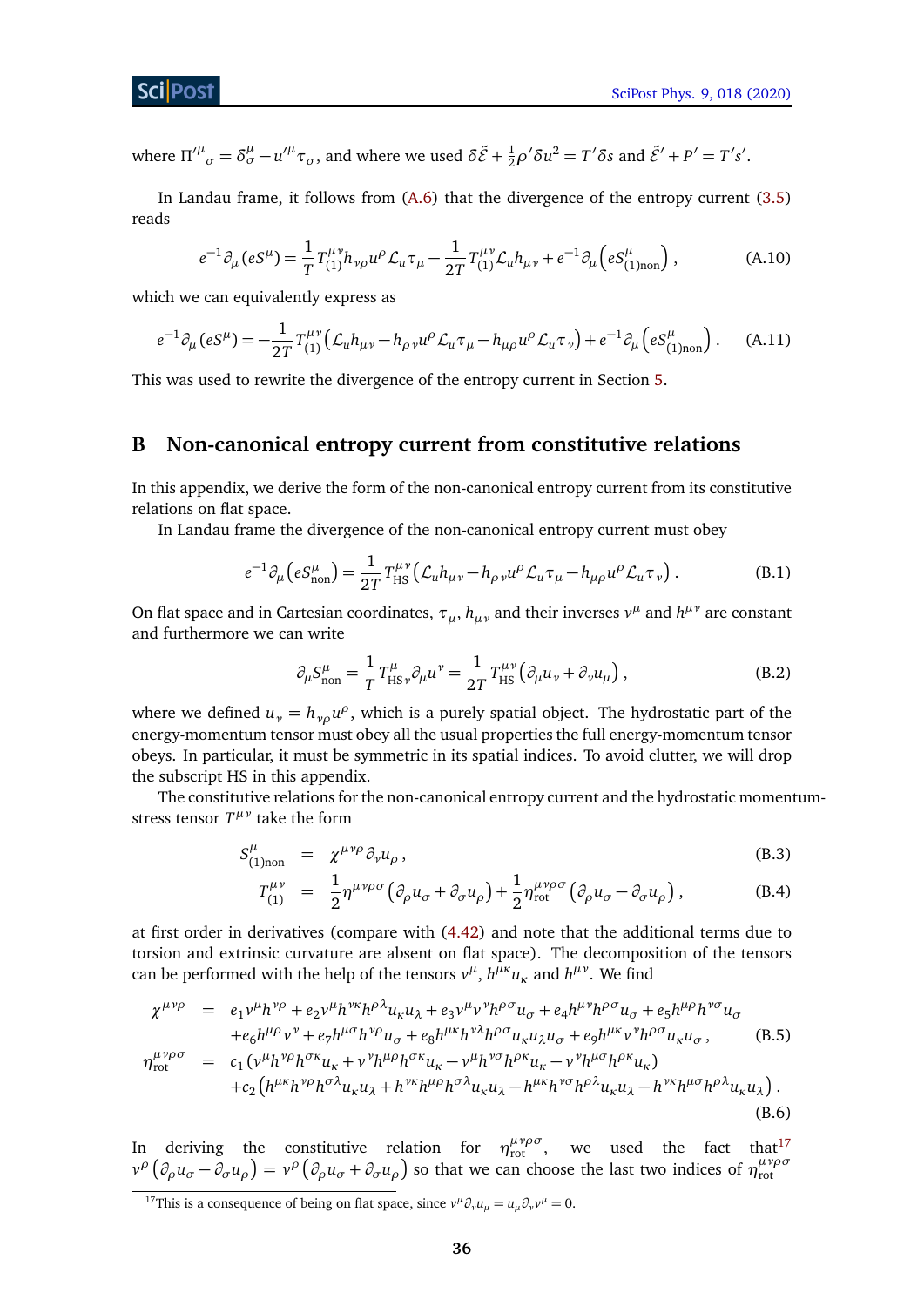to be spatial. We will leave  $η^μνρσ$  unspecified, but it admits the same decomposition as in Section [5.](#page-25-0)

Equation [\(B.2\)](#page-36-3) can be written as

<span id="page-37-0"></span>
$$
\chi^{\mu\nu\rho}\partial_{\mu}\partial_{\nu}u_{\rho} = \frac{1}{4T}\eta^{\mu\nu\rho\sigma}(\partial_{\mu}u_{\nu} + \partial_{\nu}u_{\mu})(\partial_{\rho}u_{\sigma} + \partial_{\sigma}u_{\rho}) \n+ \frac{1}{4T}\eta^{\mu\nu\rho\sigma}_{\text{rot}}(\partial_{\mu}u_{\nu} + \partial_{\nu}u_{\mu})(\partial_{\rho}u_{\sigma} - \partial_{\sigma}u_{\rho}) - (\partial_{\mu}\chi^{\mu\nu\rho})\partial_{\nu}u_{\rho}.
$$
\n(B.7)

We would like to solve this equation on shell. By 'solving' we mean finding expressions for the coefficients *e*<sup>1</sup> to *e*<sup>9</sup> . The left hand side only contains second order derivative terms, while the right hand side only contains products of first order derivative terms. However, on shell these are not independent, as we now discuss.

<span id="page-37-1"></span>On flat space the equation of motion of the perfect fluid part, see equations [\(2.36\)](#page-10-1), can be written as

$$
\partial_{\rho} \log T = -\frac{1}{2} X_{\rho}^{\mu\nu} \left( \partial_{\mu} u_{\nu} + \partial_{\nu} u_{\mu} \right), \tag{B.8}
$$

where  $X_{\rho}^{\mu\nu}$  is defined in [\(2.37\)](#page-10-3). If we differentiate both sides with respect to  $\partial_{\sigma}$  and antisymmetrize in  $\rho$  and  $\sigma$ , we obtain a relation among second order derivatives and products of first order derivatives. We seek a scalar equation like the left hand side of  $(B.7)$ , and the only way to obtain such an expression is to contract the curl of [\(B.8\)](#page-37-1) with  $v^{\rho}u^{\sigma}$ . This leads to

$$
Y^{\mu\nu\rho}\partial_{\mu}\partial_{\nu}u_{\rho} = \frac{1}{2}\nu^{\rho}u^{\sigma}\left(\partial_{\rho}X_{\sigma}{}^{\mu\nu} - \partial_{\sigma}X_{\rho}{}^{\mu\nu}\right)\left(\partial_{\mu}u_{\nu} + \partial_{\nu}u_{\mu}\right),\tag{B.9}
$$

where *Y<sup>μνρ</sup>* is defined by

<span id="page-37-3"></span>
$$
Y^{\mu\nu\rho} = (\nu^{\sigma} u^{\mu} - \nu^{\mu} u^{\sigma}) X_{\sigma}^{\ \nu\rho} . \tag{B.10}
$$

The condition that [\(B.7\)](#page-37-0) does not contain any second order derivatives can be fulfilled in two different ways. The first is to take  $\chi^{\mu\nu\rho}$  proportional to  $Y^{\mu\nu\rho}$ . The second option is to take a  $\chi^{\mu\nu\rho}$  that is anti-symmetric in its first two indices  $\chi^{\mu\nu\rho}=-\chi^{\nu\mu\rho}$ . Using [\(B.5\)](#page-36-4) the latter is of the form

$$
\chi^{\mu\nu\rho} = 2e_1 v^{[\mu} h^{\nu]\rho} + 2e_2 v^{[\mu} h^{\nu]\kappa} h^{\rho\lambda} u_{\kappa} u_{\lambda} + 2e_5 h^{\rho[\mu} h^{\nu]\kappa} u_{\kappa}, \tag{B.11}
$$

where we have set the symmetric part  $\chi^{(\mu\nu)\rho}=0$ . This latter condition leads to  $e_6=-e_1$ ,  $e_3 = e_4 = e_8 = 0$ ,  $e_7 = -e_5$  and  $e_9 = -e_2$ . We thus conclude that at this stage the most general form of  $\chi^{\mu\nu\rho}$  is

<span id="page-37-2"></span>
$$
\chi^{\mu\nu\rho} = f Y^{\mu\nu\rho} + 2e_1 v^{[\mu} h^{\nu]\rho} + 2e_2 v^{[\mu} h^{\nu]\kappa} h^{\rho\lambda} u_{\kappa} u_{\lambda} + 2e_5 h^{\rho[\mu} h^{\nu]\kappa} u_{\kappa},
$$
 (B.12)

where *f* is an arbitrary function. Compared to [\(B.5\)](#page-36-4) we are now using a slightly different parameterization, namely the right hand side of [\(B.5\)](#page-36-4) has been applied to *χ µνρ* − *f Y µνρ* after which we impose that the result is antiysmmetric in  $\mu$  and  $\nu$ . We hope that this will not cause any confusion.

Equation [\(B.7\)](#page-37-0) has now been reduced to an equation involving only products of first order derivatives and can be written as

$$
0 = -\frac{f}{2}v^{\rho}u^{\sigma}(\partial_{\rho}X_{\sigma}^{\mu\nu} - \partial_{\sigma}X_{\rho}^{\mu\nu})(\partial_{\mu}u_{\nu} + \partial_{\nu}u_{\mu}) + \frac{1}{4T}\eta^{\mu\nu\rho\sigma}(\partial_{\mu}u_{\nu} + \partial_{\nu}u_{\mu})(\partial_{\rho}u_{\sigma} + \partial_{\sigma}u_{\rho})
$$
  
+ 
$$
\frac{1}{4T}\eta^{\mu\nu\rho\sigma}_{\text{rot}}(\partial_{\mu}u_{\nu} + \partial_{\nu}u_{\mu})(\partial_{\rho}u_{\sigma} - \partial_{\sigma}u_{\rho}) - (\partial_{\mu}\chi^{\mu\nu\rho})\partial_{\nu}u_{\rho}.
$$
 (B.13)

The first three terms do not contain any term of the form  $X^{\mu\nu\rho\sigma}\big(\partial_\mu u_\nu-\partial_\nu u_\mu\big)\big(\partial_\rho u_\sigma-\partial_\sigma u_\rho\big),$ where *X µνρσ* is purely spatial, i.e. all contractions with *τ<sup>µ</sup>* give zero. Any such term arising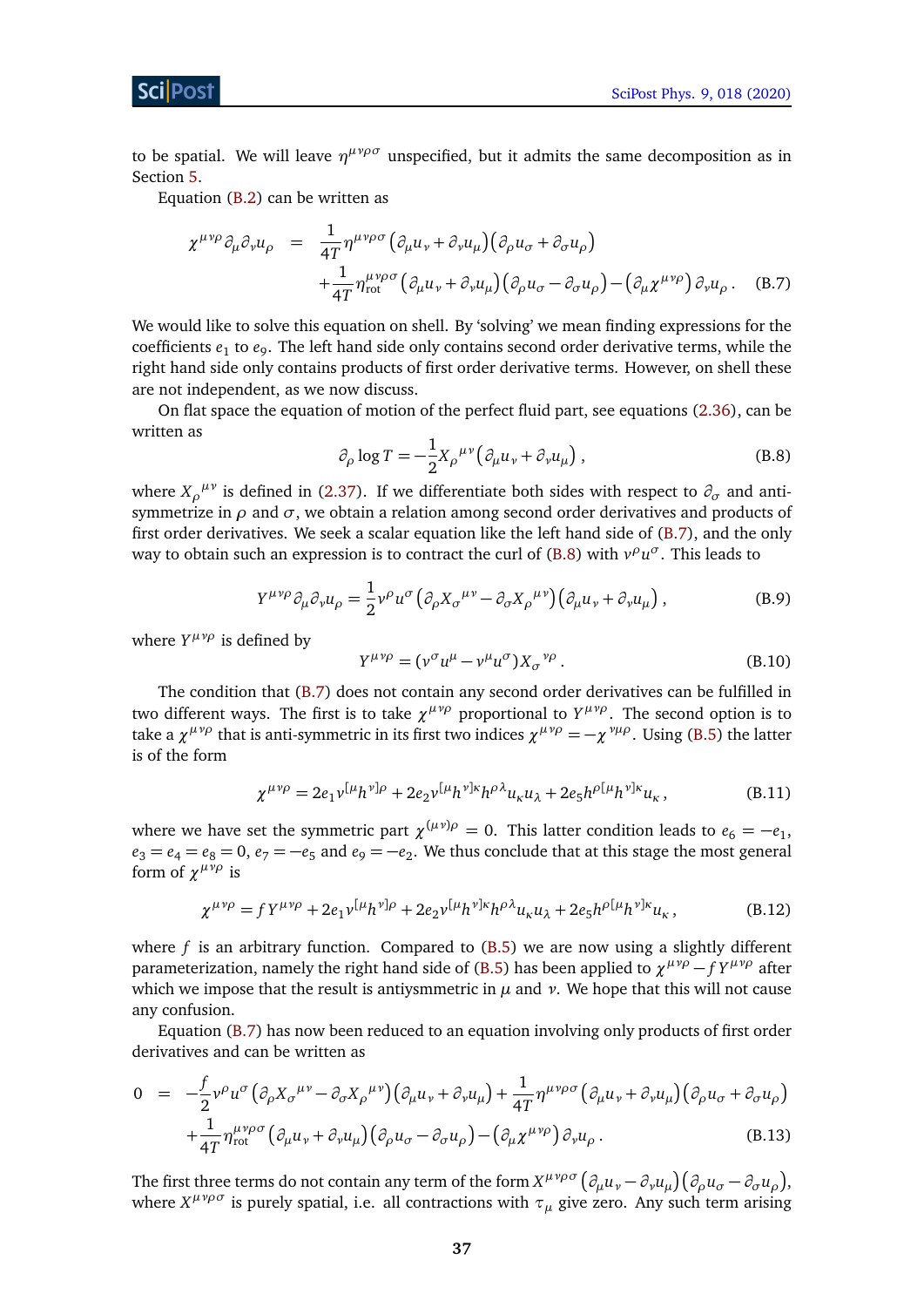from  $\left(\partial_\mu \chi^{\mu\nu\rho}\right)\partial_\nu u_\rho$  must therefore have a vanishing coefficient. Such a term does indeed arise: its coefficient is  $e_5$ , and so we conclude that  $e_5 = 0$ .

Using that  $e_5 = 0$  and the form of  $\chi$  derived in [\(B.12\)](#page-37-2), we conclude that at this stage the most general allowed non-canonical entropy current [\(B.3\)](#page-36-5) is

$$
S^{\mu}_{(1) non} = (f Y^{\mu \nu \rho} + 2e_1 \nu^{[\mu} h^{\nu] \rho} + 2e_2 \nu^{[\mu} h^{\nu] \kappa} h^{\rho \lambda} u_{\kappa} u_{\lambda}) \partial_{\nu} u_{\rho}.
$$
 (B.14)

Using equations  $(B.10)$  and  $(B.8)$ , this can also be written as

$$
S_{(1) non}^{\mu} = \frac{f}{T} \left( v^{\mu} u^{\nu} - v^{\nu} u^{\mu} \right) \partial_{\nu} T + e_1 \partial_{\nu} \left( v^{\mu} u^{\nu} - v^{\nu} u^{\mu} \right) + \frac{e_2}{2} \left( v^{\mu} u^{\nu} - v^{\nu} u^{\mu} \right) \partial_{\nu} v^{2}, \tag{B.15}
$$

where we also used that  $u^{\mu} = -v^{\mu} + h^{\mu\kappa}u_{\kappa}$  and that the background tensors are assumed to be constant. Moreover, we remind the reader that  $u^{\mu} = (1, v^{i})$ , so that we may write  $u^{2} = v^{2}$ . We now use the freedom that we can add an identically conserved current to the entropy current, as we are not classifying such terms. We can thus write

$$
S_{(1)non}^{\mu} = \frac{f}{T} (\nu^{\mu} u^{\nu} - \nu^{\nu} u^{\mu}) \partial_{\nu} T + e_1 \partial_{\nu} (\nu^{\mu} u^{\nu} - \nu^{\nu} u^{\mu}) + \frac{e_2}{2} (\nu^{\mu} u^{\nu} - \nu^{\nu} u^{\mu}) \partial_{\nu} v^2 + \partial_{\nu} [g (\nu^{\mu} u^{\nu} - \nu^{\nu} u^{\mu})],
$$
 (B.16)

for any function *g*. If we then choose *g* such that  $\frac{\partial g}{\partial T} = -\frac{f}{T}$  we obtain the non-canonical entropy current

<span id="page-38-4"></span><span id="page-38-0"></span>
$$
S_{(1) non}^{\mu} = G \partial_{\nu} (\nu^{\mu} u^{\nu} - \nu^{\nu} u^{\mu}) - \frac{F}{\nu^2} (\nu^{\mu} u^{\nu} - \nu^{\nu} u^{\mu}) \partial_{\nu} \nu^2, \tag{B.17}
$$

where  $G = e_1 + g$  and  $F = -\frac{v^2 e_2}{2} - v^2 \frac{\partial g}{\partial v^2}$  $\frac{\partial g}{\partial v^2}$ . We thus recover the result [\(4.72\)](#page-21-1) written in flat space.

The divergence of [\(B.17\)](#page-38-4) must obey

$$
\partial_{\mu} S_{(1) non}^{\mu} = \frac{1}{4T} \eta^{\mu\nu\rho\sigma} \left( \partial_{\mu} u_{\nu} + \partial_{\nu} u_{\mu} \right) \left( \partial_{\rho} u_{\sigma} + \partial_{\sigma} u_{\rho} \right) + \frac{1}{4T} \eta^{\mu\nu\rho\sigma}_{\text{rot}} \left( \partial_{\mu} u_{\nu} + \partial_{\nu} u_{\mu} \right) \left( \partial_{\rho} u_{\sigma} - \partial_{\sigma} u_{\rho} \right). \tag{B.18}
$$

We can solve this equation for the coefficients  $\mathfrak{c}_1$  and  $\mathfrak{c}_2$  in [\(B.6\)](#page-36-4) as well as for those that appear in the symmetric part of  $\eta^{\mu\nu\rho\sigma} = \eta^{\rho\sigma\mu\nu}$  in terms of *F* and *G*, but we will refrain from giving the explicit result. Instead we refer to Section [4](#page-12-0) for such expressions.

## **References**

- <span id="page-38-1"></span>[1] L. Landau and E. Lifshitz, *Fluid mechanics*,Vol. 6, 2nd Edition (1987) .
- <span id="page-38-2"></span>[2] P. Kovtun, *Lectures on hydrodynamic fluctuations in relativistic theories*, J. Phys. A: Math. Theor. **45**, 473001 (2012), doi:10.1088/[1751-8113](http://dx.doi.org/10.1088/1751-8113/45/47/473001)/45/47/473001.
- <span id="page-38-3"></span>[3] S. Grozdanov, D. M. Hofman and N. Iqbal, *Generalized global symmetries and dissipative magnetohydrodynamics*, Phys. Rev. D **95**, 096003 (2017), doi:10.1103/[PhysRevD.95.096003.](http://dx.doi.org/10.1103/PhysRevD.95.096003)
- [4] J. Hernandez and P. Kovtun, *Relativistic magnetohydrodynamics*, J. High Energ. Phys. **05**, 001 (2017), doi:10.1007/[JHEP05\(2017\)001.](http://dx.doi.org/10.1007/JHEP05(2017)001)
- [5] J. Armas and A. Jain, *Magnetohydrodynamics as superfluidity*, Phys. Rev. Lett. **122**, 141603 (2019), doi:10.1103/[PhysRevLett.122.141603.](http://dx.doi.org/10.1103/PhysRevLett.122.141603)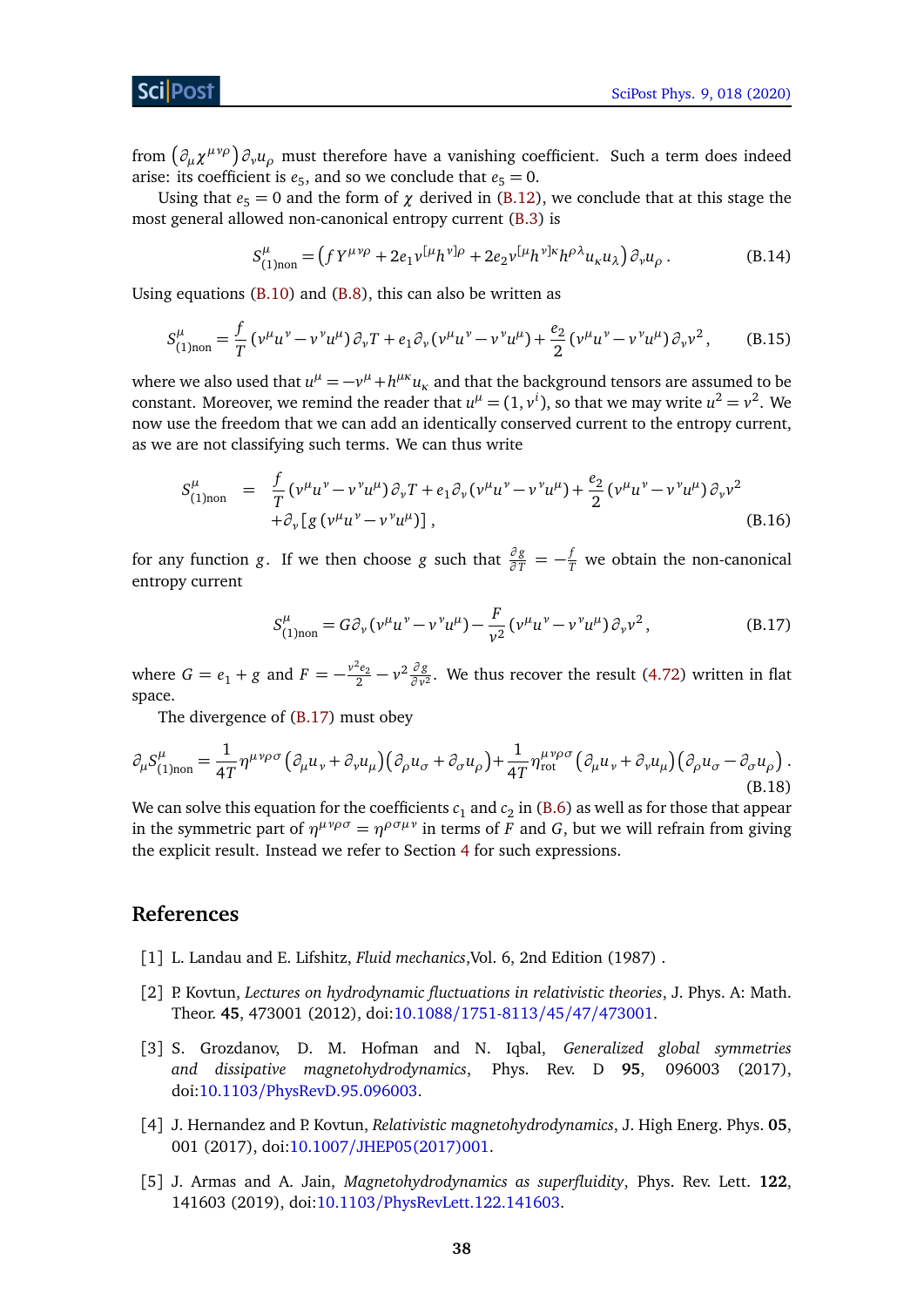- <span id="page-39-0"></span>[6] P. Glorioso and D. Thanh Son, *Effective field theory of magnetohydrodynamics from generalized global symmetries* (2018), [arXiv:1811.04879.](https://arxiv.org/abs/1811.04879)
- <span id="page-39-1"></span>[7] W. Florkowski and R. Ryblewski, *Highly anisotropic and strongly dissipative hydrodynamics for early stages of relativistic heavy-ion collisions*, Phys. Rev. C **83**, 034907 (2011), doi:10.1103/[PhysRevC.83.034907.](http://dx.doi.org/10.1103/PhysRevC.83.034907)
- <span id="page-39-2"></span>[8] M. Martinez and M. Strickland, *Dissipative dynamics of highly anisotropic systems*, Nucl. Phys. A **848**, 183 (2010), doi:10.1016/[j.nuclphysa.2010.08.011.](http://dx.doi.org/10.1016/j.nuclphysa.2010.08.011)
- <span id="page-39-3"></span>[9] J. de Boer, J. Hartong, N. Obers, W. Sybesma and S. Vandoren, *Perfect fluids*, SciPost Phys. **5**, 003 (2018), doi:10.21468/[SciPostPhys.5.1.003.](http://dx.doi.org/10.21468/SciPostPhys.5.1.003)
- <span id="page-39-4"></span>[10] B. Grinstein and S. Pal, *Existence and construction of Galilean invariant*  $z \neq 2$  *theories*, Phys. Rev. D **97**, 125006 (2018), doi:10.1103/[PhysRevD.97.125006.](http://dx.doi.org/10.1103/PhysRevD.97.125006)
- <span id="page-39-5"></span>[11] J. de Boer, J. Hartong, N. Obers, W. Sybesma and S. Vandoren, *Hydrodynamic modes of homogeneous and isotropic fluids*, SciPost Phys. **5**, 014 (2018), doi:10.21468/[SciPostPhys.5.2.014.](http://dx.doi.org/10.21468/SciPostPhys.5.2.014)
- <span id="page-39-6"></span>[12] I. Novak, J. Sonner and B. Withers, *Hydrodynamics without boosts* (2019), [arXiv:1911.02578.](https://arxiv.org/abs/1911.02578)
- <span id="page-39-7"></span>[13] C. Hoyos, B. S. Kim and Y. Oz, *Lifshitz hydrodynamics*, J. High Energ. Phys. **11**, 145 (2013), doi:10.1007/[JHEP11\(2013\)145.](http://dx.doi.org/10.1007/JHEP11(2013)145)
- <span id="page-39-8"></span>[14] C. Hoyos, B. S. Kim and Y. Oz, *Lifshitz field theories at non-zero temperature, hydrodynamics and gravity*, J. High Energ. Phys. **03**, 029 (2014), doi:10.1007/[JHEP03\(2014\)029.](http://dx.doi.org/10.1007/JHEP03(2014)029)
- <span id="page-39-9"></span>[15] B. Goutéraux, E. Kiritsis and W.-J. Li, *Effective holographic theories of momentum relaxation and violation of conductivity bound*, J. High Energ. Phys. **04**, 122 (2016), doi:10.1007/[JHEP04\(2016\)122.](http://dx.doi.org/10.1007/JHEP04(2016)122)
- [16] S. A. Hartnoll, A. Lucas and S. Sachdev, *Holographic quantum matter* (2016), [arXiv:1612.07324.](https://arxiv.org/abs/1612.07324)
- <span id="page-39-10"></span>[17] L. V. Delacrétaz, B. Goutéraux, S. A. Hartnoll and A. Karlsson, *Theory of hydrodynamic transport in fluctuating electronic charge density wave states*, Phys. Rev. B **96**, 195128 (2017), doi:10.1103/[PhysRevB.96.195128.](http://dx.doi.org/10.1103/PhysRevB.96.195128)
- <span id="page-39-11"></span>[18] G. Policastro, D. T. Son and A. O. Starinets, *Shear viscosity of strongly coupled N=4 supersymmetric Yang-Mills plasma*, Phys. Rev. Lett. **87**, 081601 (2001), doi:10.1103/[PhysRevLett.87.081601.](http://dx.doi.org/10.1103/PhysRevLett.87.081601)
- <span id="page-39-12"></span>[19] N. Poovuttikul and W. Sybesma, *First order non-Lorentzian fluids, entropy production and linear instabilities* (2019), [arXiv:1911.00010.](https://arxiv.org/abs/1911.00010)
- <span id="page-39-13"></span>[20] J. de Boer, J. Hartong, N. Obers, W. Sybesma, and S. Vandoren, *In preparation*.
- <span id="page-39-14"></span>[21] K. Jensen, *Aspects of hot Galilean field theory*, J. High Energ. Phys. **04**, 123 (2015), doi:10.1007/[JHEP04\(2015\)123.](http://dx.doi.org/10.1007/JHEP04(2015)123)
- [22] M. Geracie, K. Prabhu and M. M. Roberts, *Fields and fluids on curved non-relativistic spacetimes*, J. High Energ. Phys. **08**, 042 (2015), doi:10.1007/[JHEP08\(2015\)042.](http://dx.doi.org/10.1007/JHEP08(2015)042)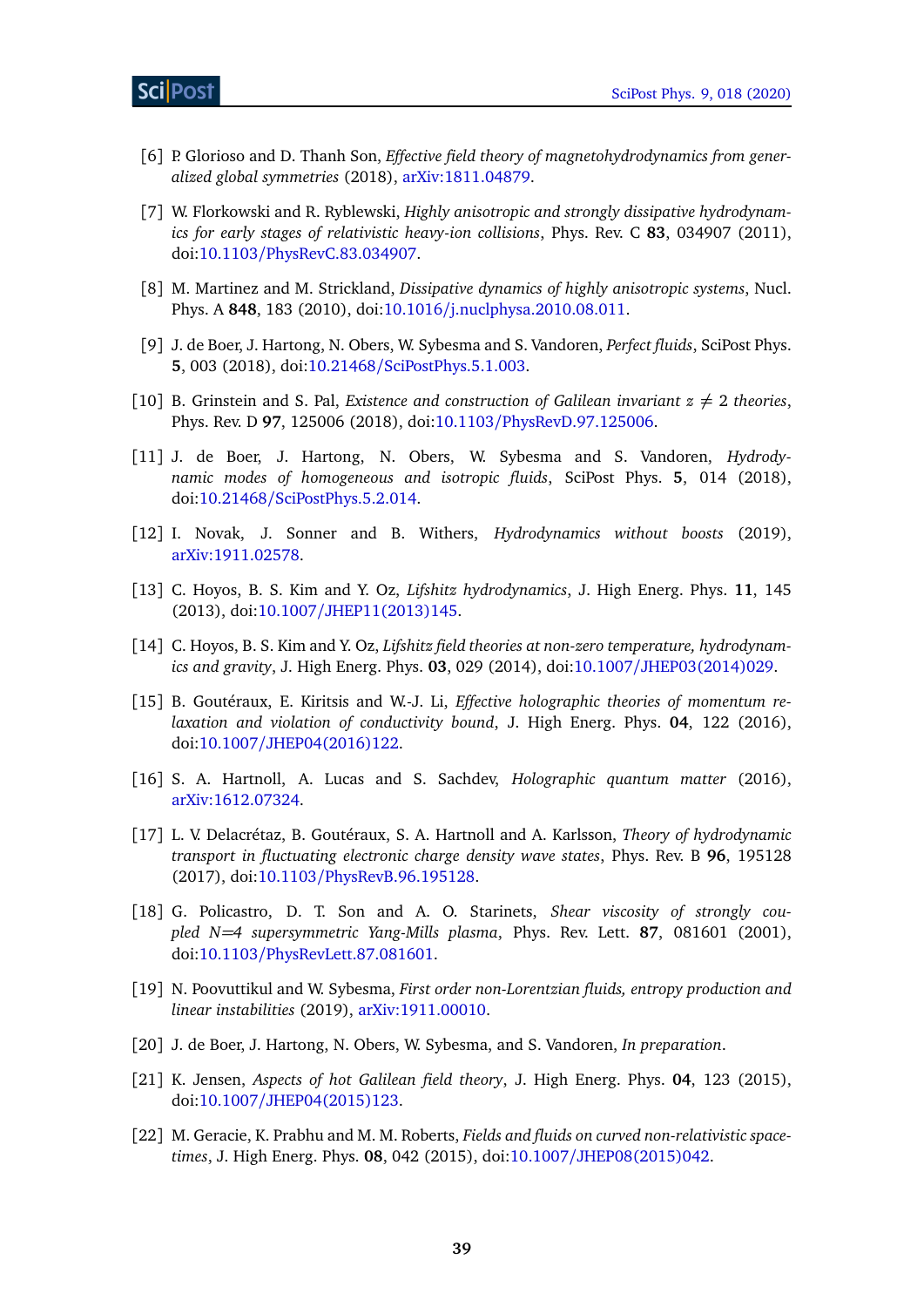- <span id="page-40-12"></span>[23] J. Hartong, N. A. Obers and M. Sanchioni, *Lifshitz hydrodynamics from Lifshitz black branes with linear momentum*, J. High Energ. Phys. **10**, 120 (2016), doi:10.1007/[JHEP10\(2016\)120.](http://dx.doi.org/10.1007/JHEP10(2016)120)
- <span id="page-40-14"></span>[24] J. Armas, J. Hartong, E. Have, B. F. Nielsen and N. A. Obers, *Newton-Cartan submanifolds and fluid membranes*, Phys. Rev. E **101**, 062803 (2020), doi:10.1103/[PhysRevE.101.062803.](http://dx.doi.org/10.1103/PhysRevE.101.062803)
- <span id="page-40-0"></span>[25] F. M. Haehl, R. Loganayagam and M. Rangamani, *Eightfold classification of hydrodynamic dissipation*, Phys. Rev. Lett. **114**, 201601 (2015), doi:10.1103/[PhysRevLett.114.201601.](http://dx.doi.org/10.1103/PhysRevLett.114.201601)
- <span id="page-40-1"></span>[26] F. M. Haehl, R. Loganayagam and M. Rangamani, *Adiabatic hydrodynamics: the eightfold way to dissipation*, J. High Energ. Phys. **05**, 060 (2015), doi:10.1007/[JHEP05\(2015\)060.](http://dx.doi.org/10.1007/JHEP05(2015)060)
- <span id="page-40-2"></span>[27] N. Banerjee, J. Bhattacharya, S. Bhattacharyya, S. Jain, S. Minwalla and T. Sharma, *Constraints on fluid dynamics from equilibrium partition functions*, J. High Energ. Phys. **09**, 046 (2012), doi:10.1007/[JHEP09\(2012\)046.](http://dx.doi.org/10.1007/JHEP09(2012)046)
- <span id="page-40-3"></span>[28] K. Jensen, M. Kaminski, P. Kovtun, R. Meyer, A. Ritz and A. Yarom, *Towards hydrodynamics without an entropy current*, Phys. Rev. Lett. **109**, 101601 (2012), doi:10.1103/[PhysRevLett.109.101601.](http://dx.doi.org/10.1103/PhysRevLett.109.101601)
- <span id="page-40-4"></span>[29] J. Bhattacharya, S. Bhattacharyya, S. Minwalla and A. Yarom, *A theory of first order dissipative superfluid dynamics*, J. High Energ. Phys. **05**, 147 (2014), doi:10.1007/[JHEP05\(2014\)147.](http://dx.doi.org/10.1007/JHEP05(2014)147)
- <span id="page-40-5"></span>[30] J. Bhattacharya, S. Bhattacharyya and M. Rangamani, *Non-dissipative hydrodynamics: effective actions versus entropy current*, J. High Energ. Phys. **02**, 153 (2013), doi:10.1007/[JHEP02\(2013\)153.](http://dx.doi.org/10.1007/JHEP02(2013)153)
- <span id="page-40-6"></span>[31] S. Sachdev, *Quantum phase transitions*, Handbook of Magnetism and Advanced Magnetic Materials (2007) .
- <span id="page-40-7"></span>[32] R. M. Hornreich, M. Luban and S. Shtrikman, *Critical behavior at the on-*→ *set of* k*-space instability on the λ line*, Phys. Rev. Lett. **35**, 1678 (1975), doi:10.1103/[PhysRevLett.35.1678.](http://dx.doi.org/10.1103/PhysRevLett.35.1678)
- <span id="page-40-8"></span>[33] C. L. Huang, D. Fuchs, M. Wissinger, R. Schneider, M. C. Ling, M. S. Scheurer, J. Schmalian and H. v. Löhneysen, *Anomalous quantum criticality in an itinerant ferromagnet*, Nat. Commun. **6**, 8188 (2015), doi:10.1038/[ncomms9188.](http://dx.doi.org/10.1038/ncomms9188)
- <span id="page-40-9"></span>[34] A. Lucas and K. C. Fong, *Hydrodynamics of electrons in graphene*, J. Phys.: Condens. Matter **30**, 053001 (2018), doi:10.1088/[1361-648X](http://dx.doi.org/10.1088/1361-648X/aaa274)/aaa274.
- <span id="page-40-10"></span>[35] R. J. Doornenbal, M. Polini and R. A. Duine, *Spin–vorticity coupling in viscous electron fluids*, J. Phys. Mater. **2**, 015006 (2019), doi:10.1088/[2515-7639](http://dx.doi.org/10.1088/2515-7639/aaf8fb)/aaf8fb.
- <span id="page-40-11"></span>[36] D. Fernández, A. Rajagopal and L. Thorlacius, *Non-equilibrium steady states in quantum critical systems with Lifshitz scaling*, J. High Energ. Phys. **12**, 115 (2019), doi:10.1007/[JHEP12\(2019\)115.](http://dx.doi.org/10.1007/JHEP12(2019)115)
- <span id="page-40-13"></span>[37] G. Bertoldi, B. A. Burrington and A. Peet, *Black holes in asymptotically Lifshitz spacetimes with arbitrary critical exponent*, Phys. Rev. D **80**, 126003 (2009), doi:10.1103/[PhysRevD.80.126003.](http://dx.doi.org/10.1103/PhysRevD.80.126003)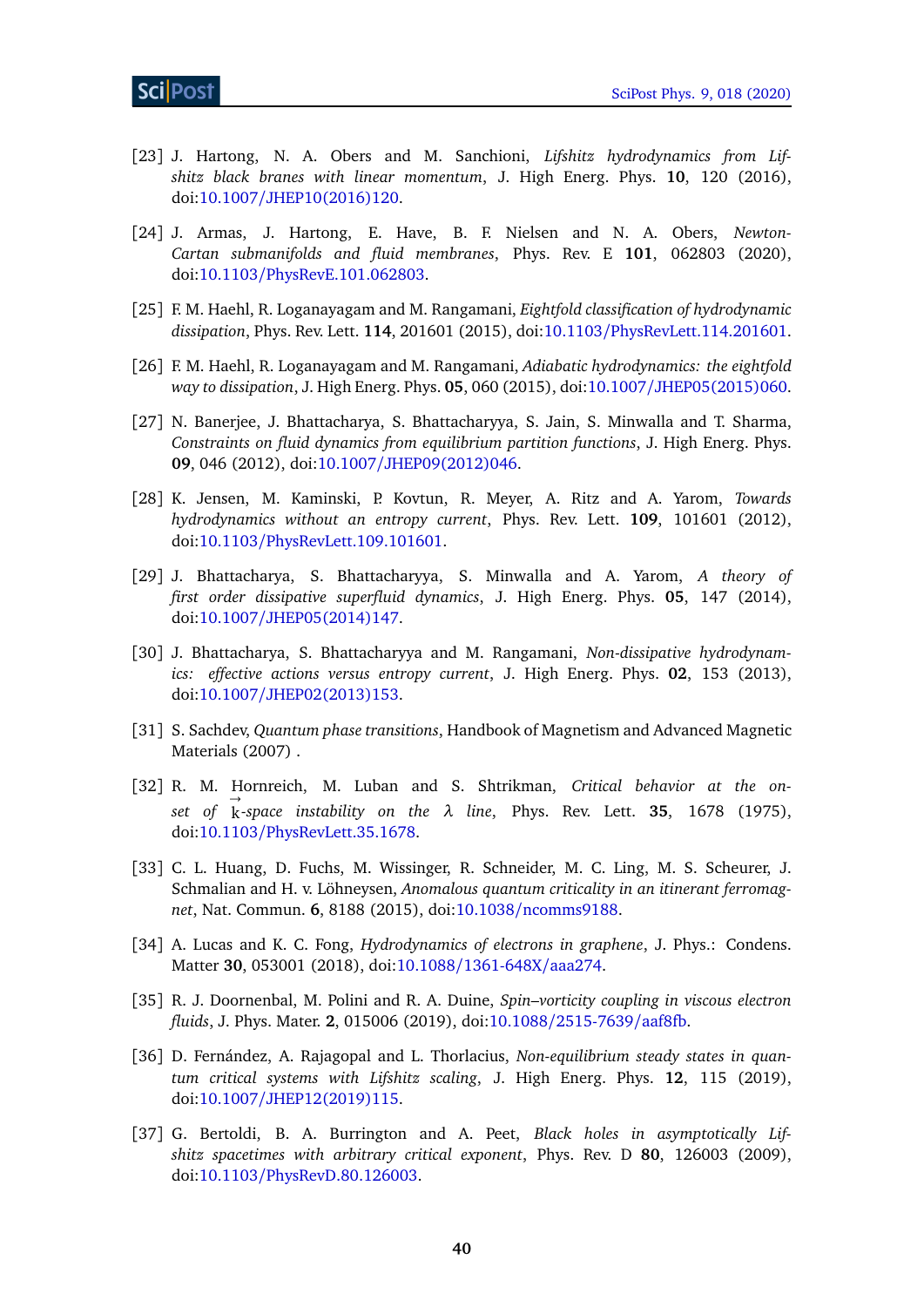- [38] G. Bertoldi, B. A. Burrington and A. W. Peet, *Thermodynamics of black branes in asymptotically Lifshitz spacetimes*, Phys. Rev. D **80**, 126004 (2009), doi:10.1103/[PhysRevD.80.126004.](http://dx.doi.org/10.1103/PhysRevD.80.126004)
- [39] U. H. Danielsson and L. Thorlacius, *Black holes in asymptotically Lifshitz spacetime*, J. High Energ. Phys. **03**, 070 (2009), doi:10.1088/[1126-6708](http://dx.doi.org/10.1088/1126-6708/2009/03/070)/2009/03/070.
- <span id="page-41-0"></span>[40] J. Tarrío and S. Vandoren, *Black holes and black branes in Lifshitz spacetimes*, J. High Energ. Phys. **09**, 017 (2011), doi:10.1007/[JHEP09\(2011\)017.](http://dx.doi.org/10.1007/JHEP09(2011)017)
- <span id="page-41-1"></span>[41] C. Hoyos, B. S. Kim and Y. Oz, *Bulk viscosity in holographic Lifshitz hydrodynamics*, J. High Energ. Phys. **03**, 050 (2014), doi:10.1007/[JHEP03\(2014\)050.](http://dx.doi.org/10.1007/JHEP03(2014)050)
- [42] E. Kiritsis and Y. Matsuo, *Charge-hyperscaling violating Lifshitz hydrodynamics from blackholes*, J. High Energ. Phys. **12**, 001 (2015), doi:10.1007/[JHEP12\(2015\)076.](http://dx.doi.org/10.1007/JHEP12(2015)076)
- [43] E. Kiritsis and Y. Matsuo, *Hyperscaling-violating Lifshitz hydrodynamics from black-holes: part II*, J. High Energ. Phys. **03**, 041 (2017), doi:10.1007/[JHEP03\(2017\)041.](http://dx.doi.org/10.1007/JHEP03(2017)041)
- <span id="page-41-12"></span>[44] R. A. Davison, S. Grozdanov, S. Janiszewski and M. Kaminski, *Momentum and charge transport in non-relativistic holographic fluids from Hoˇrava gravity*, J. High Energ. Phys. **11**, 170 (2016), doi:10.1007/[JHEP11\(2016\)170.](http://dx.doi.org/10.1007/JHEP11(2016)170)
- <span id="page-41-2"></span>[45] M. Garbiso and M. Kaminski, *Dispersion relations in non-relativistic two-dimensional materials from quasinormal modes in Horava Gravity ˇ* , J. High Energ. Phys. **10**, 087 (2019), doi:10.1007/[JHEP10\(2019\)087.](http://dx.doi.org/10.1007/JHEP10(2019)087)
- <span id="page-41-3"></span>[46] J. Toner, Y. Tu, and S. Ramaswamy, *Hydrodynamics and phases of flocks*, Ann. Phys. **318**, 170 (2005), doi:10.1016/[j.aop.2005.04.011.](http://dx.doi.org/10.1016/j.aop.2005.04.011)
- <span id="page-41-4"></span>[47] A. Cavagna, D. Conti, C. Creato, L. Del Castello, I. Giardina, T. S. Grigera, S. Melillo, L. Parisi and M. Viale, *Dynamic scaling in natural swarms*, Nat. Phys. **13**, 914 (2017), doi:10.1038/[nphys4153.](http://dx.doi.org/10.1038/nphys4153)
- <span id="page-41-5"></span>[48] H. Watanabe and H. Murayama, *Nambu-Goldstone bosons with fractional-power dispersion relations*, Phys. Rev. D **89**, 101701 (2014), doi:10.1103/[PhysRevD.89.101701.](http://dx.doi.org/10.1103/PhysRevD.89.101701)
- <span id="page-41-6"></span>[49] A. Nicolis, R. Penco, F. Piazza and R. Rattazzi, *Zoology of condensed matter: framids, ordinary stuff, extra-ordinary stuff*, J. High Energ. Phys. **06**, 155 (2015), doi:10.1007/[JHEP06\(2015\)155.](http://dx.doi.org/10.1007/JHEP06(2015)155)
- <span id="page-41-7"></span>[50] L. Alberte and A. Nicolis, *Spontaneously broken boosts and the Goldstone continuum* (2020), [arXiv:2001.06024.](https://arxiv.org/abs/2001.06024)
- <span id="page-41-8"></span>[51] D. T. Son, *Low-energy quantum effective action for relativistic superfluids* (2002), [arXiv:hep-ph](https://arxiv.org/abs/hep-ph/0204199)/0204199.
- <span id="page-41-9"></span>[52] S. Hollands, A. Ishibashi and D. Marolf, *Counterterm charges generate bulk symmetries*, Phys. Rev. D **72**, 104025 (2005), doi:10.1103/[PhysRevD.72.104025.](http://dx.doi.org/10.1103/PhysRevD.72.104025)
- <span id="page-41-10"></span>[53] R. Penrose, *Structure of space-time* in *Battelle Rencontres* ed. C. M. de Witt and J. A. Wheeler, New York: Benjamin (1968).
- <span id="page-41-11"></span>[54] M. H. Christensen, J. Hartong, N. A. Obers and B. Rollier, *Torsional Newton-Cartan geometry and Lifshitz holography*, Phys. Rev. D **89**, 061901 (2014), doi:10.1103/[PhysRevD.89.061901.](http://dx.doi.org/10.1103/PhysRevD.89.061901)